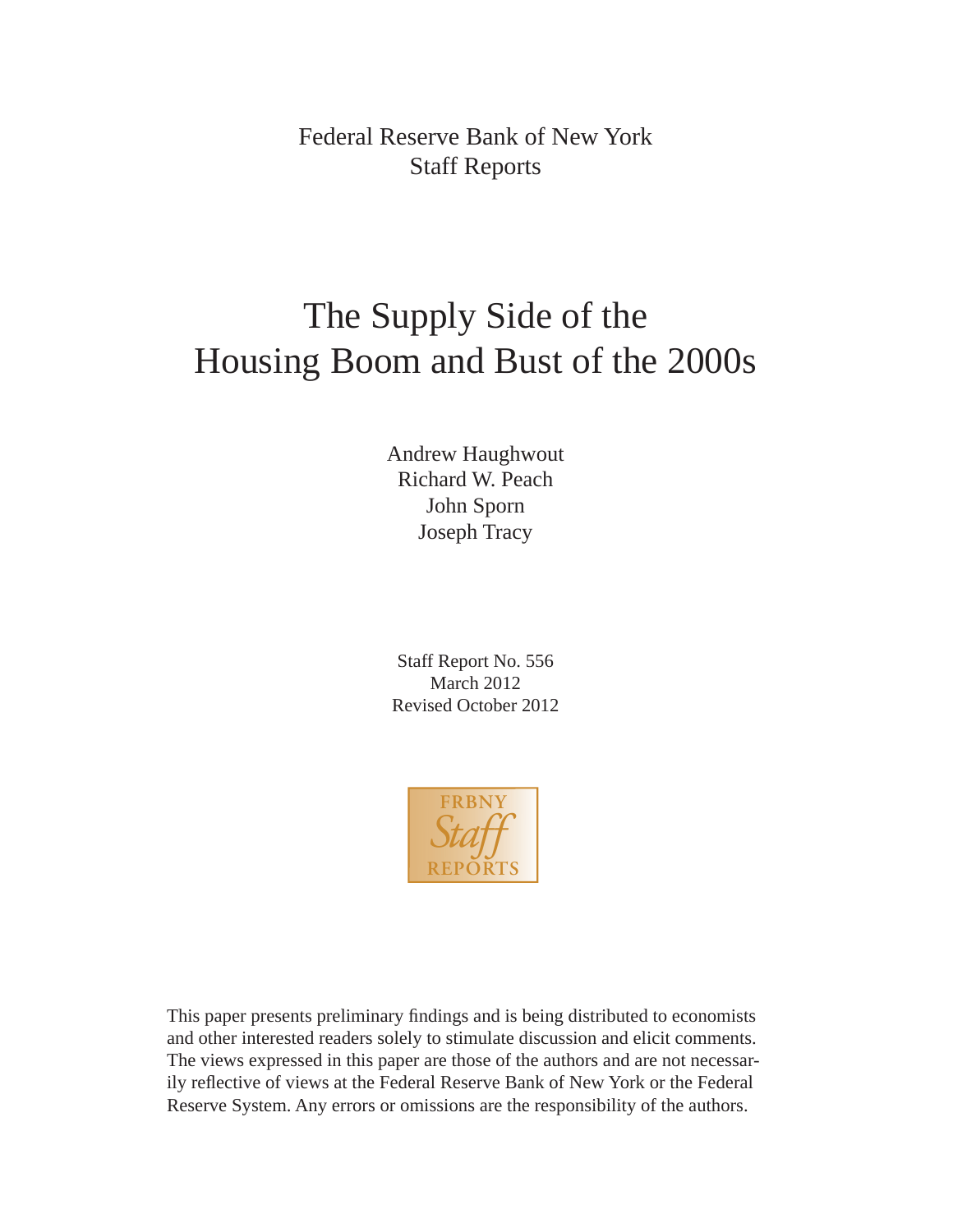## **The Supply Side of the Housing Boom and Bust of the 2000s**

Andrew Haughwout, Richard W. Peach, John Sporn, and Joseph Tracy Federal Reserve Bank of New York Staff Reports, no. 556 March 2012; Revised October 2012 JEL classification: R30, R14, D40

# **Abstract**

The boom and subsequent bust of housing construction and prices over the 2000s is widely regarded as a principal contributor to the financial panic of 2007 and the ensuing "Great Recession." Much has been written about the demand side of this pronounced housing cycle, in particular the innovations in mortgage finance and the loosening of underwriting standards that greatly expanded the pool of potential homebuyers. In this paper, we take a closer look at developments on the supply side of the housing market, and bring prior theories and previous analysis of housing supply face-to-face with data from the 2000s cycle. We focus our discussion on four key issues. First, how much excess housing production occurred during the boom phase of the cycle and how far along is the correction? Second, we look at trends in the characteristics of new single-family homes built prior to, during, and after the construction boom to assess what effect, if any, the boom may have had on those trends. Our third question is how the homebuilding industry changed as prices boomed during the 2000s. Finally, we address the important question of whether large developers reaped excess profits from the boom, or whether excess demand simply drove up land values in specific markets, enriching landowners.

Key words: housing supply, homebuilders

Haughwout, Peach, Sporn, Tracy: Federal Reserve Bank of New York (e-mail: andrew. haughwout@ny.frb.org, richard.peach@ny.frb.org, john.sporn@ny.frb.org, joseph.tracy@ny.frb. org). The authors thank David Crowe, Stephen Melman, and Elliot Eisenberg of the National Association of Home Builders for providing various data and suggestions. They also thank Dan Oppenheim of Credit Suisse, Nishu Sood of Deutsche Bank, and Joshua Pollard of Goldman Sachs for sharing their knowledge of the homebuilding sector. Sarah Stein provided expert assistance with the CoStar land sales data. The views expressed in this paper are those of the authors and do not necessarily reflect the position of the Federal Reserve Bank of New York or the Federal Reserve System.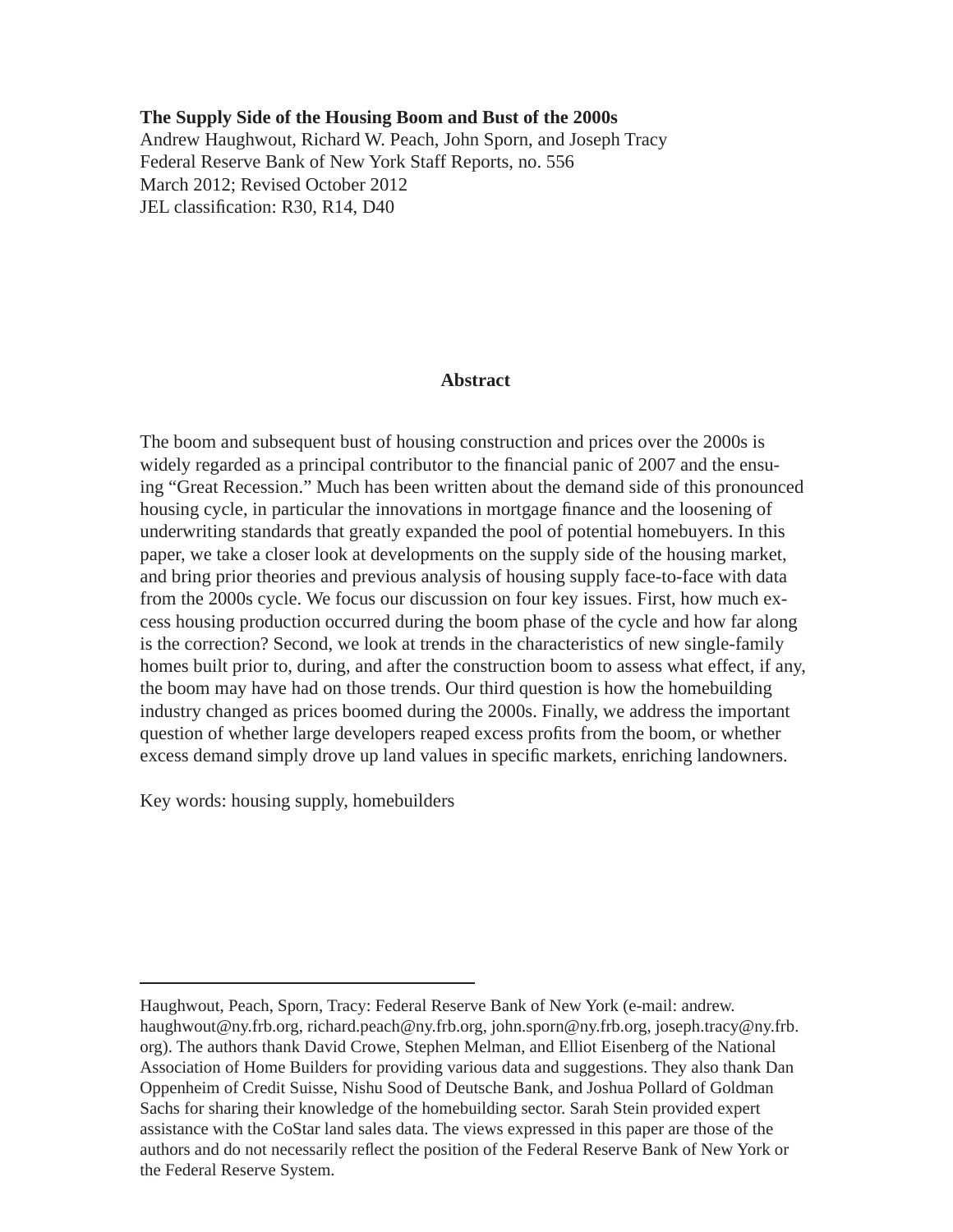Four Questions about Housing Supply over the 2000s Cycle

The boom and subsequent bust of housing construction and prices over the 2000s is widely regarded as a principal contributor to the financial panic of 2007 and the ensuing "Great Recession". As of this writing, it appears that single-family housing starts are finally beginning a gradual recovery roughly seven years after their previous peak in 2005Q3. Nonetheless, the overall level of housing starts and sales remain at depressed levels as the economy slowly resolves the legacy of excess supply and sharply lower prices. Based on the CoreLogic national index, home prices have fallen 30 percent from their peak in early 2006, returning to levels that prevailed in mid 2003. Roughly one in four homeowners with a mortgage has combined mortgage loan balances that exceed the value of the property. Over 2.6 million foreclosures have been completed since 2008 with [1](#page-2-0).9 million foreclosures in process.<sup>1</sup> Another 1.3 million loans are currently 90 or more days delinquent and very likely to move into the foreclosure process.

Much has been written about the demand side of this pronounced housing cycle, in particular the innovations in mortgage finance and loosening of underwriting standards that greatly expanded the pool of potential home buyers. In this paper, we take a closer look at developments on the supply side of the housing market, and bring prior theories and previous analysis of housing supply face-to-face with data from the 2000s cycle. We focus our discussion on four key issues.

First, how much excess housing production occurred during the boom phase of the cycle and how far along is the correction? While it is now clear that too much housing was built in the US in the boom phase, identifying how much and where overbuilding occurred remain important issues. We also explore the issue of whether supply elasticity played a role in that geographic dispersion. Our results suggest that 3 to 3.5 million excess housing units were produced during the boom. Excess housing production was a national phenomenon, but excess supply is positively related to housing supply elasticities.

<span id="page-2-0"></span><sup>&</sup>lt;sup>1</sup> See OCC & OTS Mortgage Metric Reports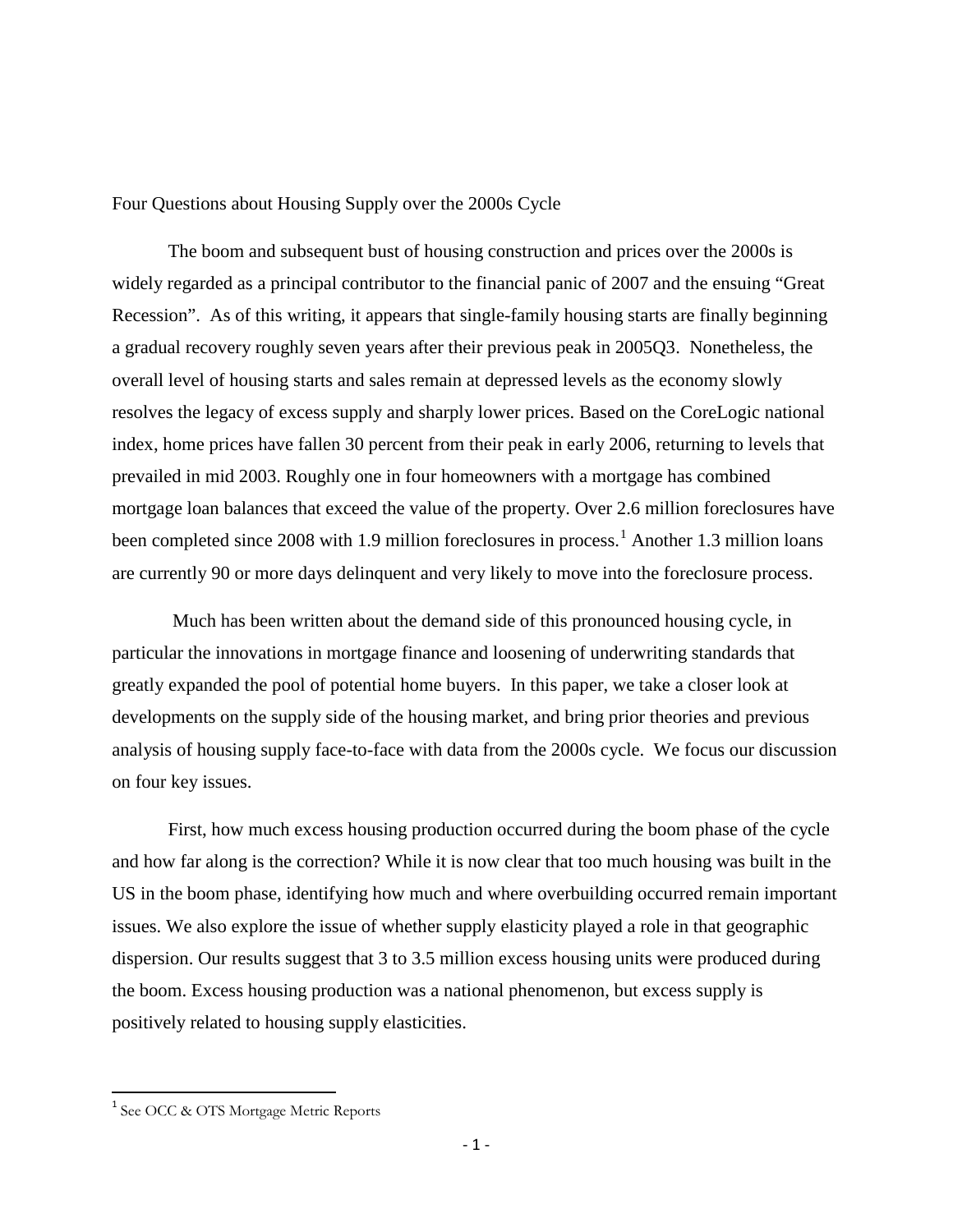Second, we look at trends in the characteristics of new single-family homes built prior to, during, and after the construction boom to assess what effect, if any, the boom may have had on those trends. The number of excess units put in place during the boom is only a partial measure of its distortive effect on resource allocation; to be complete we must also understand the quality of those units. The effect of booms on asset quality is ambiguous in theory, so evidence from the housing market, where the quality of new construction compared to the existing stock is relatively easy to measure, is valuable. We find that throughout the boom, the quality of new units – both observable and unobservable – appears to have remained high.

Our third question is how the homebuilding industry changed as prices boomed during the 2000s. We present new evidence regarding the restructuring of the industry that took place from the mid 1990s to the mid 2000s and ask whether this restructuring may have contributed in some way to the over building that took place. We find that a significant amount of consolidation occurred in the industry over this period, as large builders got larger and increasingly relied on the equity markets to finance their projects. These large builders appear to have been major contributors to oversupply as they had projects in the pipeline even after prices began to fall, and in spite of the fact that capital markets signaled this risk well before banks began to tighten lending standards.

Finally, we address the important question of whether these large developers reaped excess profits from the boom, or whether excess demand simply drove up land values in specific markets, enriching landowners. We present new evidence on transaction volumes and prices for vacant land during the boom and bust, and combine them with our estimates of excess returns in the building industry. In addition, we examine whether large builders earned on average excess returns over this period of consolidation. In addition, we explore whether any excess returns were higher during the height of the housing boom. These data allow us to conclude that both builders and landowners shared in the excess profits generated by the boom.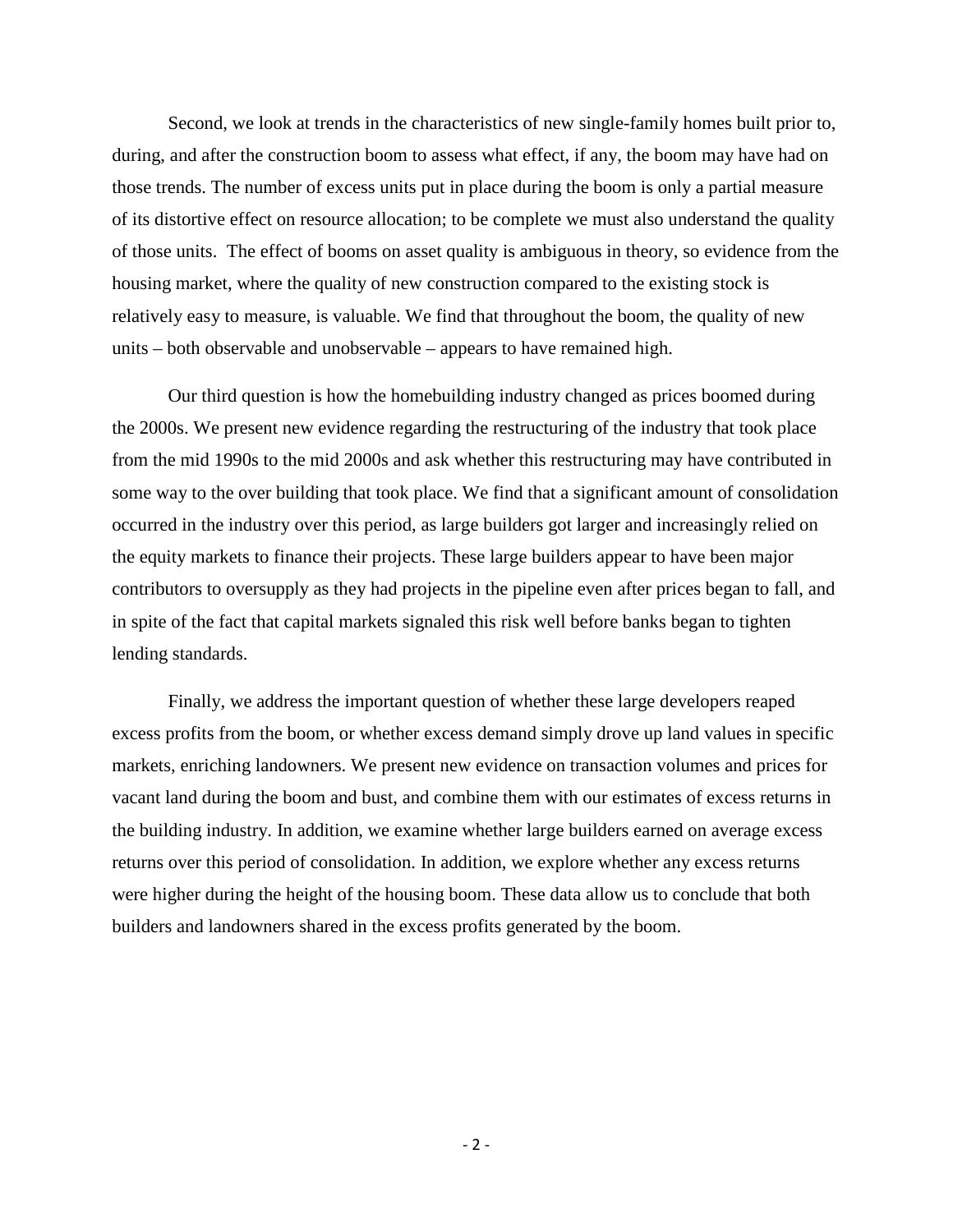# *Literature Review*

Among our four questions, the first – documenting excess supply and its sources – has received the most attention in previous literature. There is considerable interest in evaluating the efficiency of various asset markets, including housing. Case and Shiller (1989) report evidence of serial correlation in quality-adjusted housing returns. If housing markets were fully efficient, then future housing returns could not be predicted based on current information. There are frictions on both the demand side and the supply side of the housing market that might lead to imperfect arbitrage. On the demand side, housing is heterogeneous in a number of dimensions and there are significant transaction costs associated with buying and selling property. On the supply side, there are time frictions involved in the supply of new housing that limit how quickly builders can respond to any mispricing. There may also be costs of adjustment in housing supply that cause builders to spread any supply response out over time (Topel and Rosen (1988)). These results imply that builders could get caught with excess supply in the pipeline if prices turn quickly and unexpectedly.

Rosenthal (1999) tests for inefficiencies on the supply side taking into account that builders cannot instantaneously supply new housing to the market. He uses data on single family detached housing sales in Vancouver, BC from 1979 to 1989 to estimate a quality-adjusted price of housing using hedonic regressions. An error correction model is estimated to determine how quickly deviations in quality-adjusted prices from building costs are dissipated. The results for a standard building indicate that 96 percent of a short-run price shock disappears within two quarters. When estimates of these price shocks are added to a construction equation, they are not significant. This is consistent with additional evidence that during this period builders required two to three quarters to complete a construction project. Consequently, the observed price shocks were on average too short-lived for builders to earn excess profits by adjusting their construction activity in response to the shocks. Rosenthal concludes that any inefficiencies must originate in the land markets.

Glaeser, Gyourko and Saiz (2008) explore the role of housing supply elasticity in how possible housing bubbles would manifest themselves in different markets. Their model predictions are that any irrational demand during a bubble will result in higher prices and a more

- 3 -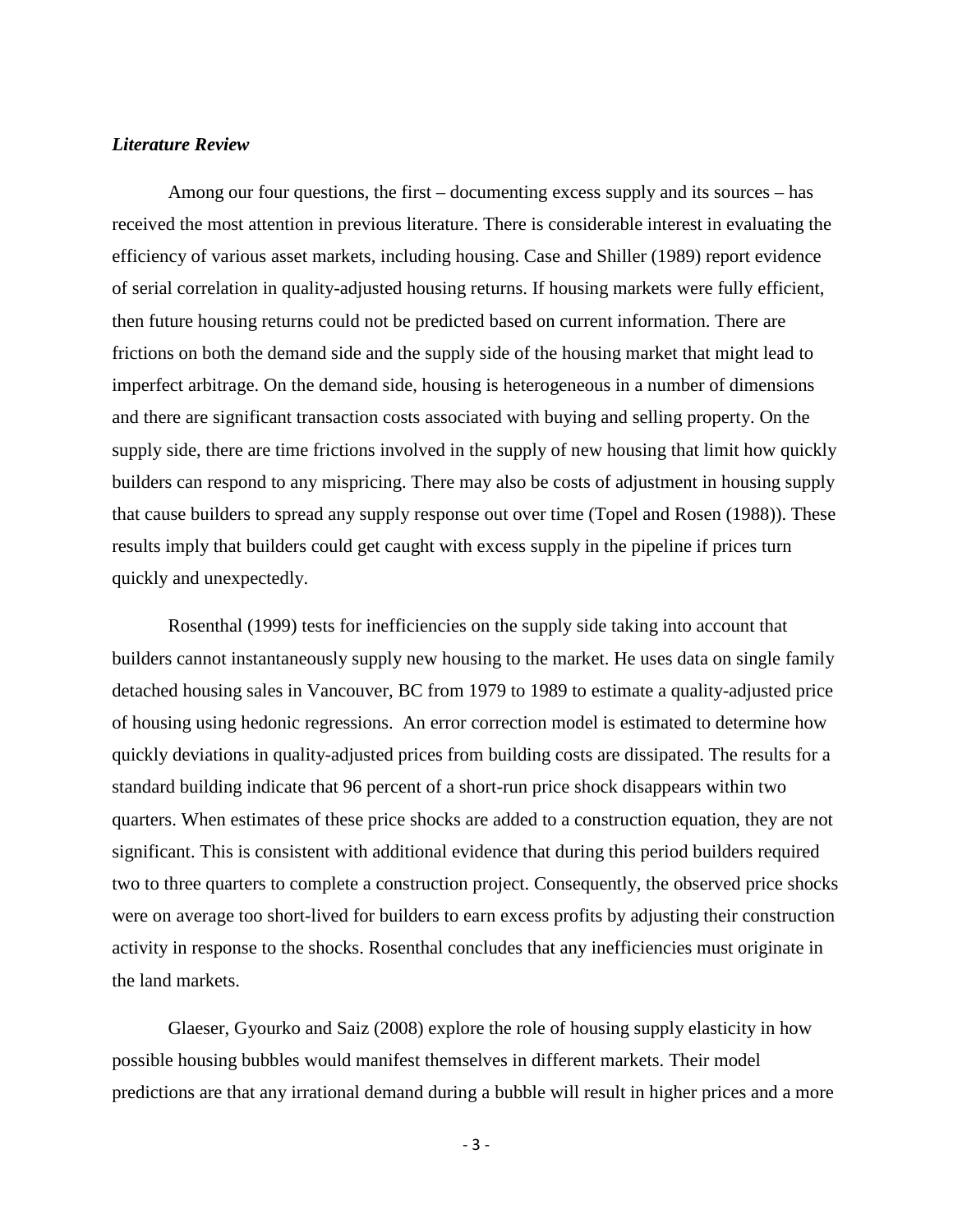prolonged duration of the bubble in markets where housing is less elastically supplied. In contrast, in markets with relatively elastic supply, bubbles should result in more new residential investment and consequently less of a price response. This muted price response also makes it likely that the bubble will be shorter in duration. They test these predictions using the proxy for housing supply elasticity developed in Saiz  $(2008)$  $(2008)$  $(2008)$ .<sup>2</sup> Their estimates confirm that prices react relatively more than quantities in housing markets with inelastic supply, and that as a consequence periods of significantly high prices relative to replacement costs on average last longer. However, they note that several of the markets that experienced the largest booms in the recent cycle have high measured supply elasticities. These markets also demonstrated little variability of prices relative to replacement costs prior to the recent cycle. While having an elastic housing supply limits the likelihood of a serious housing bubble in a local market, it clearly does not prevent one from happening.

While an elastic supply of housing can limit the price rise associated with a temporary period of irrational exuberance in demand, given the durability of housing the larger supply response during the boom means that prices may fall below their pre-boom levels once demand again reflects fundamental factors.<sup>[3](#page-5-1)</sup> Housing supply is nearly completely inelastic at the current stock of housing for prices below replacement costs (Glaeser and Gyourko (2008)). This implies that if housing demand reverts back to its pre-boom level when the bubble bursts, then prices will overshoot to the down side in elastically supplied markets.

This is illustrated in Figure 1 which contrasts two local housing markets – one with a completely inelastic short-run housing supply curve, S(I), and one with an elastic short-run supply curve, S(E). The replacement cost of housing is given by *C* and initially both markets start out with prices equal to replacement cost at point *A*. A housing bubble develops which shifts out housing demand in both markets from  $D_0$  to  $D_1$ . There is no supply response in the inelastic market so prices ration this irrational exuberance by increasing to  $P_1(I)$  as indicated at point C. In contrast, in the elastic supply market both prices and new housing supply react to the outward shift in demand. As a consequence, prices adjust by less than in the inelastic market

ı

<span id="page-5-0"></span><sup>2</sup> This proxy is the percent of land within a 50 kilometer radius area that has a slope of less than 15 degrees.

<span id="page-5-1"></span><sup>&</sup>lt;sup>3</sup> The tendency for house prices to "overshoot" on the down side will be magnified if lending standards are significantly tightened during the bust phase of the housing cycle and to the extent that the bursting of the housing bubble weakens fundamental housing demand due to higher rates of unemployment.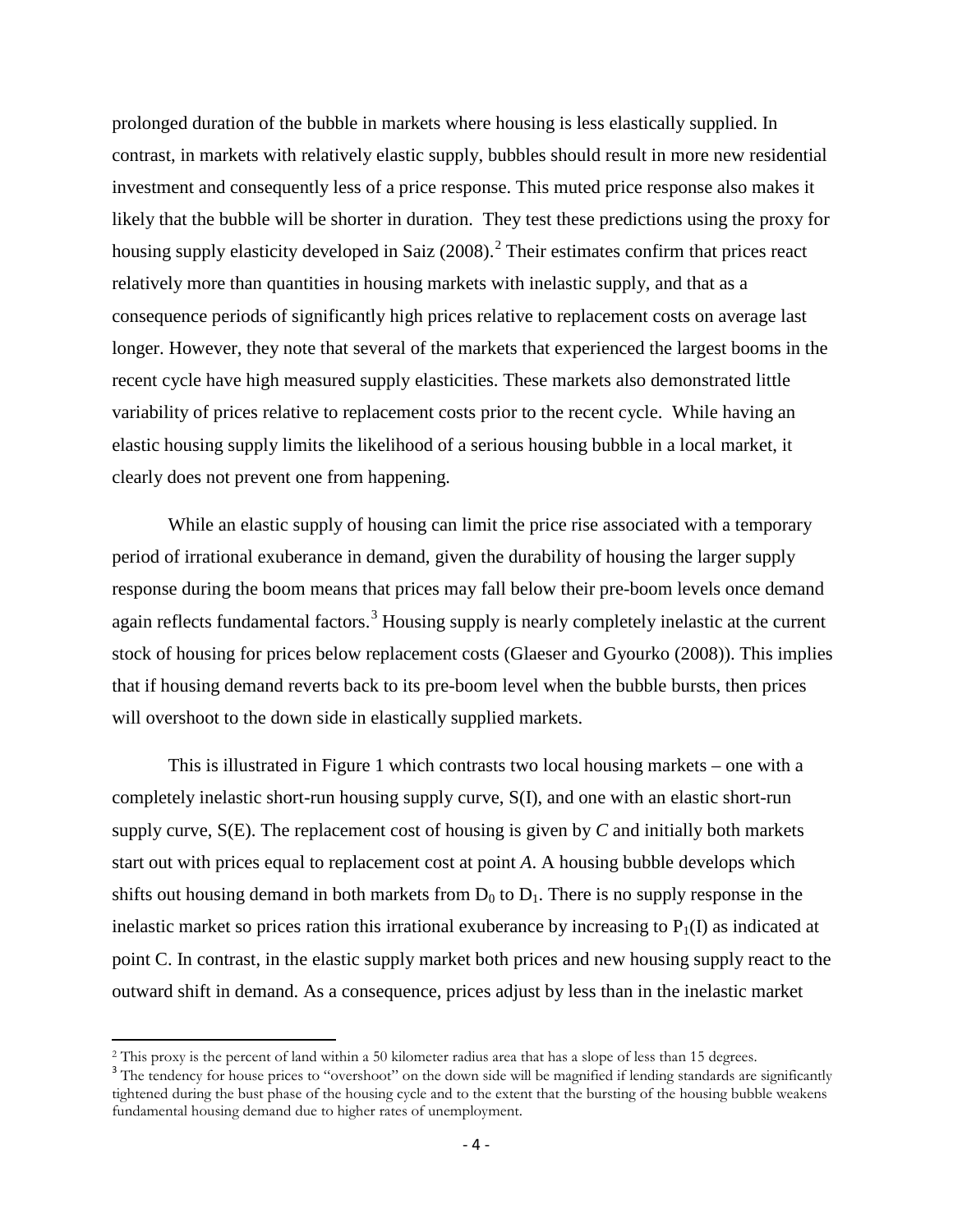rising only to  $P_1(E)$  as indicated at point B. When the bubble bursts, assume that demand reverts back to  $D_0$ . Prices in the inelastic market decline back to their pre-bubble level of  $P_0$ . However, due to the new housing supply added to the elastic market and the durable nature of housing, prices in the elastic market overshoot on the downward side to  $P_2(E) < P_0$ .<sup>[4](#page-6-0)</sup> As fundamental demand begins to expand in the elastic supply market, prices will adjust upward but there will initially be no new building activity. Once prices have recovered to the replacement cost, new supply will again be added to the market. Overbuilding to the extent that it occurs has important consequences for local housing markets.

There is also an emerging literature on rational models of overbuilding. DeCoster and Strange (2010) argue that rational overbuilding may occur in markets with uncertainty due to herding behavior by builders. They explore statistical and reputational models of herding behavior (see Banerjee (1992) and Welch (1992). In statistical herding, a builder may choose to ignore a bad signal about future demand prospects in the market if this builder can infer that other builders have received more positive signals. This tendency to ignore bad signals is more pronounced if the market is characterized by leading builders who are perceived as having high quality information regarding market conditions and who may act as "first movers" in the market. In a market characterized by a few large builders and many small builders, statistical herding is most likely to be exhibited by the small builders who are attempting to free ride on the information gathered and acted upon by the large builders. Changes in market structure in the building industry can impact the likelihood of overbuilding due to statistical herding. As a market becomes more concentrated, there is a tradeoff between the increased likelihood that the smaller builders will discount their signals and follow the market leaders and the possible greater reliability of the signals received by the market leaders. Reputational herding may take place if banks have imperfect information on the quality of developers. The likelihood that a bank will cut off funding to a particular builder may be lower if that builder mimics the actions taken by another builder. This type of herding adds noise to the signal that the bank uses to attempt to discriminate between the builders.

 $\overline{\phantom{0}}$ 

<span id="page-6-0"></span><sup>4</sup> If lending standards are tightened following the bust relative to the pre-boom period then the demand for housing will be contract even further magnifying the downward overshoot in prices. Also, if the burst of the housing bubble results in a recession increases unemployment then this will further put downward pressure on home prices.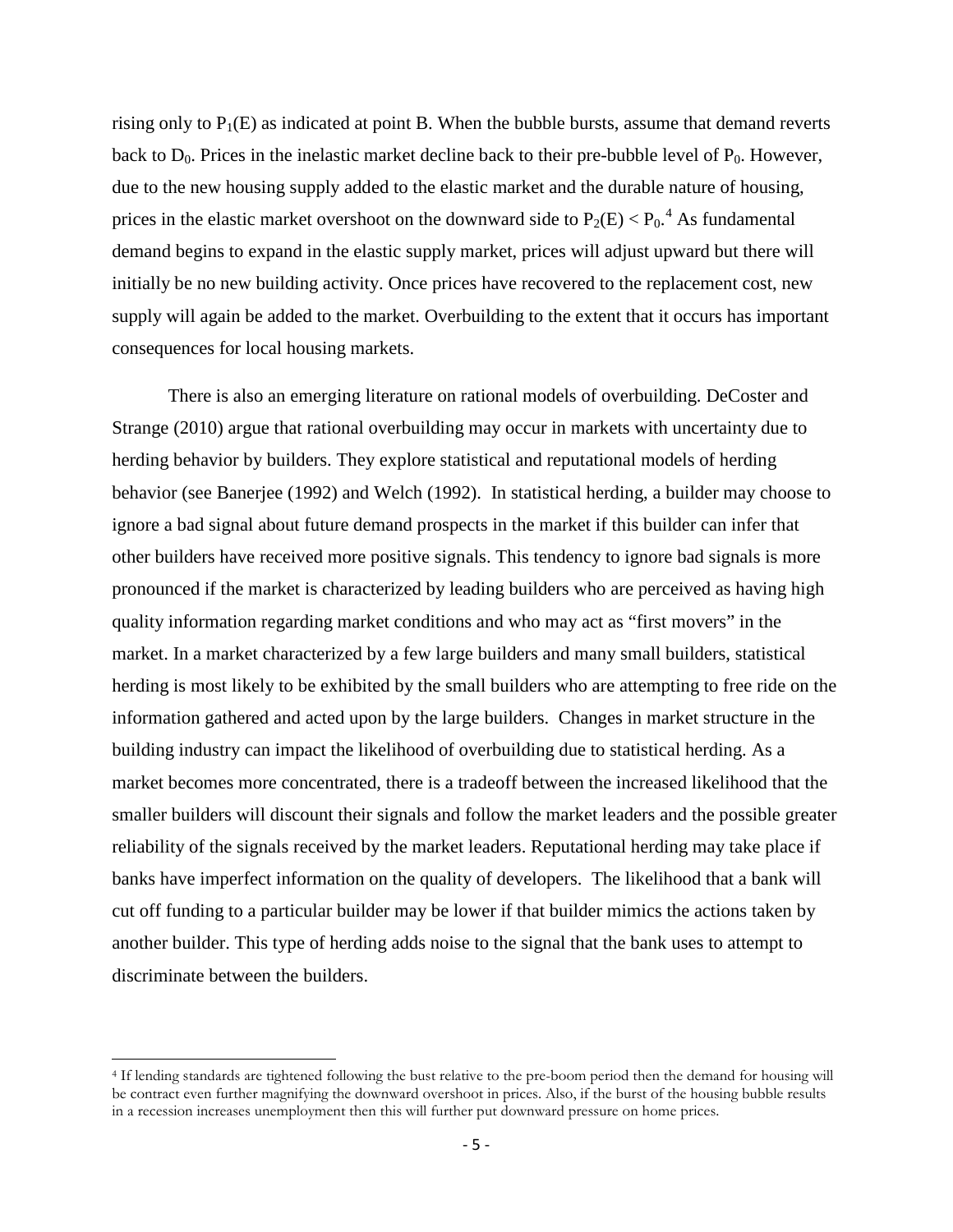# *How much over building occurred during the boom?*

A question of interest is how much excess supply was created during the boom in housing construction. To begin to answer that question, Figure 2 presents a half century time series of housing starts per 1,000 people, broken out by single-family and multi-family units. From the mid 1960s to the late 1980s, housing production expressed in these terms was quite volatile around a downward trend. Then, from the early 1990s until 2005 a strong upward trend is evident, particularly for single-family units. Following the peak in 2005, total housing starts fell a cumulative 75% by 2009. A very gradual increase occurred in 2010 and 2011, particularly for multifamily units, but the 2011 level of starts per 1000 people was still 72% below the 2005 level.

At first glance, the level of housing starts per 1000 people at the peak in 2005 does not appear to be particularly high, especially when compared to what occurred in the 1960s and 1970s. However, the underlying demographic conditions of the country were fundamentally different in these two periods. These underlying demographic dynamics can have important long-term impacts on the level of demand for housing (Mankiw and Weil (1989)). As shown in Figure 3, up until the mid-1970s, the number of people in the 25 to 34 year age group (the post WWII baby boom) was growing very rapidly. People at this stage of the life-cycle tend to establish independent households for the first time such that the headship rate for this age group is quite a bit higher than for people under 25 years of age (Figure 4). In the second half of the 1970s, the number of people in the 35 to 54 age group, whose headship rate makes another distinct jump upward, began to increase rapidly. These age-specific population growth rates, along with some increase in age specific headship rates, resulted in a rising aggregate headship rate (Figure 5). This meant that the demographically driven number of households was rising quite a bit faster than the underlying population.

In contrast, from the mid-1990s through the mid-2000s the number of people in the 25 to 34 year age group was actually declining, while the growth rate of those 35 to 54 years of age was slowing sharply. At the same time, the number of people aged 55 to 64 was rising rapidly. In addition, headship rates for individual age cohorts generally peaked in the 1980s and have since been relatively stable to slightly declining. These factors combined to keep the overall U.S. headship rate essentially flat since the mid-1980s. As a result, the underlying trend growth

- 6 -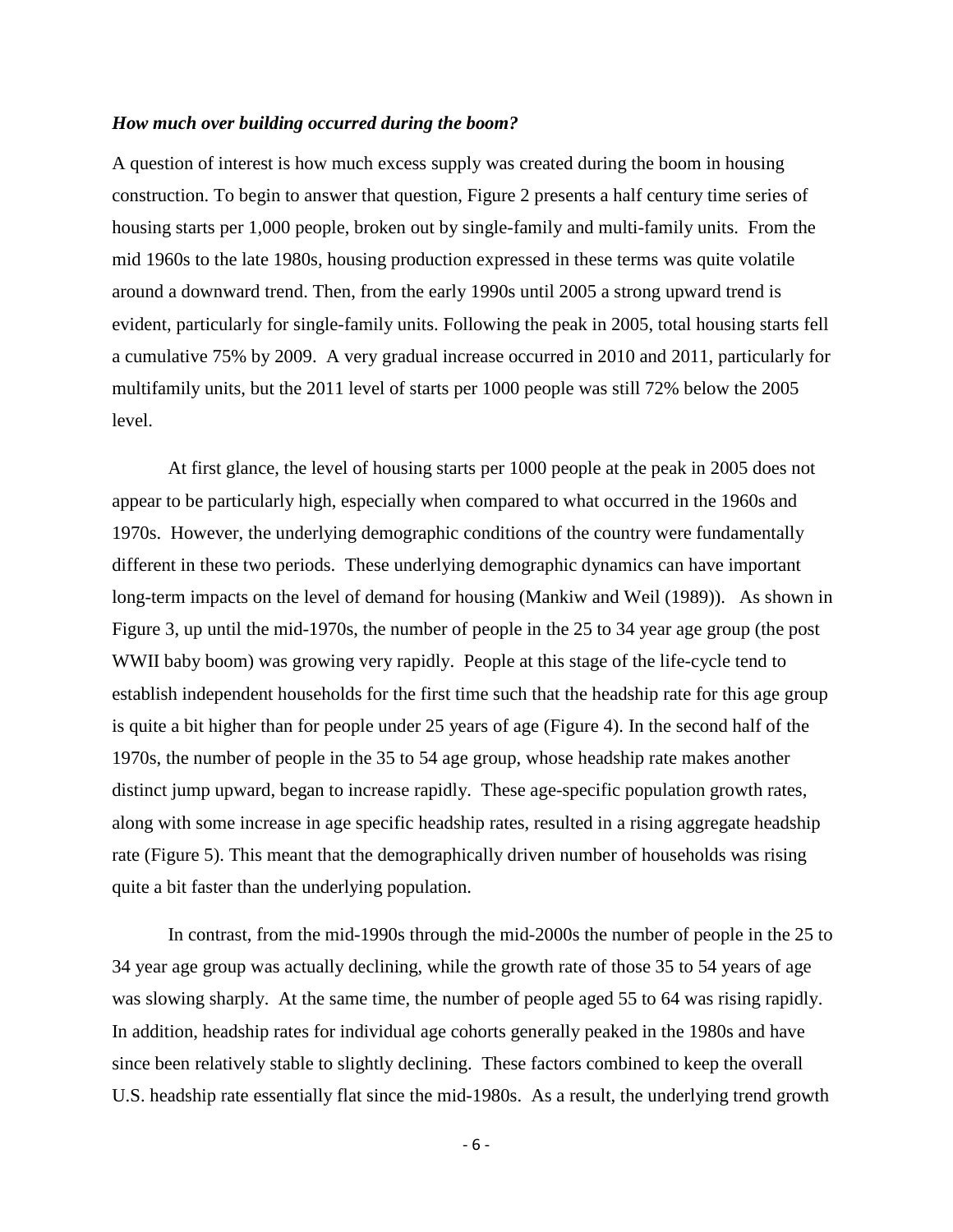of the number of households was limited to the growth of the population, which was slowing rapidly from the mid-1990s onward. Thus, referring back to Figure 2, from a demographic perspective, housing starts per 1000 people should have continued to trend gradually lower from the mid 1990s onward. The order of magnitude of the resulting over building relative to underlying demographic trends can be estimated in different ways with different data sources. But as we shall see, the resulting estimates are roughly similar.

One approach is based on the Census Bureau's Housing Vacancy Survey. This survey provides quarterly estimates of the stock of housing and its occupancy status. Figure 6 presents an aggregate vacancy rate for the US housing stock based on that data. To construct this vacancy rate, the numerator is the number of units vacant for rent, vacant for sale, and units in the category "held off the market for other reasons". The number of units in this latter category has historically been quite modest and usually reflected units in the probate process. However, the number of units in this category has risen rapidly over the recent past, apparently reflecting units that have been taken back by lenders (held in their real estate owned (REO) inventory) but not yet offered for sale or rent. The denominator is the numerator plus all occupied units intended for year-round use. A trend line fitted through the time series for the period from 1965 through 1999 suggests that there has been a slight secular uptrend in this vacancy rate. Since the early 2000s the actual value has consistently been above the trend line, with the actual value peaking in 2010Q2 and moving slightly lower since then.

Figure 7, which is derived from this same housing vacancy data program, presents an estimate of the number of "excess" housing units, meaning vacant units above a rough estimate of normal or equilibrium vacancies. In this particular case, separate estimates of equilibrium vacancy rates are derived for single- and multi-family units for sale, single- and multi-family units for rent, and single- and multi-family units held off the market for other reasons. Excess units are defined as units in each of these six categories above the number of units implied by the equilibrium vacancy rates. The estimate of the number of excess units peaked at around 3 million in mid-2010, which provides a rough estimate of the amount of "overbuilding" of housing that occurred during the boom. Since then the number of excess units has been gradually declining, reaching around 2 1/4 million by mid 2012. The number of excess units for

- 7 -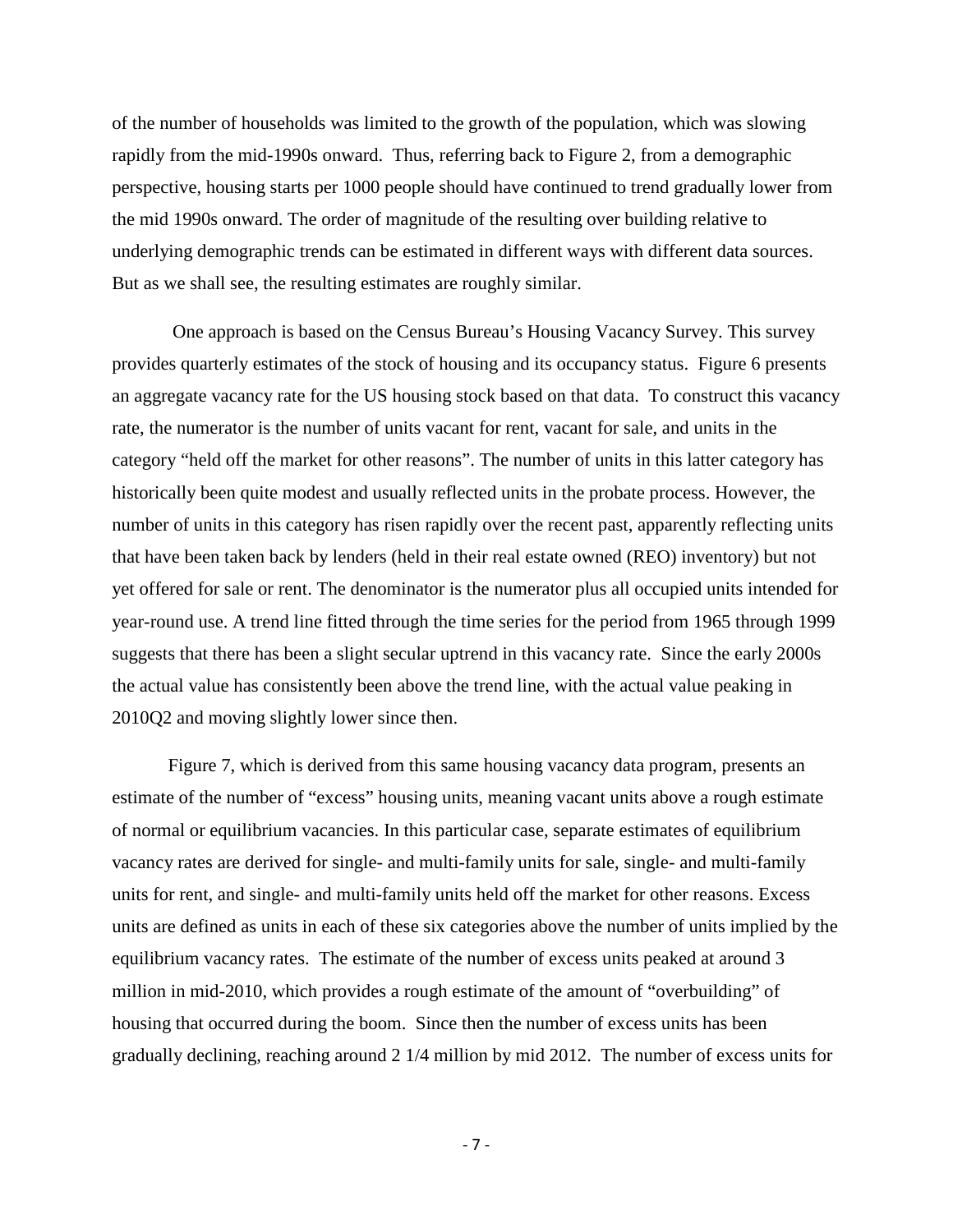sale and for rent has declined fairly sharply while the number of units held off the market has continued to rise.

An alternative measure of the amount of over-building that occurred is the difference between the cumulative sum of the number of housing units started relative to the amount of new housing units needed to meet the trend rate of growth of the number of households. Figure 8 provides such an estimate. Based on the rate of growth of the population and its age structure, we estimate that the trend rate of growth of households over the period since the mid 1990s is about 1.17 million per year. Due to losses from the existing stock due to fires, floods, and obsolescence, we estimate that about 1.4 million housing starts per year are needed to provide housing for the 1.17 million new households. Starting from 1995 we cumulate the number of housing starts minus 1.4 million (the blue curve) and the change in the number of households minus 1.17 million (the green curve). The difference between the two curves is an estimate of over production. Strictly from the stand point of production, the maximum overbuilding was achieved in 2007Q2 at about 3.4 million units. However, likely due to the strength of the economy and labor markets, household formations were running above trend at that point, so relative to the actual number of households the peak excess production occurred in 2009Q1 at around 3 ½ million units. In terms of both timing and number, this result is similar to that based on the vacancy data.

Figure 8 also provides some insight into why this most recent housing downturn has been so protracted. Since mid 2007, a period of five years, housing starts have been below the 1.4 million trend, such that as of mid 2012 the excess production that began in the mid to late 1990s has been worked off. However, due to the weakness of the economy, the rate of household formations has fallen well below trend. Thus, while from a pure production standpoint we no longer have an excess supply, vacancy rates remain above their longer run equilibrium values. Figure 9 provides addition insight into the issue of household formations. Not only are they running well below the demographic trend, the growth that is occurring is more than accounted for by renter households while owner households continue to decline. While still at relatively low levels, over the past year there has been a considerably larger percentage increase of multifamily housing starts than of single-family starts.

- 8 -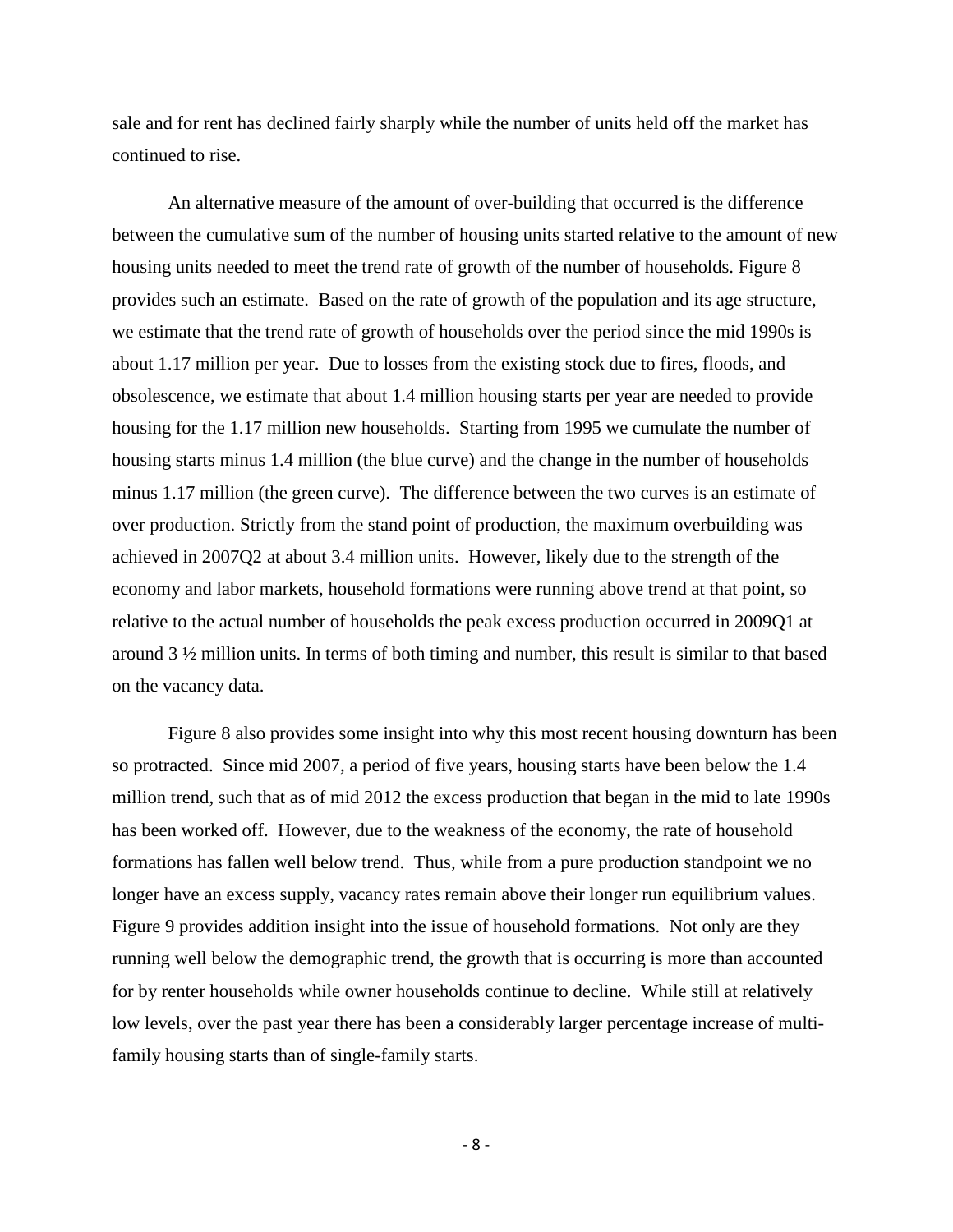Figure 10 provides some regional detail on the measure of excess housing units based on the Housing Vacancy Survey which provides annual data for the four major census regions that corresponds to the national data that is provided on a quarterly basis. Using the same methodology as employed in the construction of Figure 7, Figure 10 presents the regional distribution of total excess housing units in 2009 and 2011 and compares it with the regional distribution of total housing units. In 2009 the largest share of excess units was in the South followed by the Midwest, where in both cases the share of excess units exceeded the corresponding share of the housing stock. In contrast, in the Northeast the share of excess units was roughly half its share of the total housing stock. By 2011 the picture had changed. The West's share of excess units declined significantly, the South's share declined modestly, while the shares of the Northeast and Midwest increased by about 4 and  $5\frac{1}{2}$  percentage points, respectively. Of course, these changes reflect both trends in housing production and demographic trends such as relative population growth rates.

To focus specifically on the issue of excess production and where it occurred, Figure 11 presents a scatter plot of combinations of population growth and housing starts per 1000 people for each of the individual states. Each of the blue dots in the chart represents population growth (expressed at a compound annual rate) over the period from 1990 to 2000 and the average level of housing starts per 1,000 people over the same time period for each of the 50 states. Note the fairly tight positive relationship indicated by the close clustering of the blue dots relative to the regression line. Focusing on this period, the supply side of the housing market showed a tremendous ability to scale production rates to a wide variation in local population growth rates. There is no evidence that housing supply lagged population growth by any significant degree even in the fastest growing states such as Arizona and Nevada.<sup>[5](#page-10-0)</sup>

The red dots in Figure 11 represent the combinations of population growth rates and housing starts per 1,000 people for each state over the period from 2000 to 2005. Note that virtually all states moved to the right relative to the earlier decade, meaning an increase in housing starts for a given population growth rate. That is, the housing boom from a supply perspective was to a degree a national phenomenon. The magnitude of shift, however, tended to

 $\overline{\phantom{0}}$ 

<span id="page-10-0"></span><sup>5</sup> If there were significant costs of adjustment to housing supply, this might show up as the blue dots associated with the fast growing markets tending to be to the left of the regression line.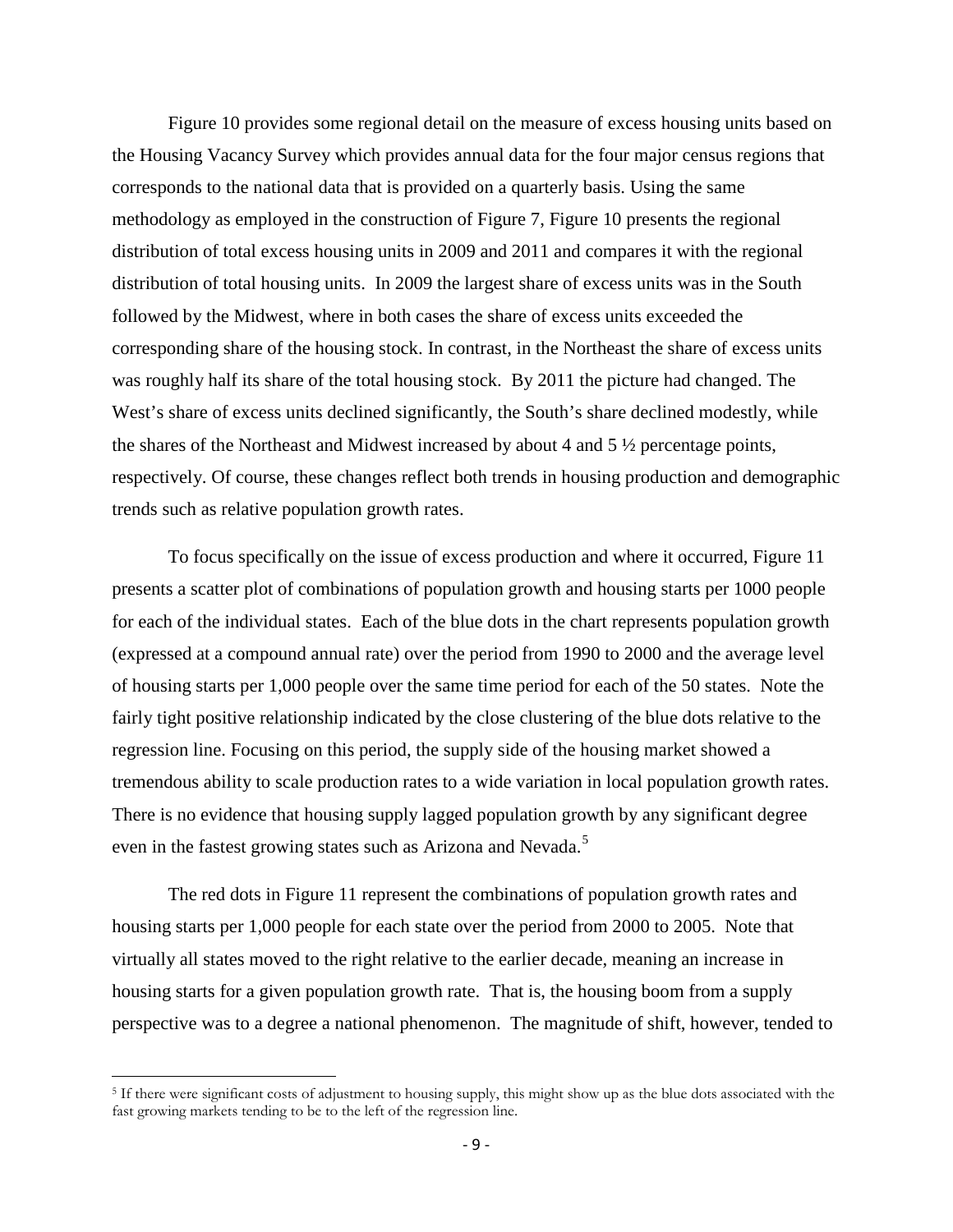be larger for those states that experienced above average population growth in the 1990s. This can be seen for three of the four "sand states". <sup>[6](#page-11-0)</sup> The population growth rate in Florida was fairly constant relative to the 1990s, while the rate of housing supply per capita nearly doubled. Arizona experienced a slight slowing in its population growth rate, but like Florida its rate of housing supply per capita increased significantly, growing by roughly a third. Unlike the other sand states, Nevada experienced a significant slowdown in its rate of population growth. However, the rate of housing supply in Nevada in 2000-2005 did not respond to this slowdown, resulting in Nevada's red dot being significantly to the right of the regression line.<sup>[7](#page-11-1)</sup> Three other states that stand out in Figure 11 in terms of a high rate of housing construction relative to population growth are Georgia, North Carolina and South Carolina. The fact that housing supply increased relatively the most in these three states as well as the sand states may reflect that home builders were producing a product geared toward people at the later stages of their careers who might be looking for a second home or a retirement home.<sup>[8](#page-11-2)</sup>

Figure 12 addresses the issue of how these increases in housing production during the 2000 to 2005 period are related to available measures of the elasticity of supply of new housing. On the horizontal axis of the chart we measure for each state the percentage distance of the 2000 to 2005 housing starts per 1000 people from the value predicted by the regression line of the 1990 to 2000 period given the 2000 to 2005 rate of population growth. On the vertical axis we plot elasticities of supply as estimated by Saiz (2010), where all of the elasticities for the MSAs in a state were averaged to provide a state estimate.<sup>[9](#page-11-3)</sup> Also shown is a least squares regression line fitted through the scatter diagram. While there is a great deal of dispersion around that line, the upward slope is statistically significant (t statistic of 3.74). Similarly, Figure 13 presents the relationship between that same estimate of supply elasticity and the cumulative percent change of house prices over the period from 2002 to 2007. In this case the negative slope of the regression line is statically significant. (t statistic of -3.33) .

 $\overline{\phantom{0}}$ 

<span id="page-11-0"></span><sup>6</sup> The "sand states" refer to Arizona, California, Florida and Nevada.

<span id="page-11-1"></span><sup>7</sup> California is the only sand state that did not have a population growth rate in the 1990s that exceed the national average. California's rate of housing supply in the 1990s was not significantly higher than what would be predicted from the regression relationship. During the boom, California's rate of housing supply did increase, but this increase only moved it to the regression line and not to the right of the regression line.

<span id="page-11-2"></span><sup>8</sup> It should be noted, however, that housing starts are not necessarily the same as net additions to the stock of housing due to destruction and demolition of existing units.

<span id="page-11-3"></span><sup>9</sup> Note that North Dakota was dropped from this diagram as it represented an extreme value for percentage difference from the regression line.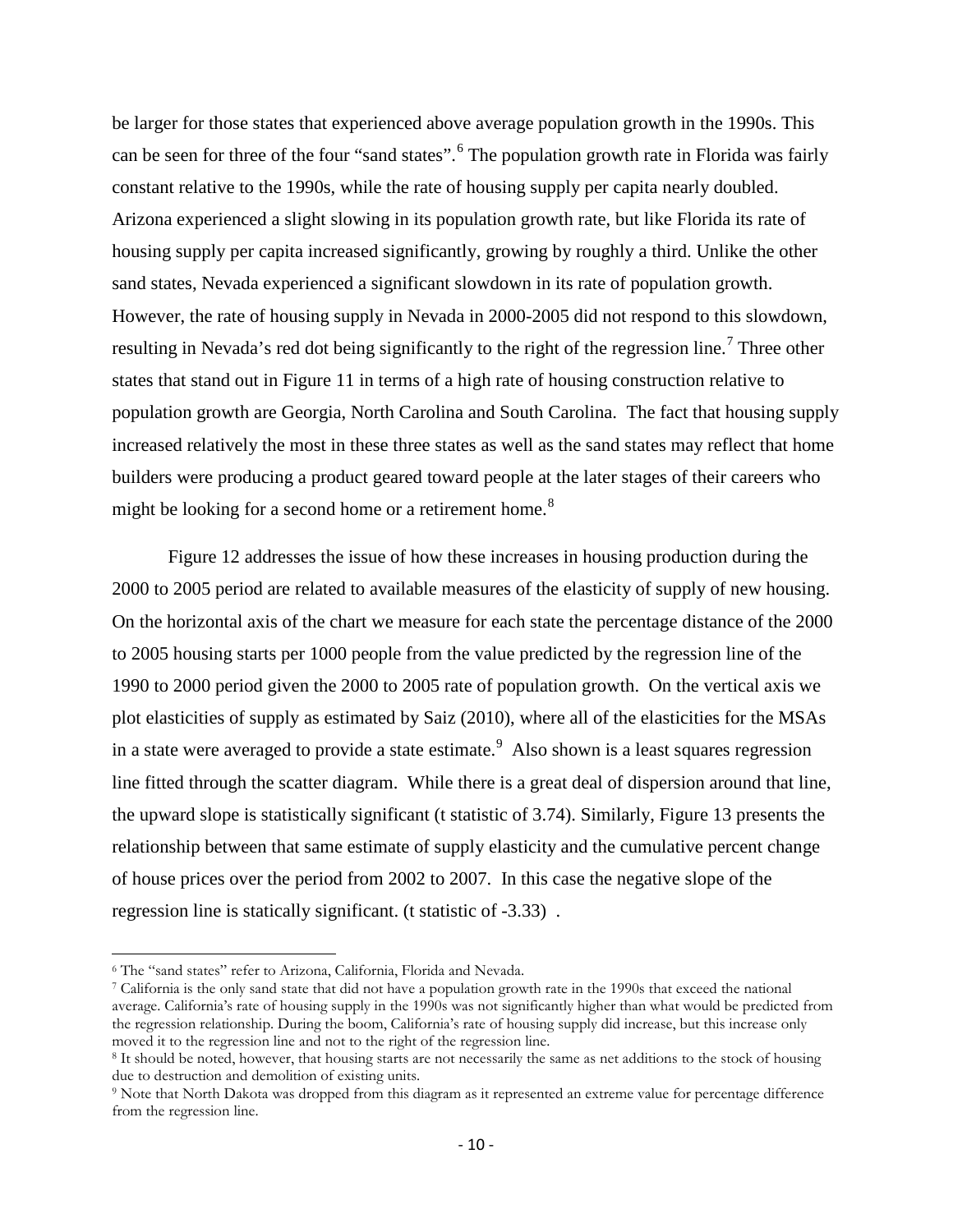#### *Trends in Size, Amenities, and Quality*

New homes produced for sale have been getting larger, with more bedrooms, bathrooms, and garages, for quite some time. Figure 14 presents the median size of new homes sold, measured in square feet, for the period from 1978 through  $2011$ .<sup>[10](#page-12-0)</sup> A trend line was fitted through the series for the period from 1978 through 1998, with that trend then extended from 1999 to 2011. While the median square footage in 2005 is 3.3% above that trend, that represents just 1.2 standard deviations of the residual of the estimated trend line, suggesting that the 2005 value is not significantly above what would be suggested by the established trend. Figure 15 presents the median size of the lot that the structure was build upon, also measured in square feet. Again, a trend line was fitted through the data for the period from 1976 to 1998 and then extended over the period from 1999 to 2011. Clearly, average lot size declined during the building boom years. The median lot size in 2004 was 8.3% below the estimated trend. Combined the two trends indicate that during the boom years of the 2000s builders were economizing on the amount of land devoted to each unit, likely reflecting the fact that land prices were rising relatively rapidly. However, due to the wide variation in the median lot size over the period from 1976 to 1998, that 8.3% represents just 1.2 standard deviations of the residual of the estimated trend line. Note that the decline in median lot size from mid 1990s through the mid 2000s was due in part to a modest increase of the share of units that were attached as opposed to detached. But the median lot size of attached units declined in a similar fashion.

Of course, changes in physical characteristics such as square footage and number of bathrooms do not capture changes in quality, such as the materials used and the level of skill and care employed in construction. It is certainly conceivable that as demand for new homes intensified the quality of new homes, defined in this manner, slipped somewhat. To shed some light on this issue, we used American Housing Survey (AHS) data to estimate the percentage premium than home buyers place on new homes versus existing homes. All else equal, a new home is likely to command a premium as it is likely to require lower maintenance expenditures over an expected holding period. By estimating that premium for AHS surveys before and during the construction boom, we can observe how that premium changed over time.

<span id="page-12-0"></span><sup>&</sup>lt;sup>10</sup> These data are from the "Characteristics of New Homes Sold", which is part of the Census Bureau's statistical program called New Residential Sales.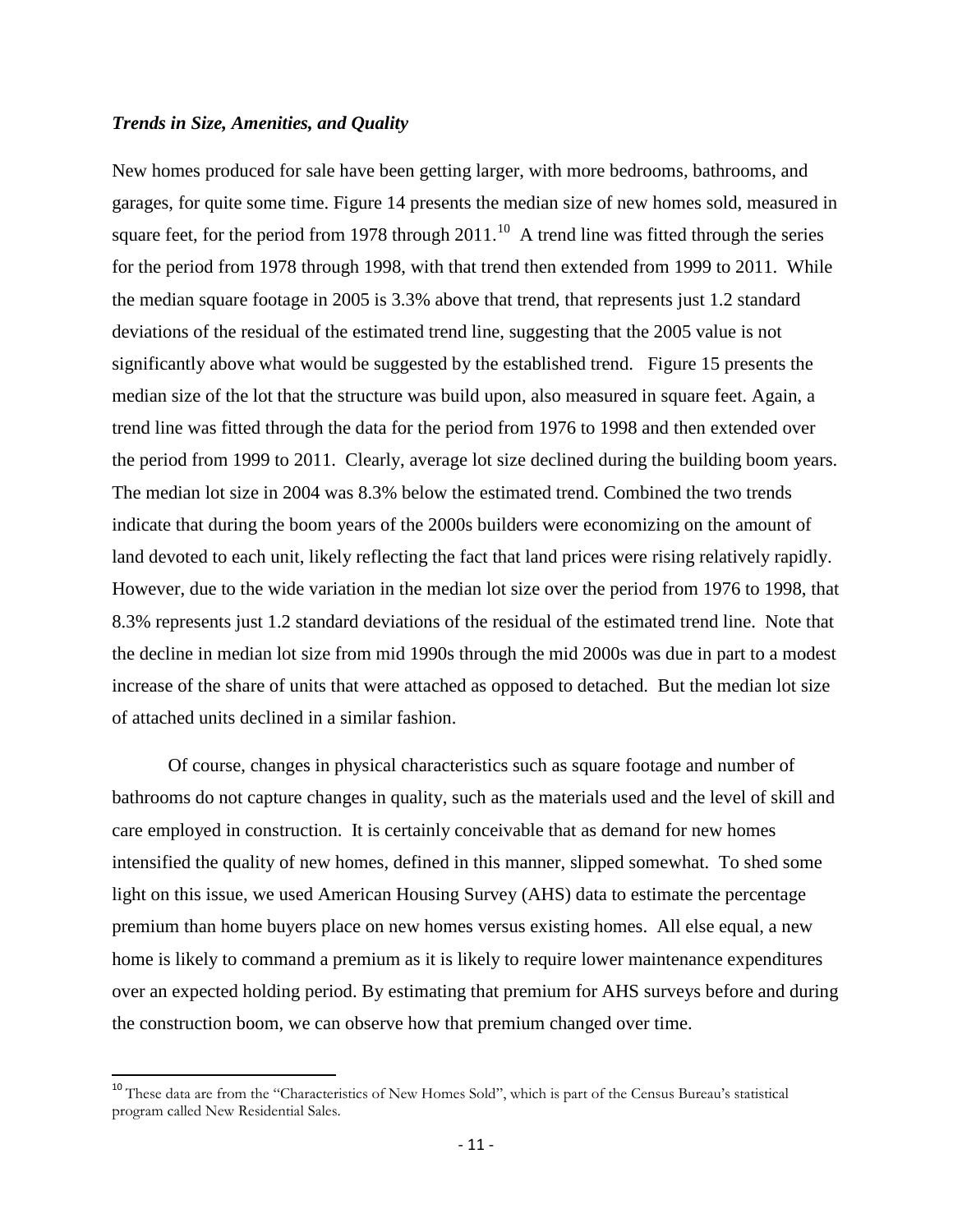The estimation procedure was as follows. From each AHS data set from 1985 through 2007 we create a sample of owner-occupied single-family homes purchased over the two year period since the preceding AHS. The sample sizes range from a high of around 1,200 in 1995, of which roughly 20 percent were new homes, to a low of around 500 in 2007, of which 10 percent were new homes. We then estimate a hedonic regression of the log of the self reported value of that home on a series of physical characteristics such as unit square footage, size of the lot, number of bedrooms, number of bathrooms, etc. We used as a guide for this regression the procedure used by the US Bureau of the Census in the construction of its constant-quality new home price series. We add to that procedure a dummy variable for the purchase being of a new home (defined as being built in the last two years) rather than an existing home. In addition, all regression include SMSA fixed effects to control for any composition shifts in where new homes were being constructed over time.

Figure 16 presents the estimated new home premium for AHS years from 1985 through 2007. The black dashes above and below each estimate represent 90 percent confidence intervals. In seven of the 12 cases, that confidence internal includes zero. Given the volatility of the estimated premium and the rather wide confidence bands around the estimates, it does not appear that there was a systematic change in the premium during the period from the early 2000s through 2005 relative to what is was prior to and after that period.

# *Trends in the Home Building Industry*

The home building industry has traditionally been characterized as having relatively low barriers to entry such that there are a large number of firms producing a relatively few number of units per year. Indeed, 79 percent of the builder members of the National Association of Home Builders started 10 or fewer homes in 2010. However, a characteristic of the housing boom from the early 1990s through the mid 2000s is the pronounced growth of market share of a relatively few number of firms, the bulk of which were publicly owned and, to a large extent, financed directly through capital markets rather than financial intermediaries such as banks. This consolidation within the building industry has been discussed by others (see Ambrose (2009, 2010) and Frey (2003)). Below we update some of this prior analysis. In addition, we explore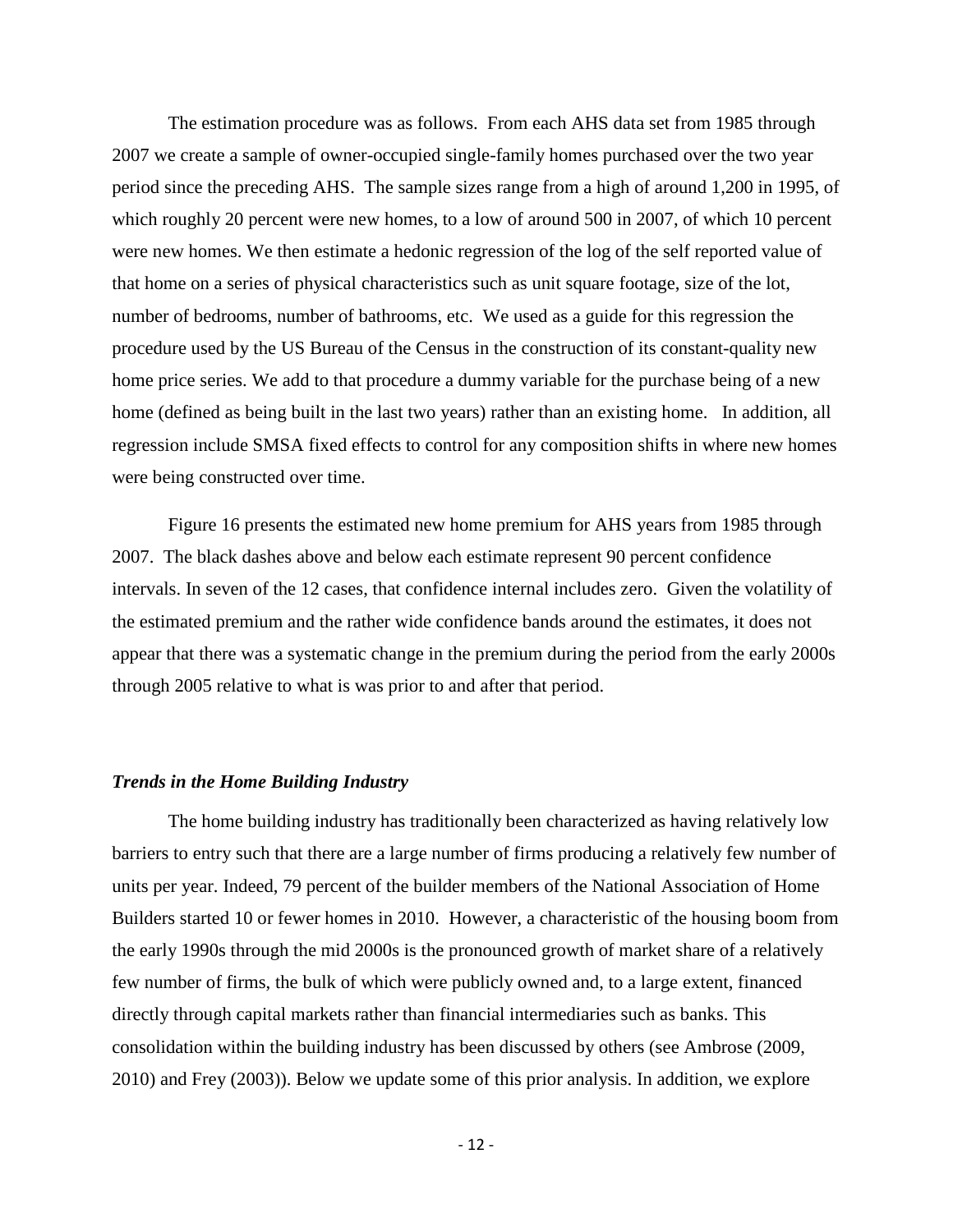Finally, we look at whether the capital markets provided more timely signals than the banking industry for builders to start to reduce their activity levels.

Figure 17 provides a time series of the share of new home sales accounted for by the top 10 to top 60 builders by size. In 1990 the top 60 builders accounted for 20 percent of new home sales (as defined by the Census Bureau) while the top 10 builders accounted for 9.4 percent. Over the next 15 years there was steady consolidation in the industry, such that by 2005 the top 60 accounted for 36 percent and the top 10 for 22.6 percent. For this increase in share of the top 10 builders to occur, it means that these firms captured roughly one-third of the increase in sales that occurred over that period. The top 60 largest firms accounted for nearly half of the increase. It is also interesting to note that the 10 largest firms experienced additional large increases in market share over the period from 2006 through 2008. However, this increase occurred when overall sales and prices were declining, and reflected the fact that the large builders had accumulated a large inventory of homes in their production pipelines.

This rapid growth by the largest builders reflected a mix of internal or "organic" growth as well as growth through acquisitions. Table 1 shows the growth in closings by the top 10 builders over the period from 1993 to 2004, and the decomposition by organic versus acquisition. For the group as a whole, 46 percent of their growth in closings over the 11 year period leading up to the peak was due to acquisitions. As one might expect, there were multiple motivations for these acquisitions. But in conversations with leading analysts of this industry, the prime motivation appears to have been to obtain land and local expertise in promising markets.

There are several dimensions on which large and small builders differ. Small builders are to a large extent reliant on bank financing. Their ability to launch new construction projects and to continue building spec homes depends on the willingness of those banks to extend financing. The scrutiny of the builder's activities by the lender can be surprisingly intense. In contrast, large builders are much less reliant on banks, obtaining the bulk of their financing through issuance of debt and equity directly in capital markets. Thus, the ability of these large builders to expand their balance sheet is determined by the willingness of markets to advance more funds.

A second distinction is that large builders are vertically integrated from land acquisition and development, construction, marketing, and mortgage financing. This organization helps

- 13 -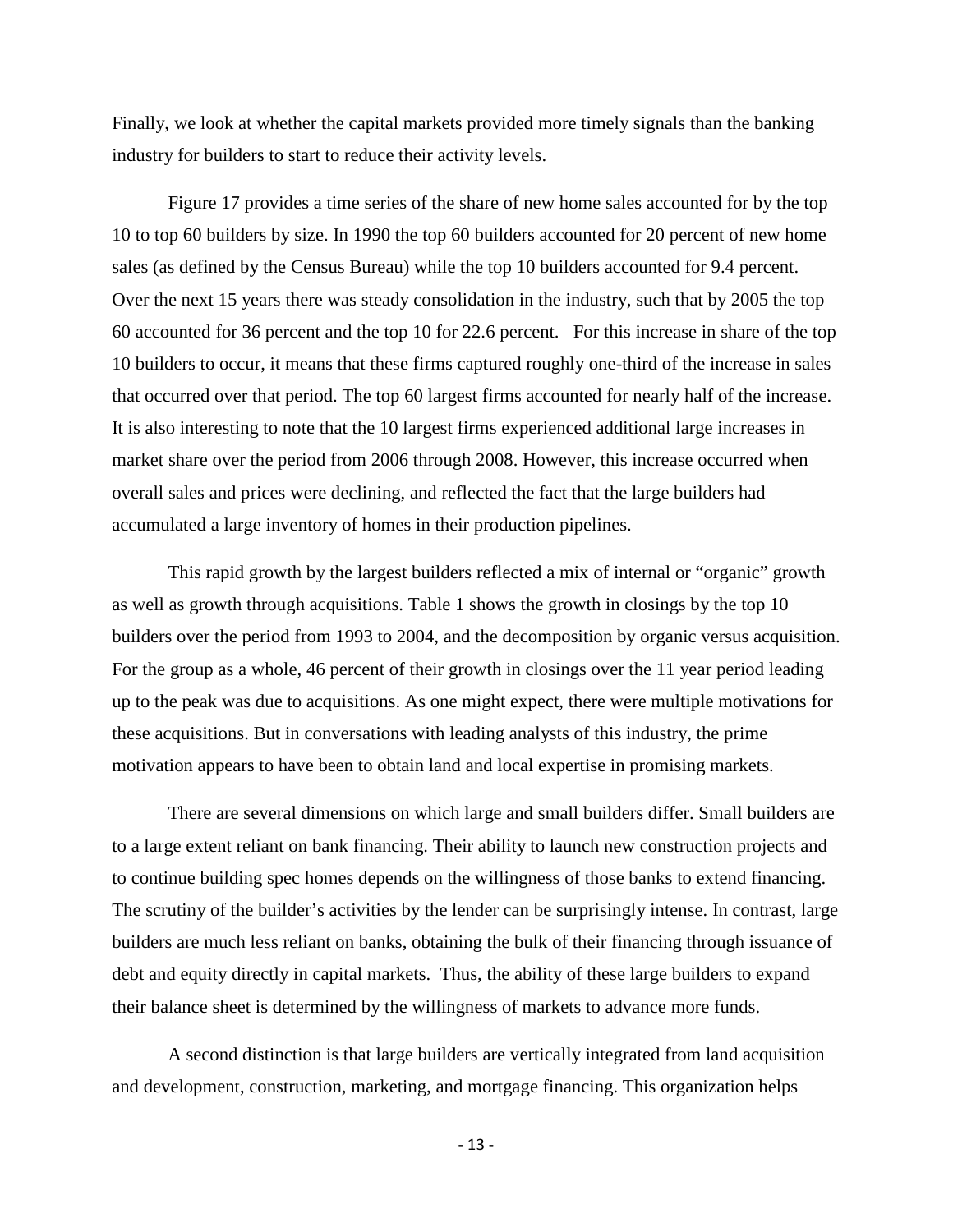these builders exploit scale economies involved in large development projects and to have a broader source of revenues and potential profits. It is also possible that by being involved in each segment of the production and distribution chain, large builders had an informational advantage in the markets they operated in.

To shed light on these points, Figure 18 presents the balance sheet of Toll Brothers, a well known publicly traded homebuilder, as of April of 2005, right around the peak of new home construction. At that time assets totaled \$5.4 billion, of which 80 percent was the firm's inventory of lots, homes under construction, and completed homes. Liabilities totaled \$3.1 billion, of which notes issued in the capital markets represented 43 percent. Bank financing, consisting of loans payable (the used portion of a credit line extended by a consortium of banks) and the mortgage subsidiaries warehouse line of credit, represented just 17 percent of total liabilities. The debt to equity ratio of the firm was 1.35.

Table 2 shows the building lot inventory data for the top 10 builders from 2002 to 2008. The lot inventory is broken down into lots that were owned by the builders, lots where the builders held options to purchase, and lots that were part of joint ventures. The last column converts the total inventory into a year's supply at the prevailing sales rate. The first thing to note is that the inventory of lots grew quite rapidly over the period from 2002 to 2005, suggesting that these builders remained quite optimistic about future sales prospects even as the market was approaching its peak. Indeed, in terms of years supply the builders were substantially lengthening their investment in land, from 5.4 years in 2003 to 6.8 in 2005.

As we know now, single-family housing starts peaked in 2005Q3 and home prices peaked roughly one year later. It appears that the top 10 builders responded aggressively to this turn of events. From 2005 to 2006, the largest builders reduced their lot inventory by 24 percent. Almost all of this reduction, 97 percent, was through the lots that they held options on. Options continued to be the dominant adjustment mechanism as well in 2007 with 67 percent of the shrinkage accounted for by optioned lots. It is not until 2008 that the adjustment process is roughly balanced between percentage reductions in owned and optioned lots. Note, however, that lots are only one portion of a builder's inventory. While we do not have data on homes either under construction or completed for these large builders, the macro data indicate that it took quite a bit longer to reduce inventories in those categories.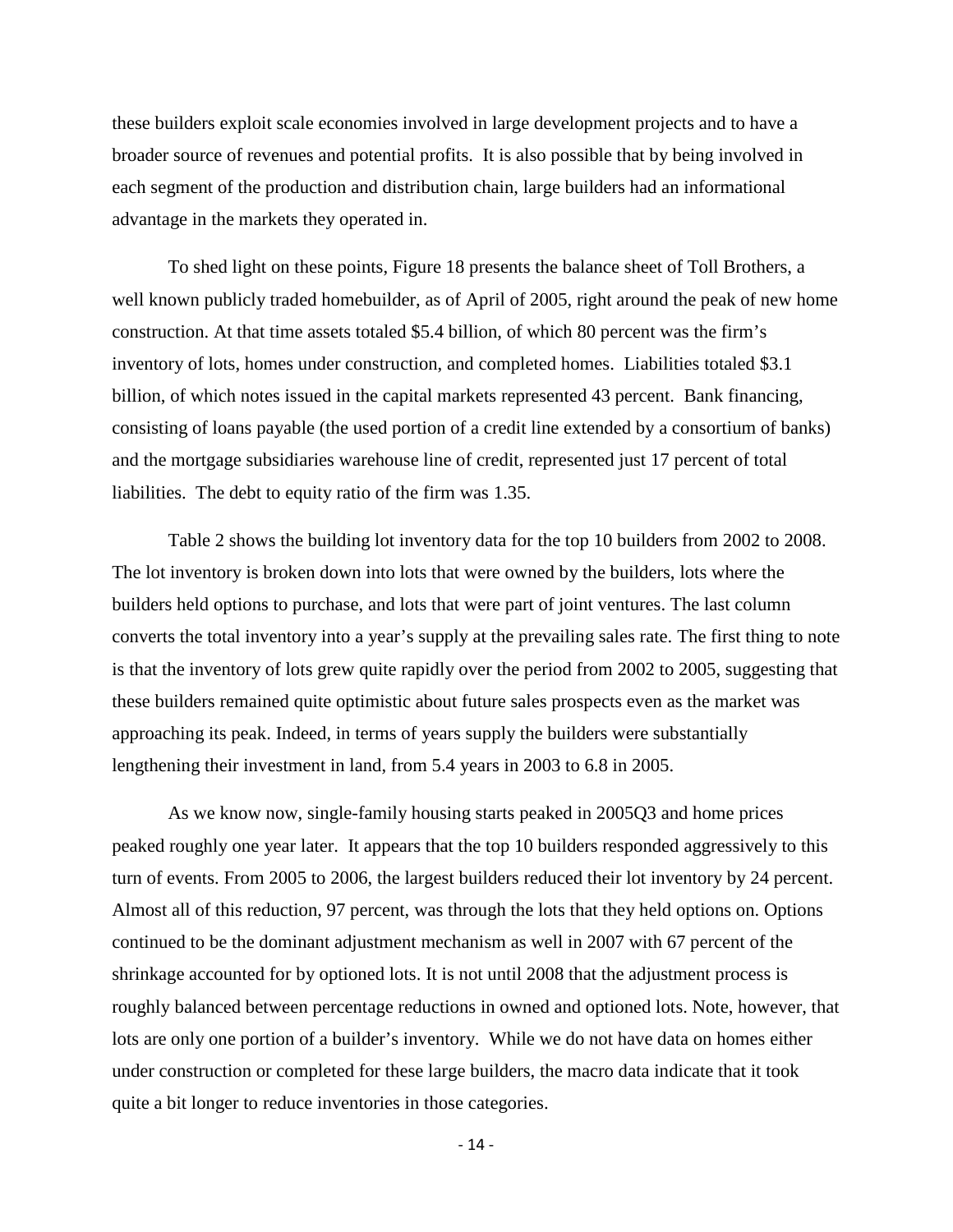Another feature of the increase in housing production from the mid-1990s through the mid-2000s was that an increasing share of single-family units was "built for sale" (Figure 19). Built for sale, sometimes referred to as a "spec" or speculative start, refers to situations where the land and structure are sold in one transaction. An example is when a home builder develops a section of land, putting in roads and utilities, and then begins selling individual lots with houses—either already completed, under construction, or not yet started. In contrast, contractoror owner-built units are cases in which an individual or firm already owns the land and either hires a general contractor or acts as their own general contractor.<sup>[11](#page-16-0)</sup> Monthly data on sales of new single-family homes refers only to sales of "spec" units, and the sale can occur at various stages—completed, under construction, or even not started. Due to the shift toward construction of single-family units, and the shift toward speculative units within the single-family market, sales of new single-family homes per 1,000 people in 2005 reached the highest of the entire period for which there is data (dating back to 1963) (Figure 20).

The shift toward more speculative building also meant that even though new housing starts declined abruptly and remain quite low to this day, the home building industry ended up with a large inventory of units in their production pipeline which took quite some time to unwind. Figure 21 presents the inventory of new single-family homes for sale broken down into the categories of not started, under construction, and completed. As house prices peaked in many markets in early 2006, builders began to reduce their units not started and under construction. The pace of contraction was faster in units under construction which may reflect the continuing option value of keeping improved lots on hand in case markets stabilized. Completed units did not reach their peak until late 2007, nearly a year and a half after the slowdown was underway in units under construction. The inventory of completed units for sale has only recently returned to levels that prevailed prior to the boom. A question that we will return to is whether builders were too slow to respond to changing demand conditions in their respective markets contributing to an excess of housing inventory.

This review of the macro data and the data on individual firms in the home builder industry suggests that one of the reasons the housing downturn has been so severe and so

 $\overline{\phantom{0}}$ 

<span id="page-16-0"></span> $11$  It is also the case that an increasing share of multi-family starts were build for sale, likely as condominiums, as opposed to for the rental market.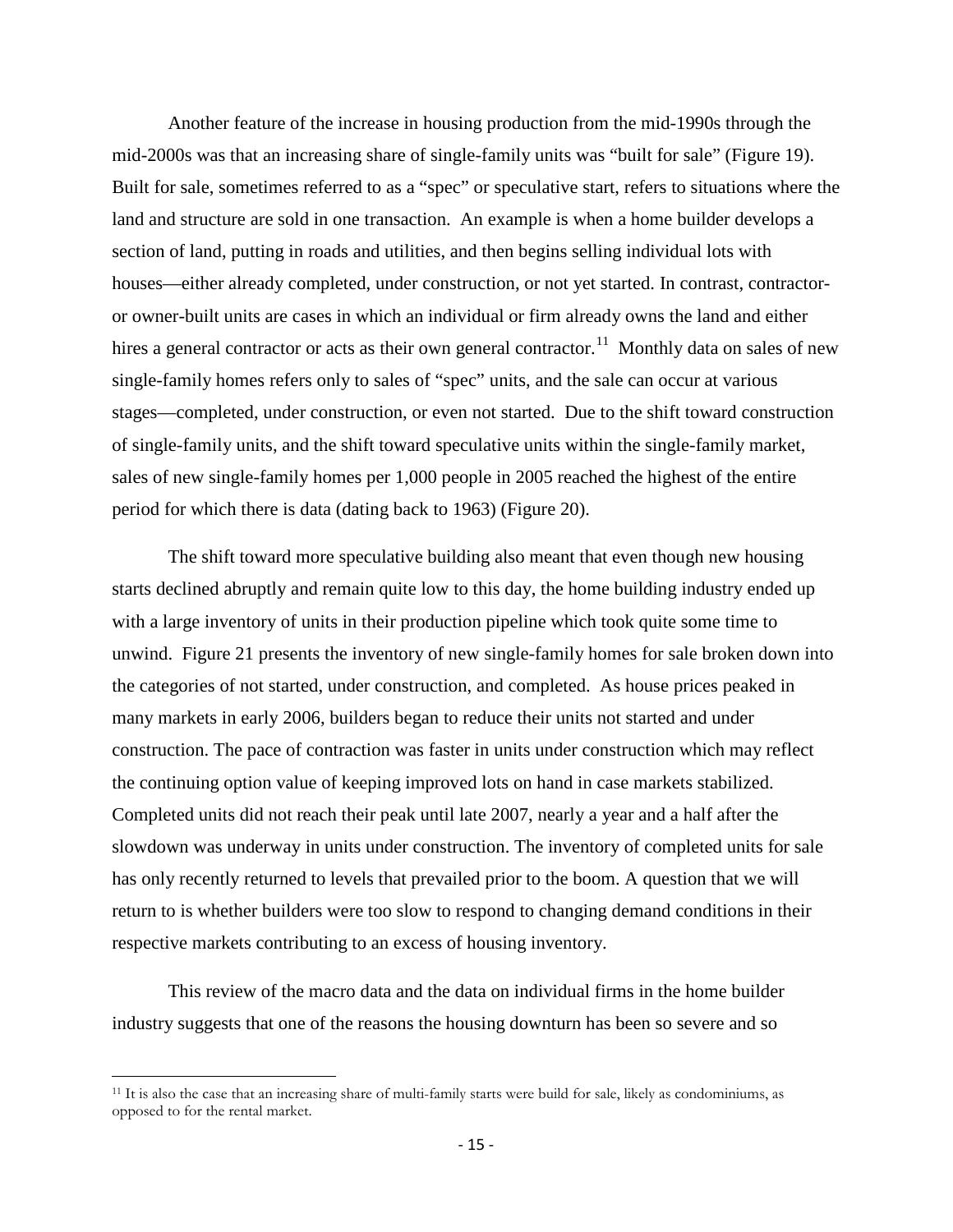prolonged is the industry, particularly the largest firms, built up such substantial inventories of lots and homes at various stages of production. As these largest firms tend to obtain financing from capital markets rather than banks, an interesting question is whether the capital markets were providing any early indications that this inventory represented a significant downside risk to their earning should demand turn out to be weaker than expected. In Figure 22 we compare a fixed weighted index of the equity prices for six large home builders and the Federal Reserve's Senior Loan Officer Opinion Survey (SLOOS) data on lending standards for mortgage loans.<sup>12</sup> For the SLOOS, values above (below) zero indicate that standards on net are reported to be tighter (looser) since the prior survey. We can see that bank lending standards were being loosened from 2004 to mid-2006. The SLOOS indicates that lending standards began to tighten in the fourth quarter of 2006. In contrast, the home builder equity price index peaks in August 2005, more than a year earlier than the onset of tightening by banks. By the end of the third quarter of 2006, the home builder equity price index had declined by 45 percent. Figure 23 summarizes analyst equity recommendations for the major builders. Again, we see a sharp dropoff in "buy" recommendations in the third quarter of 2005 matched by a pickup in "sell" recommendations. Finally, Figure 24 shows a market capitalization weighted average of short interest in the major builders. This series picks up in second quarter of 2006. While the SLOOS data is not a perfect measure of when banks would have been tightening their lending to small builders, these comparisons suggests that the capital markets did provide the large builders with a substantially earlier signal to pull back than the small builders likely received from their banks. $^{13}$  $^{13}$  $^{13}$ 

# *Land Markets during the Boom and Bust*

<span id="page-17-0"></span><sup>&</sup>lt;sup>12</sup> In order to create the fixed weight equity index, we collected Bloomberg's market capitalization and equity time series for a subset of homebuilders. Specifically, we selected homebuilders that had a large market presence before the housing bust and are still in operation today. The homebuilders in our equity index are: Toll Brothers Inc., Pulte Group Inc., Lennar Corp., DR Horton Inc., Hovnanian Enterprises Inc., and Beazer Homes USA Inc. Keeping the market capitalization fixed at Q12006, the quarter in which housing starts peaked, we then created a market capitalization weighted average of the quarterly equity prices of each homebuilder. The resulting series was then indexed to equal 100 for the first quarter of 2006.

<span id="page-17-1"></span><sup>&</sup>lt;sup>13</sup> It is interesting to note, however, that smaller builders apparently were not caught with such large inventories of homes under construction or already completed.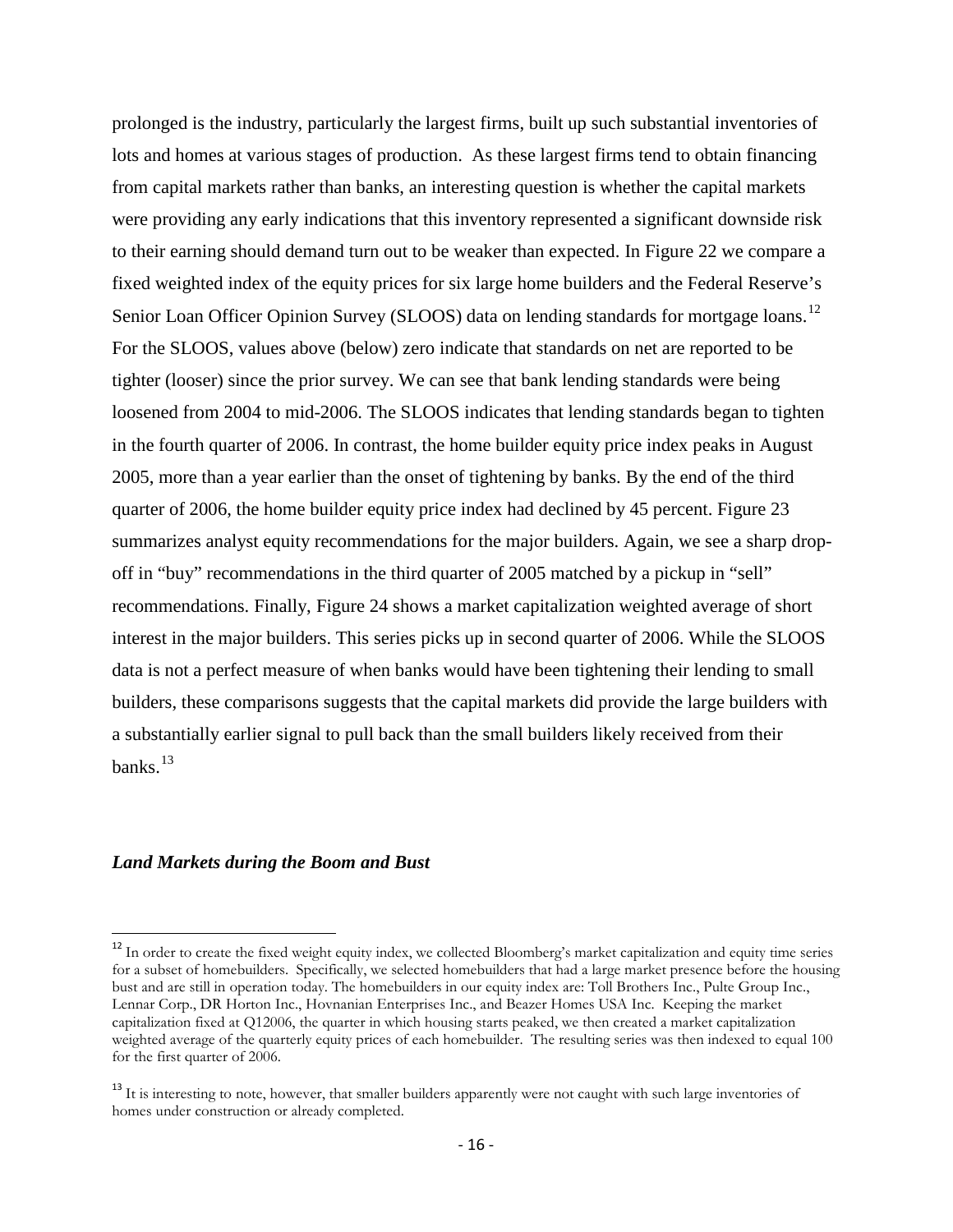Builder's use of vacant lot inventories, whether owned outright or optioned, suggests an important role for vacant land as a potential driver of builder costs, and ultimately house prices. In addition to the cost and access to capital discussed above, the cost of building a new home consists of construction labor and material costs, along with the cost of developable land. Davis and Heathcote (2009) and Davis and Palumbo (2008) estimate the value of residential land nationally and in metropolitan areas, respectively, using a combination of the cost of construction and the value of housing in place. Davis and his coauthors conclude that the value of land rose sharply in the US during the housing boom, particularly in metro areas that experienced the largest house price booms.

Given the prominent role that land inventories played on builders' balance sheets during the 2000s housing cycle, we supplement the Davis analysis with information from vacant land transactions for select metropolitan areas. Vacant land may exhibit different dynamics from land with a housing unit already in place, since the latter reflects the value of the particular structure present, as we argued above and as shown in Figure 1. In addition, our data allow a parcel-level analysis of the evolving prices and quantities as well as the features of vacant land that was selling in the metro areas for which we have data.

Our land sales data come from the COMPS dataset produced by the CoStar Group. Residential land sales – as opposed to other real estate transactions – are distinguished by the buyer's intention, as reported to CoStar, to use the *land* for construction of residential units, rather than to build other types of projects or to use structures currently present. Figures 25 and 26 display the residential land price indexes and log number of acres sold in eight MSAs with inelastic and elastic housing supplies, respectively, as estimated by Saiz (2010). For comparison purposes, CoreLogic's overall House Price Indexes for each MSA are reported as well.<sup>[14](#page-18-0)</sup> Several features of the land sales data are noteworthy.

First is the amount of acreage transacted over time and space. In the figures, the bars show the 4-quarter moving average of the natural log of acres sold.<sup>[15](#page-18-1)</sup> Perhaps unsurprisingly, the great majority of land sold for residential development came from the more elastically-supplied

 $\overline{\phantom{0}}$ 

<span id="page-18-0"></span><sup>&</sup>lt;sup>14</sup> In the case of South Florida, we use the Miami MSA HPI.

<span id="page-18-1"></span><sup>&</sup>lt;sup>15</sup>We use natural logs because a few markets completely dominate the acreage calculations; plotting acreage itself with consistent axes yields figures that are hard to see in comparison with Atlanta and especially Phoenix.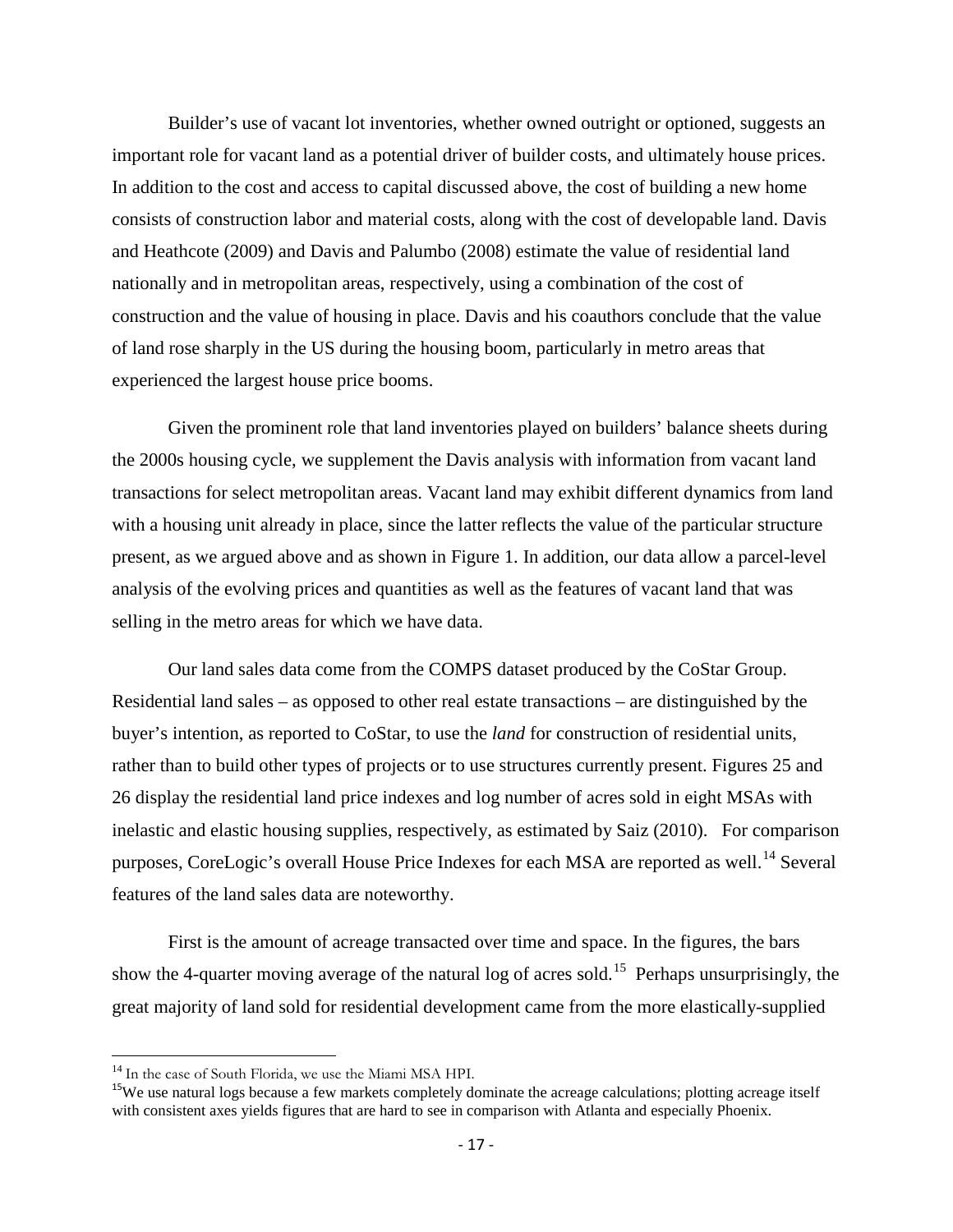MSAs (Figure 26). In those cities, particularly Atlanta and Phoenix, quarterly sales of 10,000- 20,000 acres of land for residential development were common throughout the boom. During 2005, CoStar reported average quarterly land transactions in Phoenix alone that exceeded 50,000 acres. In inelastically supplied cities like Chicago, peak land sales were closer to 3,000 acres a quarter. Land sales volumes in all cities track house prices relatively closely and began to fall quickly after the HPI peaks.

Also shown in Figures 25 and 26 are land price indexes. In order to abstract from changes in the mix of properties being sold over time, we create a quarterly price index that controls for such traits as location, presence of a structure, level of preparation for building, and characteristics of the transaction. The index we employ here is interpretable as the price paid in a standard arms-length transaction for an unimproved square foot of centrally-located residential land relative to some benchmark period (2001Q4) for that city.<sup>[16](#page-19-0)</sup>

Land prices exhibit some interesting dynamics in these cities. First, as expected given relatively steady increases in building costs during the boom, raw land price increases frequently outstripped house price increases. In constrained markets like New York, Seattle and South Florida, vacant land prices tripled or quadrupled during the boom, as theory would predict. However, perhaps as evidence of housing prices that were straying from fundamentals, even elastic markets experienced rapid price appreciation during the housing boom. In Denver, for example, raw land prices doubled between late 2001 and the end of 2006; in Las Vegas they quintupled.

Land prices in elastic and inelastic markets are more distinguished by their tendencies during the bust, from 2007-2010, as anticipated by our discussion of Figure 1. In cities with elastic housing supplies (Figure 26) nominal prices reversed course soon, although not immediately, after the housing market peak, and had generally reverted to their 2001 levels by the end of 2010. In cities with inelastic supply, residential land prices fell after the house price peak, but now seem to have firmed (again, in nominal terms) at levels 50-100% above their 2001

<span id="page-19-0"></span><sup>&</sup>lt;sup>16</sup> Haughwout, Orr and Bedoll (2008) describe the development of the land price index for one of the sample cities, New York; other cities' indexes are constructed similarly. To control for the influence of outliers, the indexes are constructed from a trimmed sample, excluding the 1% of transactions with the highest and lowest actual prices per square foot. Indexes are smoothed using a 4-quarter moving average.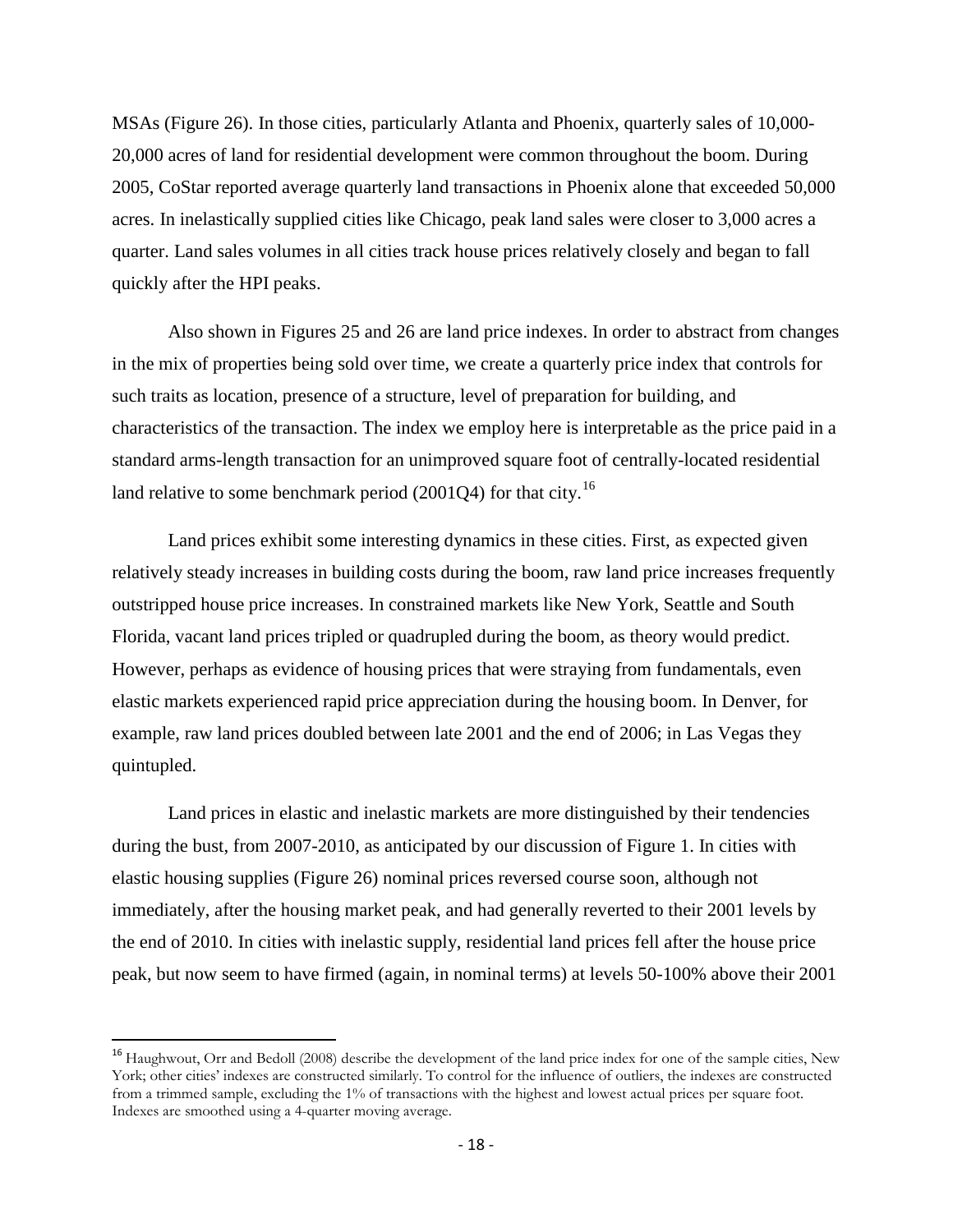levels. South Florida, a victim of extreme overbuilding in spite of inelastic supply, is an exception. There raw land prices are currently about where they were in 2001.

The price dynamics shown in Figures 25 and 26 control for property location, but, like most other information on housing prices, are calculated at the MSA level, making it difficult to determine the price dynamics at different points in the metropolitan landscape. Our data, however, allow a finer look at the geography of the land boom and bust, and Table 5 reports these results for 15 large cities. In each city, a measure of the center is created – typically the tallest building - and land transactions are grouped according to whether they are among the 25% (of plots sold) in closest proximity to the center, the 25% farthest from the center, or the middle 50%.

The mean figures, reported at the bottom of the table, reflect some general tendencies across the cities: during the boom (2000-2006) prices rose in all parts of the average metropolitan area; in the bust they fell in all parts. Generally speaking, the boom was the strongest on the fringe, and the bust was weakest there as well. Thus the housing cycle of the 2000s was associated with a flattening of the price gradient in these metros.

But the overall data mask substantial heterogeneity, as the large standard deviations indicate. In some cities – Atlanta, Denver, Phoenix, South Florida – the boom was noticeably concentrated on the fringe. In others, particularly supply-constrained cities like New York, Los Angeles and Seattle, land prices in the center more or less kept pace with price changes on the fringe, leaving the gradient either unchanged or, in some cases, steeper.

# *Who Got the Profits—Builders or Land Owners*

As noted earlier, the large builders likely benefited from scale economies in terms of lower material costs, cheaper funding, and greater production efficiencies. An important question is whether the combination of consolidation among the largest builders and a housing boom led to large builders earning excess returns. To explore this question, we created a monthly equity returns series for publicly traded builders. In each month, we calculate the market capitalizationweighted average equity return by month. Our data runs from January 1990 to May 2012. We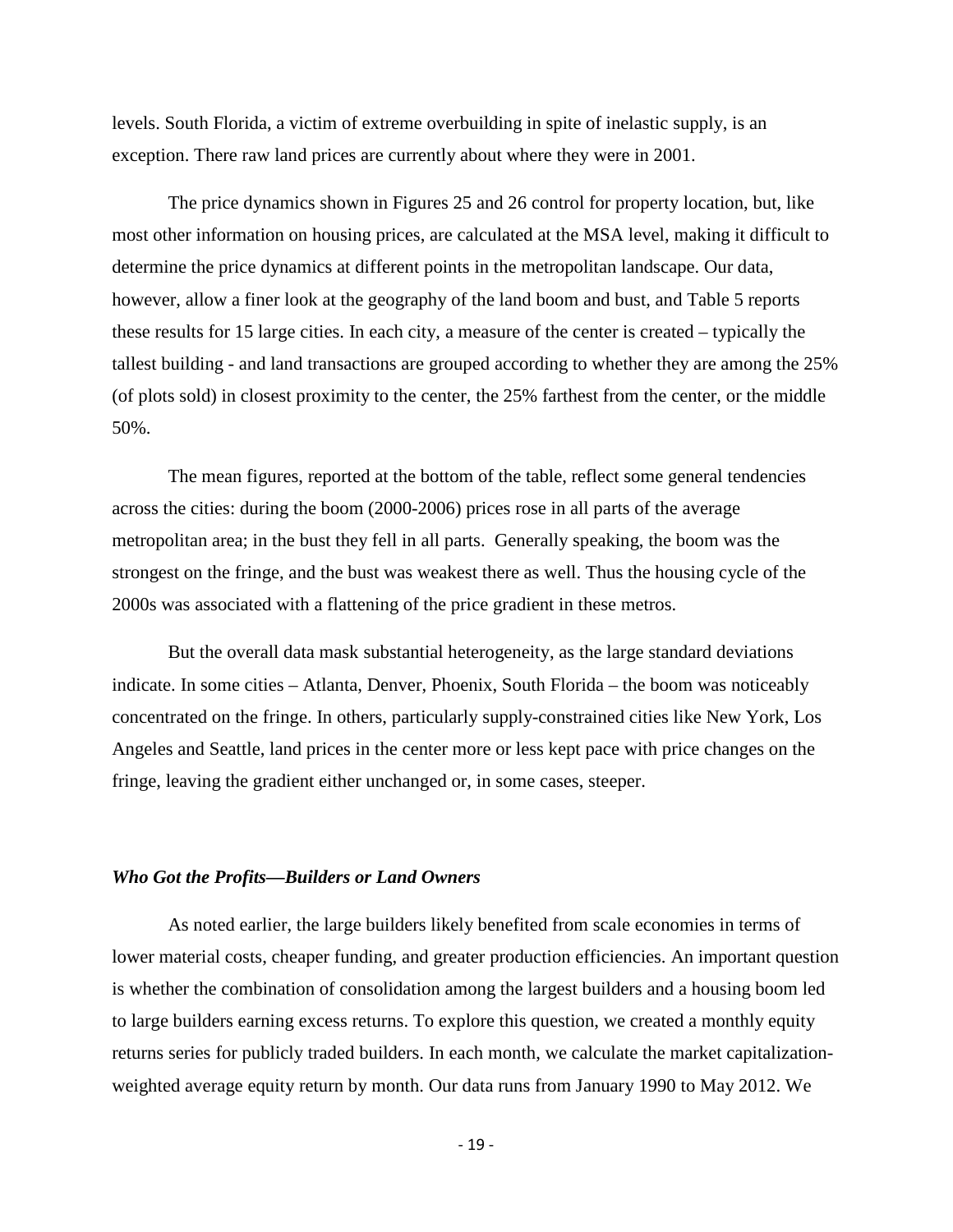then disaggregate this equity return series into a series for the top-10 builders based on market capitalization in each month, and a series of the non-top-10 builders.<sup>[17](#page-21-0)</sup> We estimate simple market models by regressing the builder monthly equity return on a market return. We use the Russell 2000 as our market return.

The market model results are presented in Table 3. Specifications (1) and (2) report results for the overall builder equity returns, while specifications (3) and (4) focus on the nontop-10 builders and specifications (5) and (6) focus on the top-10 builders. Two things stand out from specification (1). First, the building industry as a whole does not display any higher or lower cyclicality than does the overall market. The estimated beta for the industry is equal to one. Second, for the more than twenty years covered by the data the building industry earned an average annual excess return of 20 percent.<sup>[18](#page-21-1)</sup> Specification (2) checks to see if the excess returns to the building industry changed during the height of the housing boom. The data indicate that outside of the period from January 2000 to June 2005 the building industry earned on average an annualized excess return of 13 percent.<sup>[19](#page-21-2)</sup> However, during the housing boom the average annualized excess return increased significantly to 48 percent.

Both the large average excess returns overall and the significant increase in these excess returns during the housing boom raise the question of to what extent these excess returns were going to all publicly traded builders or only the largest of the firms. To explore this we turn to our disaggregated return series. Specifications (3) and (4) report results for the non-top-10 builders. The data indicate that outside of the period of the housing boom, the non-top-10 builders did not earn on average any excess returns. However, during the housing boom, they earned average excess returns of 43 percent. In addition, while the overall building industry has a market beta of one, the non-top-10 builders have a market beta of 1.4 which is statistically higher than one. In contrast, looking at specifications (5) and (6) which focus just on the returns for the top-10 builders, the data indicate that they earned on average excess returns of 14 percent outside of the housing boom period, and that these average excess returns increased to 48 percent during the boom – only slightly higher than for the non-top-10 builders.

 $\overline{\phantom{0}}$ 

<span id="page-21-0"></span><sup>&</sup>lt;sup>17</sup> Over the period the top-10 builders accounted for between 80 to 95 percent of the total market capitalization of all publicly traded builders.

<span id="page-21-1"></span> $18$  The annualized compound excess return is given by  $(1.01573)^{12} - 1$ 

<span id="page-21-2"></span><sup>&</sup>lt;sup>19</sup> June 2005 was the peak of the home builders sentiment series collected by the National Association of Home Builders.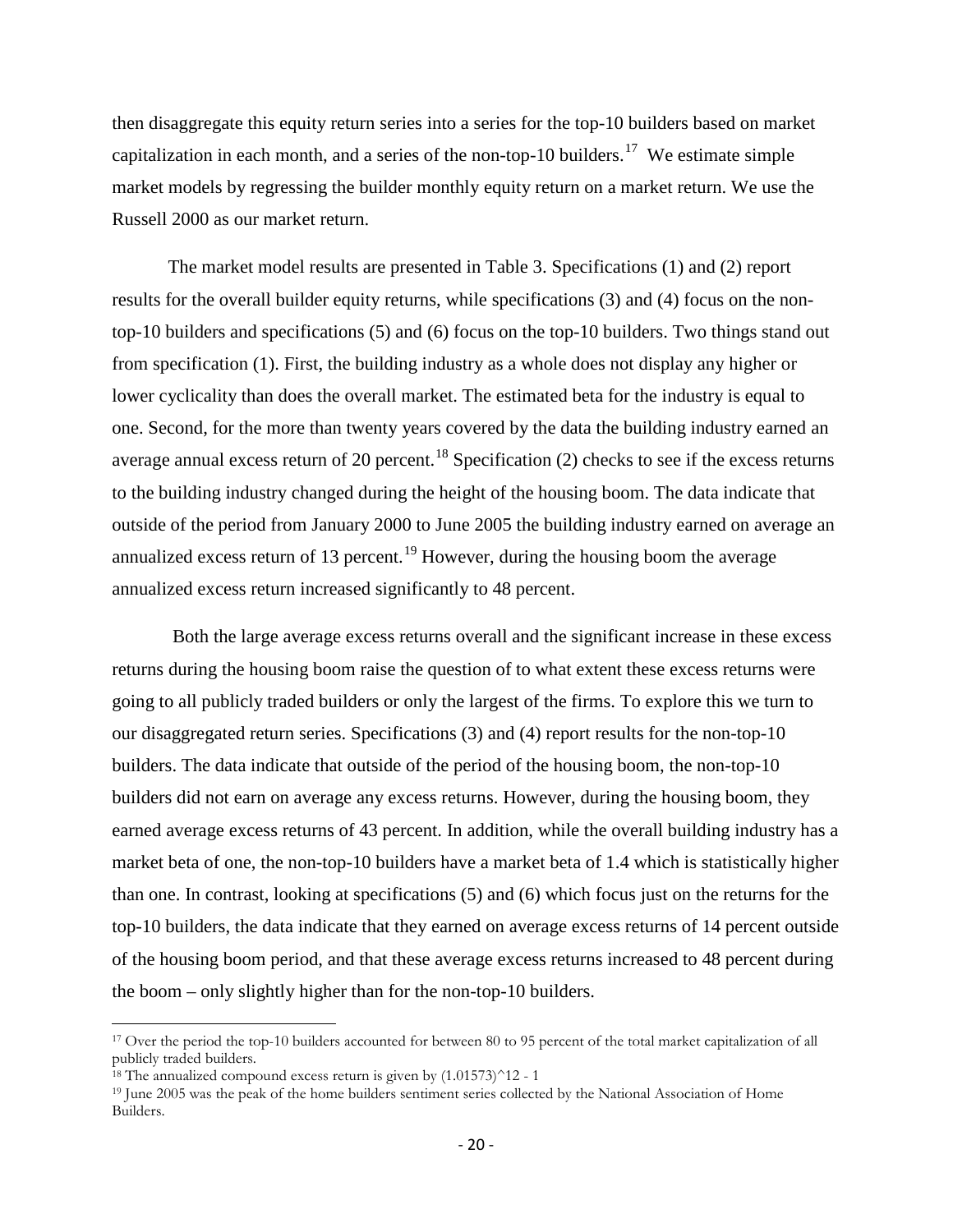# *Conclusion*

Our description of the supply side of the housing boom and bust cycle of the 2000s reveals many changes in the structure and costs of the homebuilding industry. Many of these developments might have been expected to provide some cushion against the possibility that the housing market would stray far above from fundamental valuations for an extended period. The increased concentration of the industry in the decade leading up to the boom meant that large shares of the market were held by large firms with substantial market information. In addition, these firms' reliance on deep public capital markets, rather than special arrangements with individual financial intermediaries, brought with it close investor and analyst scrutiny of the marketplace and firms' positions and strategies. Smaller builders could easily observe the actions taken by the large builders operating in their markets and to free ride on the market information available to the larger builders. Furthermore, the use of land options by large builders allowed them, if market conditions changed, to exit projects before purchasing land and embarking on difficult-to-reverse building projects. The concentration of new building activity in fast-growing, supply elastic markets in areas like Phoenix and Las Vegas meant that new housing should have helped to limit and then to offset price increases that were originally driven by demand shifts.

Were a housing expert to be told only of these developments, without knowing what actually transpired in the housing market during the 2000s, he might well have taken some comfort that conditions were in place to discourage a market that strayed far from fundamentals. Yet while many factors may have been expected to constrain price increases and make the supply side of the market more responsive to market conditions, as a whole they were insufficient to forestall both a bubble in prices and a significant oversupply of units. It is impossible to determine how much worse things might have been absent these supply side developments, but it seems clear in retrospect that on their own, favorable supply-side conditions cannot be exclusively relied upon to restrain the effects of major, but temporary, demand shocks.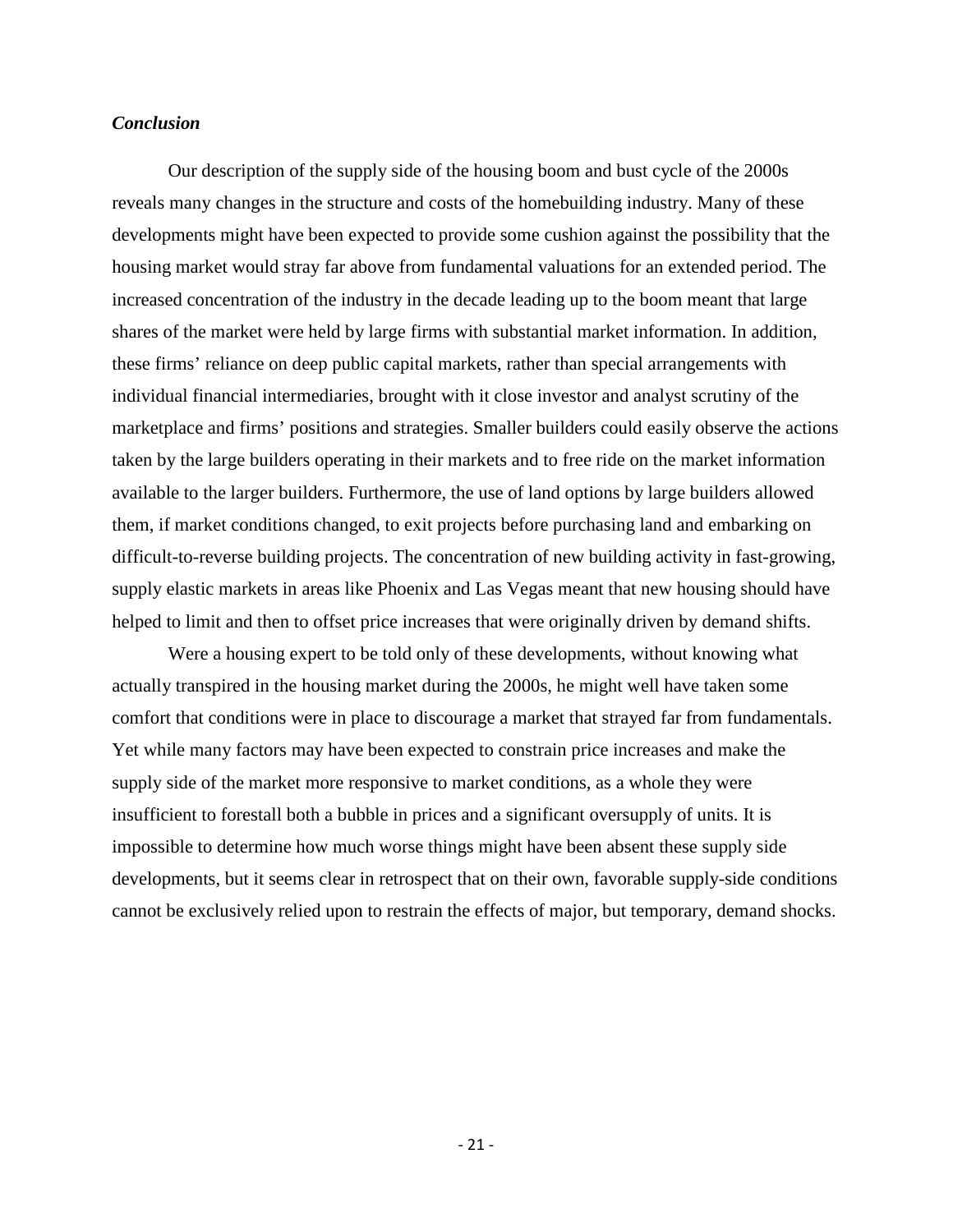# **References**

- Ambrose, Brent W. "Housing After the Fall: Reassessing the Future of the American Dream." Working Paper. Pennsylvania State University, Institute for Real Estate Studies, February, 2009.
- ------. "The Homebuilding Industry: How Did we Get Here?" *Institute for Real Estate Studies* 2 (Spring 2010): 2-6.
- ------, and Joe Peek. "Credit Availability and the Structure of the Homebuilding Industry." *Real Estate Economics* 36 (Winter 2008): 659-692.
- Banerjee, Abhijit V. "A Simple Model of Herd Behavior." *Quarterly Journal of Economics* 107 (August 1992): 797-817.
- Case, Karl E., and Robert J. Shiller. "The Efficiency of the Market for Single-Family Homes." *American Economic Review* 79 (March 1989): 125-137.
- Crowe, David. "Future Concentration in Home Building." *Institute for Real Estate Research* 2 (Spring 2010): 7-10.
- DeCoster, Gregory P., and William C. Strange. "Developers, Herding, and Overbuilding." Working Paper. Bowdoin College, Department of Economics, May, 2010.
- Frey, Elaine F. "Building Industry Consolidation." *Housing Economics*, August 2003, 7-12.
- Glaeser, Edward L., Joseph Gyourko, and Albert Saiz. "Housing Supply and Housing Bubbles." *Journal of Urban Economics* 64 (September 2008): 198-217.
- Glaeser, Edward, and Joseph Gyourko. "Urban Decline and Durable Housing." *Journal of Political Economy* 113, no. 2 (2005): 345-375.
- ------, and Joseph Gyourko. "Housing Dynamics." National Bureau of Economic Research Working Paper No. 12787, December, 2006.
- ------, and Joseph Gyourko. "Arbitrage in Housing." In *Housing and the Built Environment: Access, Finance, Policy*, edited by Edward Glaeser and John Quigley. Cambridge, MA, Lincoln Land Institute of Land Policy, 2008.
- Grenadier, Steven R. "The Persistence of Real Estate Cycles." *Journal of Real Estate Finance and Economics* 10 (March 1995): 95-119.
- ------. "The Strategic Exercise of Options: Development Cascades and Overbuilding in Real Estate Markets." *Journal of Finance* 51 (December 1996): 1653-1679.
- Hancock, Diana, and James A. Wilcox. "Bank Capital, Nonbank Finance, and Real Estate Activity." *Journal of Housing Research* 8, no. 1 (1997): 75-105.
- Mankiw, Gregory N., and David N. Weil. "The Baby Boom, the Baby Bust, and the Housing Market." *Regional Science and Urban Economics* 19 (May 1989): 235-258.
- Rosenthal, Stuart S. "Residential Buildings and the Cost of Construction: New Evidence on the Efficiency of the Housing Market." *The Review of Economics and Statistics* 81 (March 1999): 288-302.
- Saiz, Albert. "On Local Housing Supply Elasticity." Working Paper. University of Pennsylvania, The Wharton School, 2008.
- Topel, Robert, and Sherwin Rosen. "Housing Investment in the United States." *Journal of Political Economy* 96, no. 4 (1988): 718-740.
- Wang, Ko, and Zhou Yuquing. "Overbuilding: A Game-Theoretic Approach." *Real Estate Economics* 28, no. 3 (2000): 493-522.
- Welch, Ivo. "Sequential Sales, Learning, and Cascades." *Journal of Finance* 47 (June 1992): 695-732.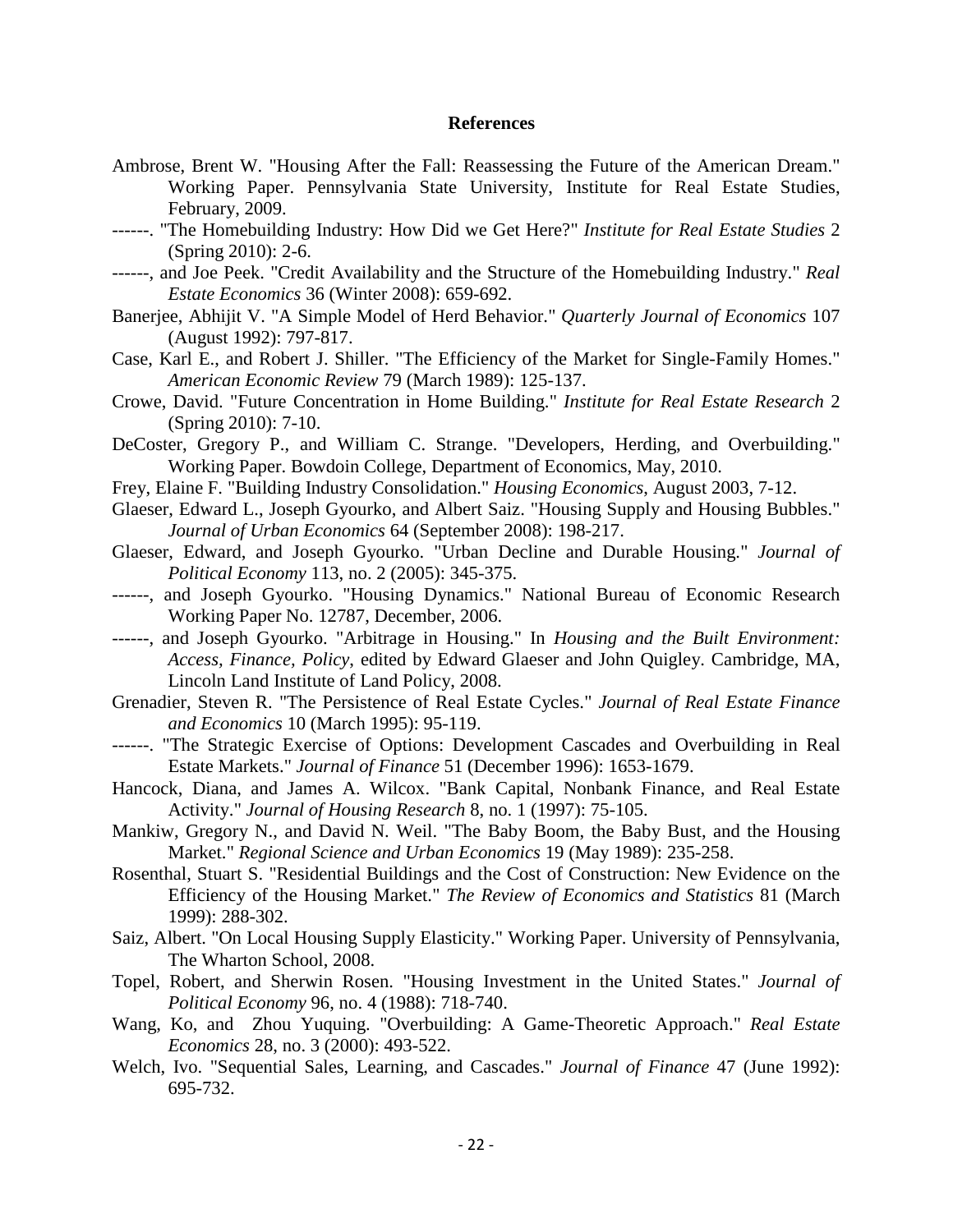| Company                                                                   | 1993                           | 2004       | Change<br>1993-2004 | Percent through<br>Acquisition/Merger |
|---------------------------------------------------------------------------|--------------------------------|------------|---------------------|---------------------------------------|
| D.R. Horton                                                               | 1,668                          | 44,005     | 42,337              | 45.1                                  |
| <b>Pulte Homes</b>                                                        | 9,798                          | 38,612     | 28,814              | 38.7                                  |
| Lennar Corp.                                                              | 4,634                          | 36,204     | 31,570              | 55.7                                  |
| Centex Corp.                                                              | 11,685                         | 32,896     | 21,211              | 15.6                                  |
| <b>KB</b> Homes                                                           | 5,982                          | 26,937     | 20,955              | 63.2                                  |
| <b>Beazer Homes USA</b>                                                   | 2,496                          | 16,437     | 15,921              | 72.9                                  |
| The Ryland Group                                                          | 8,319                          | 15,101     | 6,782               | 19.9                                  |
| <b>Hovnanian Enterprises</b>                                              | 3,671                          | 14,586     | 10,915              | 105.8                                 |
| M.D.C. Holding                                                            | 3,344                          | 13,876     | 10,532              | 20.5                                  |
| <b>NVR</b>                                                                | 4,248                          | 12,749     | 8,501               | 7.0                                   |
|                                                                           |                                |            |                     |                                       |
| Total                                                                     | 55,845                         | 251,383    | 195,538             | 46.1                                  |
| $\sim$<br>$\cdot$ $\cdot$ $\cdot$ $\cdot$<br>$\mathbf{r}$<br>$\mathbf{r}$ | $\sim$ $\cdot$<br>$\mathbf{z}$ | 1.3777A D. |                     |                                       |

**Table 1.** Total Closings and Percentage Change from Mergers and Acquisitions

*Source*: *Builder Magazine, Mergers Online and NHAB Economics*

|      | Inventory |                 |                | Percent | Percent of Total Change |      |                   | Years |        |
|------|-----------|-----------------|----------------|---------|-------------------------|------|-------------------|-------|--------|
| Year | Total     |                 | Owned Optioned | IV.     | Change                  |      | Owned Optioned JV |       | Supply |
| 2008 |           | 655,734 459,014 | 170.491        | 26,229  | (33)                    | (43) | (44)              | (13)  | 4.0    |

# **Table 2.** Lot Inventory for Top 10 Builders

*Notes*: JV indicates "joint-venture". ( ) indicates negative changes. Source *Builder* magazine and NAHB.

 976,896 595,907 312,607 68,383 (35) (26) (67) ( 7) 4.6 1,497,799 733,922 659,032 104,846 (24) ( 4) (93) ( 3) 5.1 1,981,488 752,965 1,109,633 118,889 19 38 25 37 6.8 1,659,661 630,671 1,028,990 0 13 38 62 0 6.6 1,473,000 559,740 913,260 0 59 26 74 0 5.4 928,719 417,924 510,795 0 4.8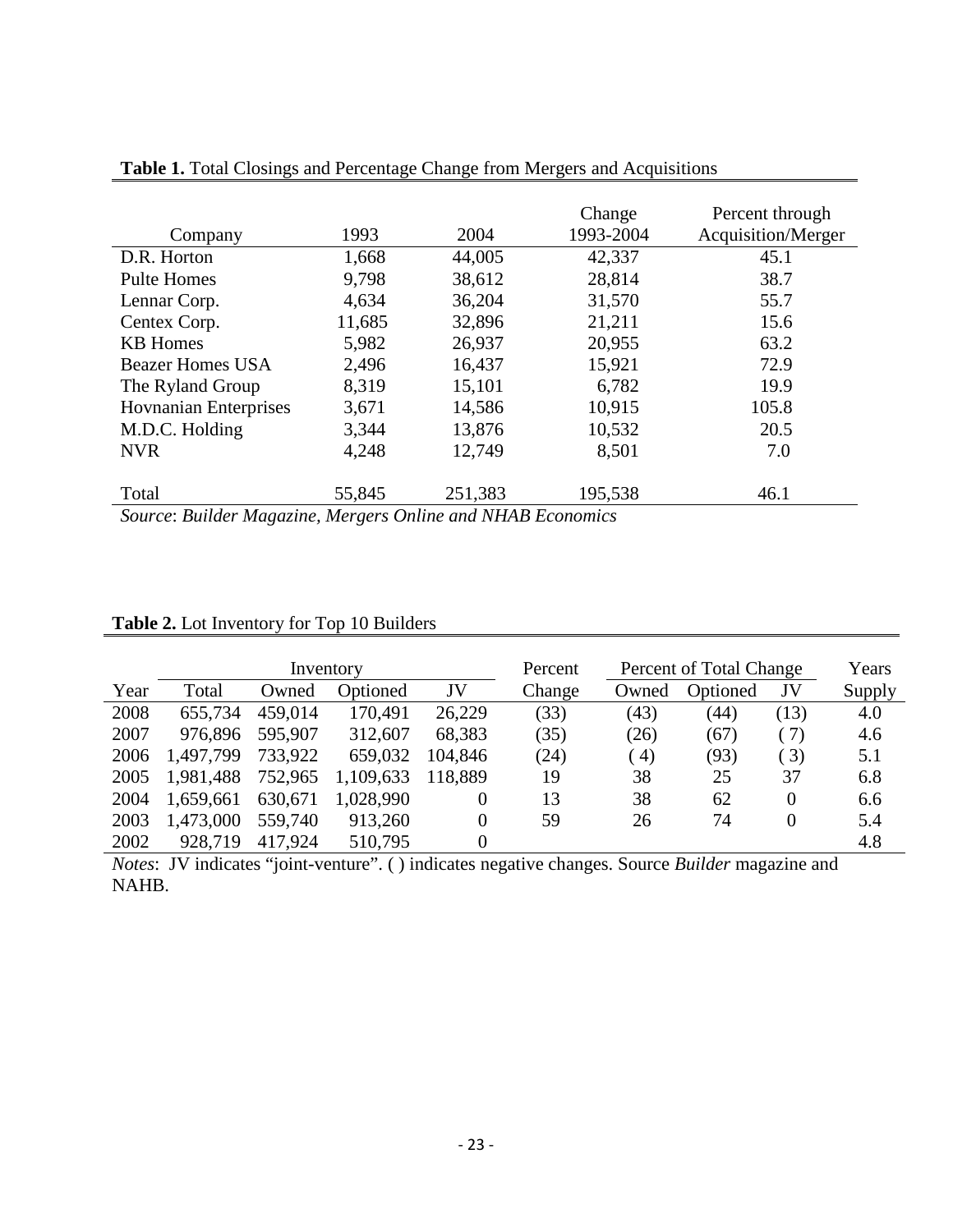|                   |                  | All<br><b>Public Builders</b> |         | Non Top-10<br><b>Builders</b> |           | $Top-10$<br><b>Builders</b> |  |
|-------------------|------------------|-------------------------------|---------|-------------------------------|-----------|-----------------------------|--|
|                   | $\left(1\right)$ | $\left( 2\right)$             | 3)      | (4)                           | (5)       | (6)                         |  |
| Alpha             | $1.573**$        | $0.996**$                     | 0.747   | $-0.004$                      | $1.625**$ | $1.066**$                   |  |
|                   | (0.382)          | (0.434)                       | (0.639) | (0.730)                       | (0.392)   | (0.446)                     |  |
| Alpha interaction |                  | $2.346**$                     |         | $3.058**$                     |           | $2.278**$                   |  |
| $(1/00-6/05)$     |                  | (0.871)                       |         | (1.467)                       |           | (0.895)                     |  |
| Beta              | $1.001**$        | $1.004**$                     | 1.399** | $1.404**$                     | $0.979**$ | $0.982**$                   |  |
|                   | (0.066)          | (0.066)                       | (0.111) | (0.111)                       | (0.068)   | (0.067)                     |  |

# **Table 3***.* Market Model Estimates for Building Industry Stock Returns

*Notes*: Market model regresses the monthly capitalization weighted stock market returns for publicly traded builders  $(r_{bt})$  on the monthly returns for the Russell 2000 index  $(r_{mt})$ . The estimation period is from January 1990 to May 2012. A unit change is one percent. Coefficient estimates are given with standard errors in parentheses. Top-10 builders are based on market capitalization in each month. Market model reported in specifications (1), (3) and (5) is given by:  $r_{bt} = \alpha + \beta r_{mt} + \varepsilon_t$ , where  $\varepsilon_t$  is the excess return in month t. The expanded market model reported in specifications (2), (4) and (6) is given by:  $r_{bt} = \alpha + \alpha_I I_{1/00-6/05} + \beta r_{mt} + \varepsilon_t$ , where  $I_{1/00-6/05}$  is an indicator variable that takes a value of one over the period from January 2000 to June 2005.

\*\* significant at the 5 percent level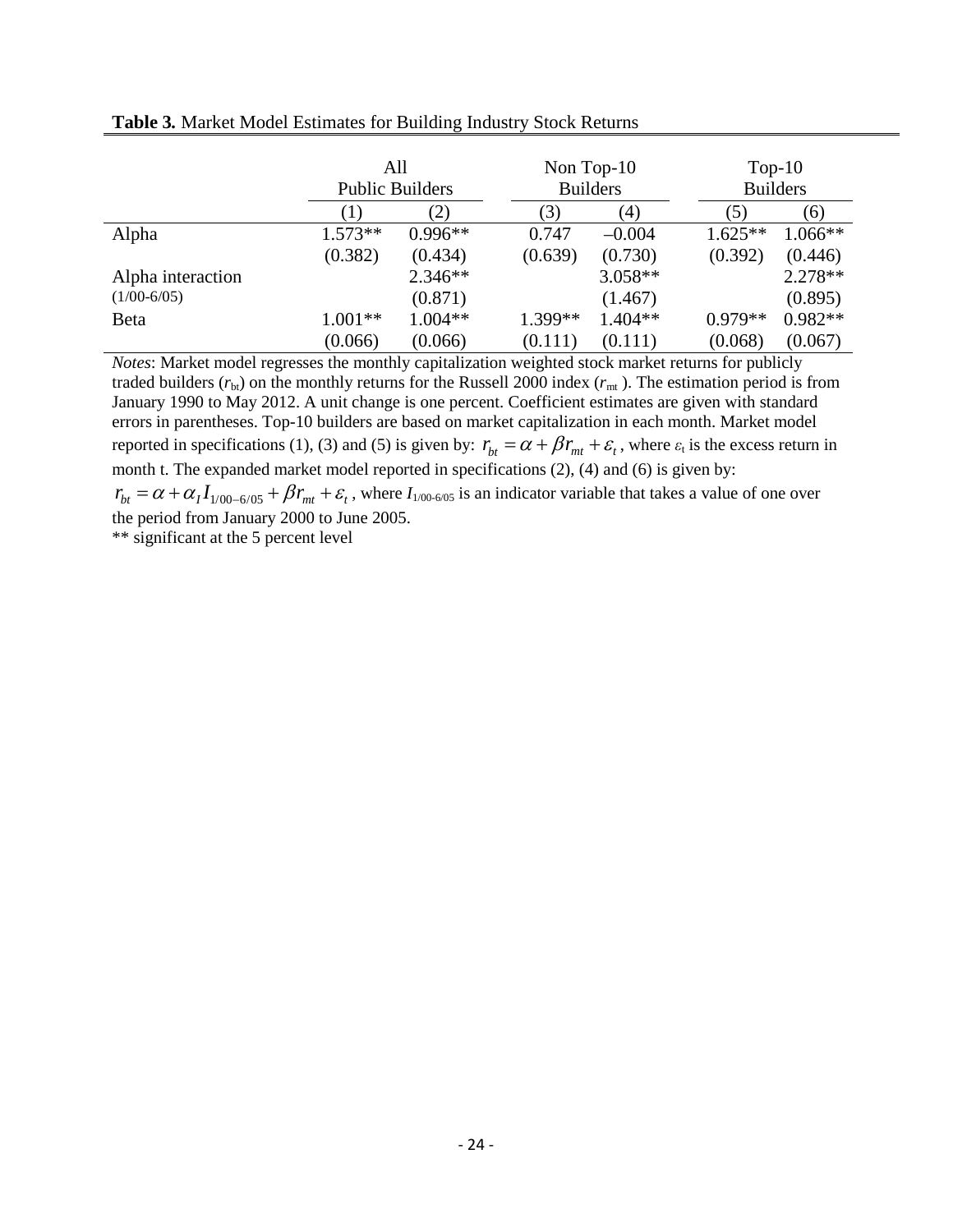|                                              | Boom, 2000-2006 |                                |       | Bust, 2007-2010 |                                |          |
|----------------------------------------------|-----------------|--------------------------------|-------|-----------------|--------------------------------|----------|
| City                                         |                 | Inner 25% Middle 50% Outer 25% |       |                 | Inner 25% Middle 50% Outer 25% |          |
| Atlanta                                      | 6.4%            | 13.4%                          | 17.0% | $-14.1%$        | $-2.3%$                        | $-10.8%$ |
| Chicago                                      | 7.9             | 8.6                            | 11.6  | 0.1             | 4.3                            | $-21.9$  |
| Denver                                       | 5.2             | 14.6                           | 19.8  | 2.4             | $-4.8$                         | 4.0      |
| LA Basin                                     | 21.5            | 18.4                           | 19.5  | $-10.8$         | $-17.2$                        | $-8.2$   |
| Las Vegas                                    | 26.2            | 31.3                           | 28.5  | $-29.5$         | $-28.7$                        | $-19.2$  |
| New York                                     | 22.9            | 24.9                           | 22.2  | $-14.6$         | $-13.7$                        | $-10.4$  |
| Orlando                                      | 17.7            | 21.8                           | 11.2  | $-26.9$         | $-8.2$                         | 26.0     |
| Philadelphia                                 | 18.4            | 7.0                            | 15.7  | 5.2             | 2.2                            | 2.8      |
| Phoenix                                      | 19.1            | 22.6                           | 50.5  | $-11.7$         | $-19.1$                        | $-27.3$  |
| Portland                                     | 17.7            | 9.9                            | 16.9  | $-10.0$         | $-5.0$                         | $-20.2$  |
| Seattle                                      | 12.4            | 18.6                           | 13.2  | $-10.5$         | $-7.5$                         | $-1.7$   |
| South Florida                                | 20.5            | 25.9                           | 29.3  | $-25.5$         | $-16.2$                        | $-31.6$  |
| Tampa                                        | 26.4            | 26.4                           | 24.3  | $-14.4$         | 8.2                            | 15.3     |
| Tucson                                       | 15.6            | 16.7                           | 20.6  | $-2.4$          | $-4.0$                         | $-0.7$   |
| Washington                                   | 20.0            | 1.6                            | 16.3  | $-13.9$         | 19.4                           | 19.4     |
| <b>Unwtd Mean</b><br><b>Across Cities</b>    | 17.2            | 17.4                           | 21.1  | $-11.8$         | $-6.2$                         | $-5.6$   |
| <b>Unwtd Std Dev</b><br><b>Across Cities</b> | 6.6             | 8.3                            | 9.8   | 10.3            | 12.0                           | 17.2     |

**Table 4. Residential Land Price Dynamics Across the Metropolitan Landscape**

Source: CoStar Group; Authors' calculations

Notes: Figures in the table are compound average annual growth rates for the specified periods.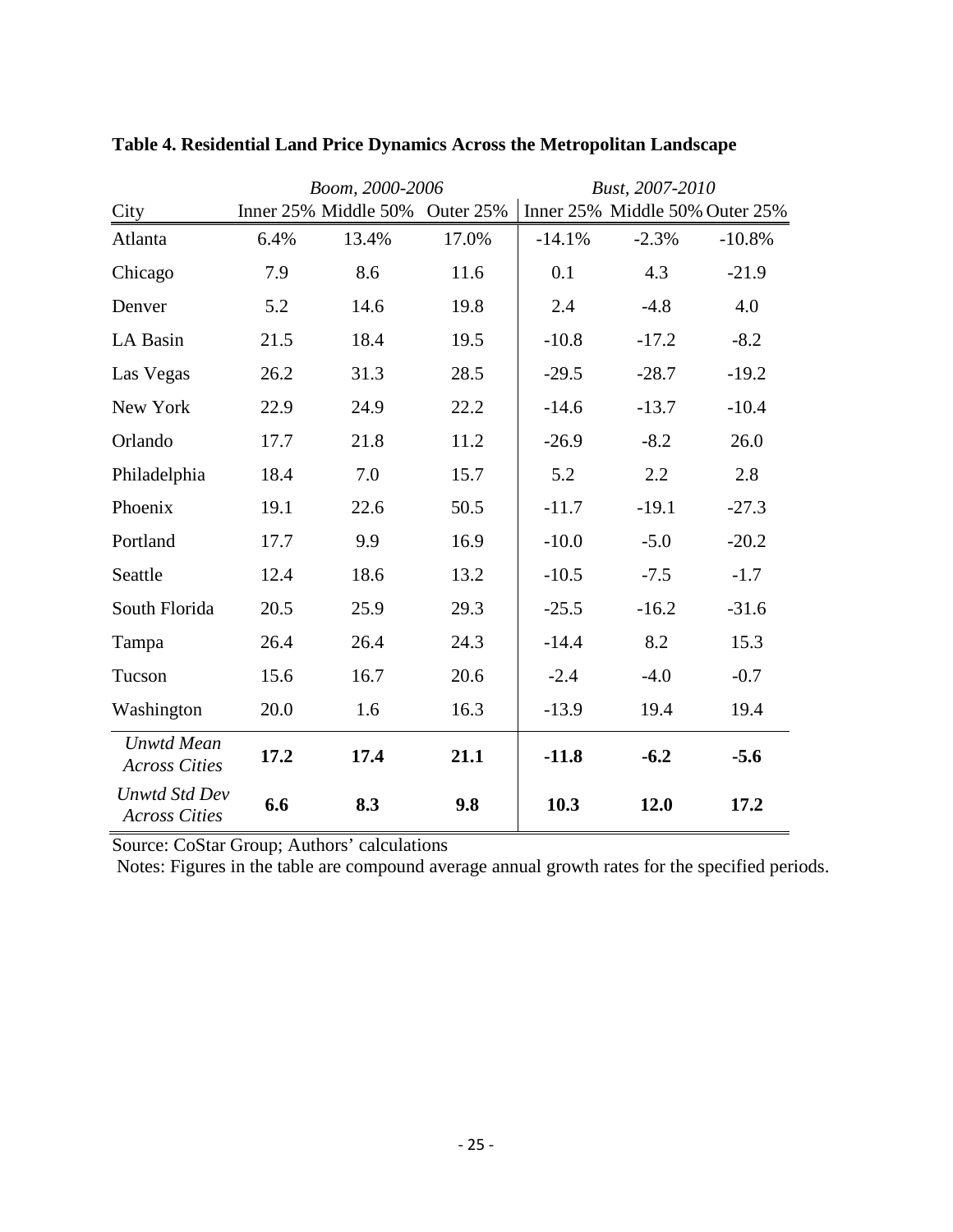



**Figure 2.** Single and Multi Family Housing Starts Over Total Population



*Note*: Shading reflects NBER recessions. Data source: Census Bureau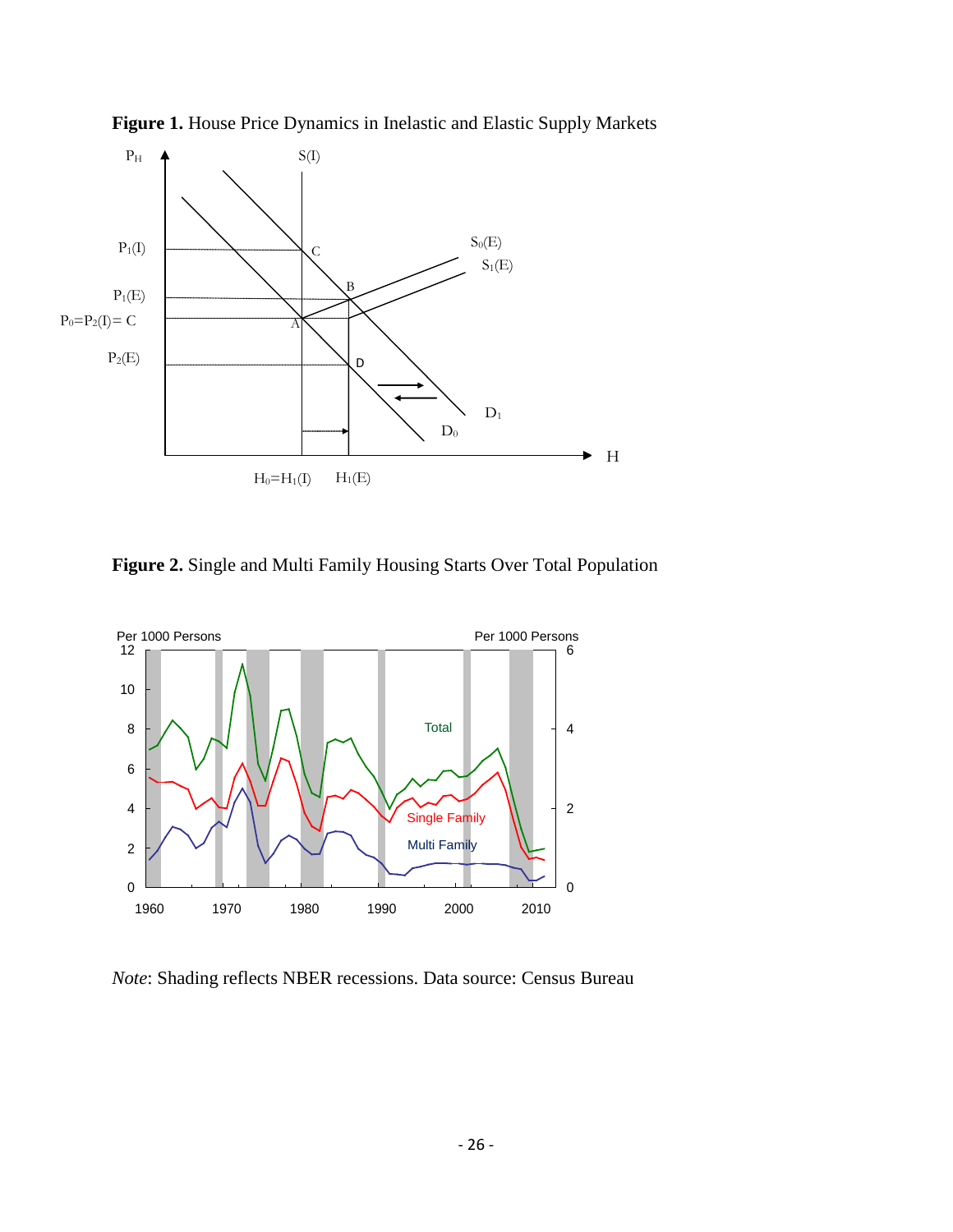**Figure 3.** Population Growth by Age Cohort



*Note*: Shading reflects NBER recessions. Data source: Census Bureau



**Figure 4.** Headship Rates by Age Cohort

*Note*: Shading reflects NBER recessions. Data source: Census Bureau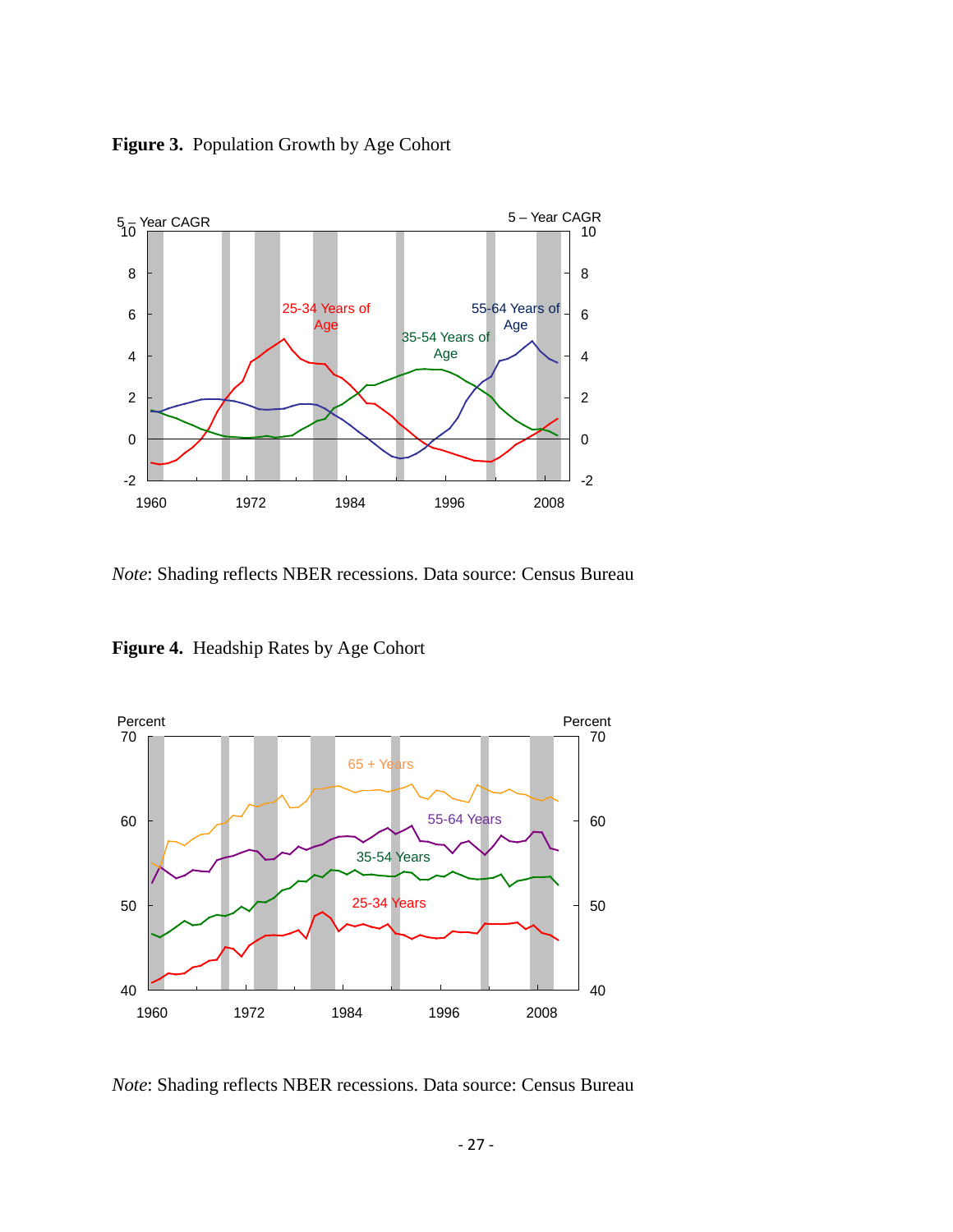**Figure 5.** Aggregate Headship Rate



*Note*: Shading reflects NBER recessions. Data source: Census Bureau

Figure 6. Vacancies as a Percent of Total Housing Units (Excluding Seasonal Vacancies)

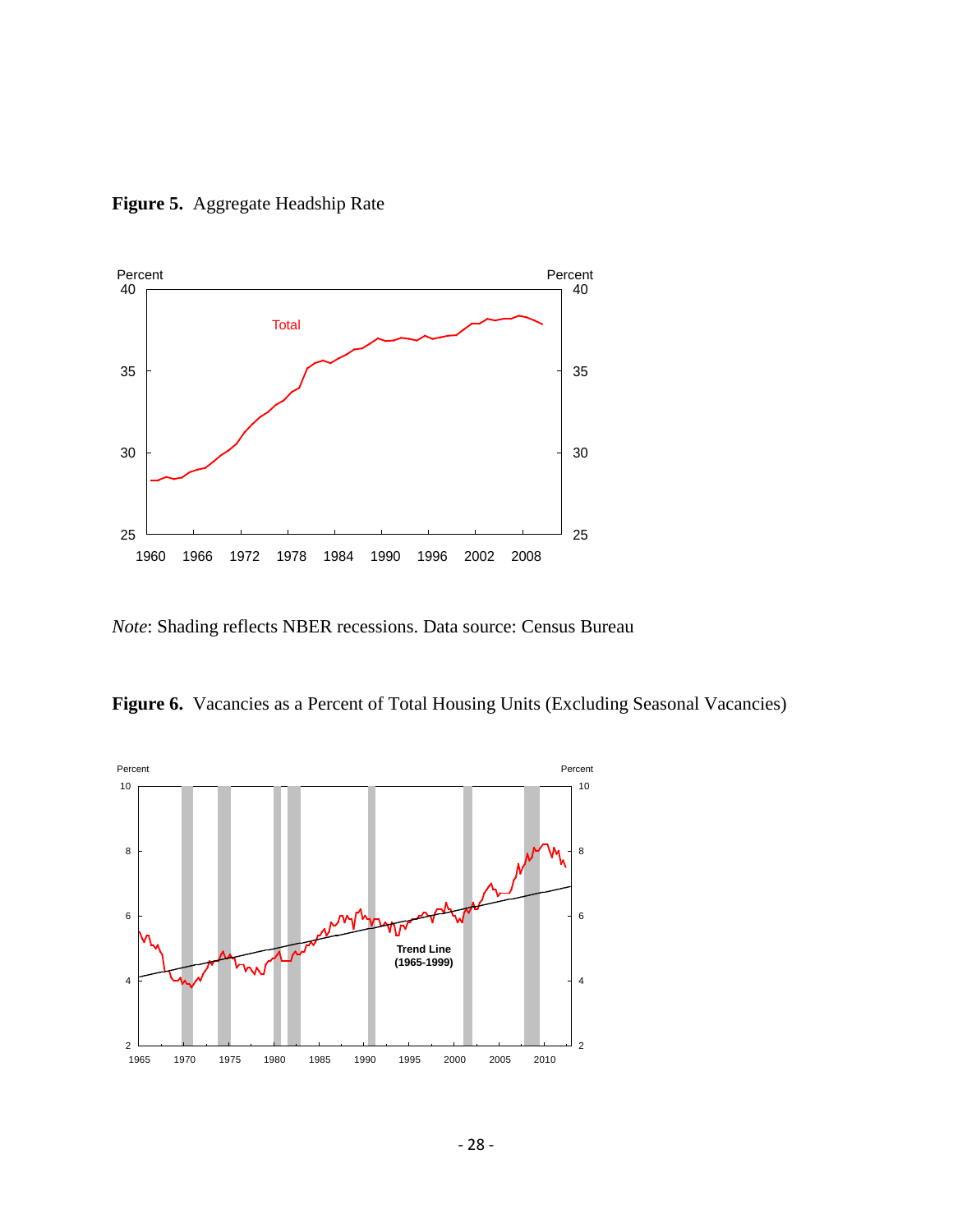*Note*: Shading reflects NBER recessions. Data Source: US Bureau of the Census, Housing Vacancy Survey, and author's calculations.



**Figure 7.** Excess Supply of Housing

*Note*: Shading reflects NBER recessions. Data Source: US Bureau of the Census, Housing Vacancy Survey, and author's calculations.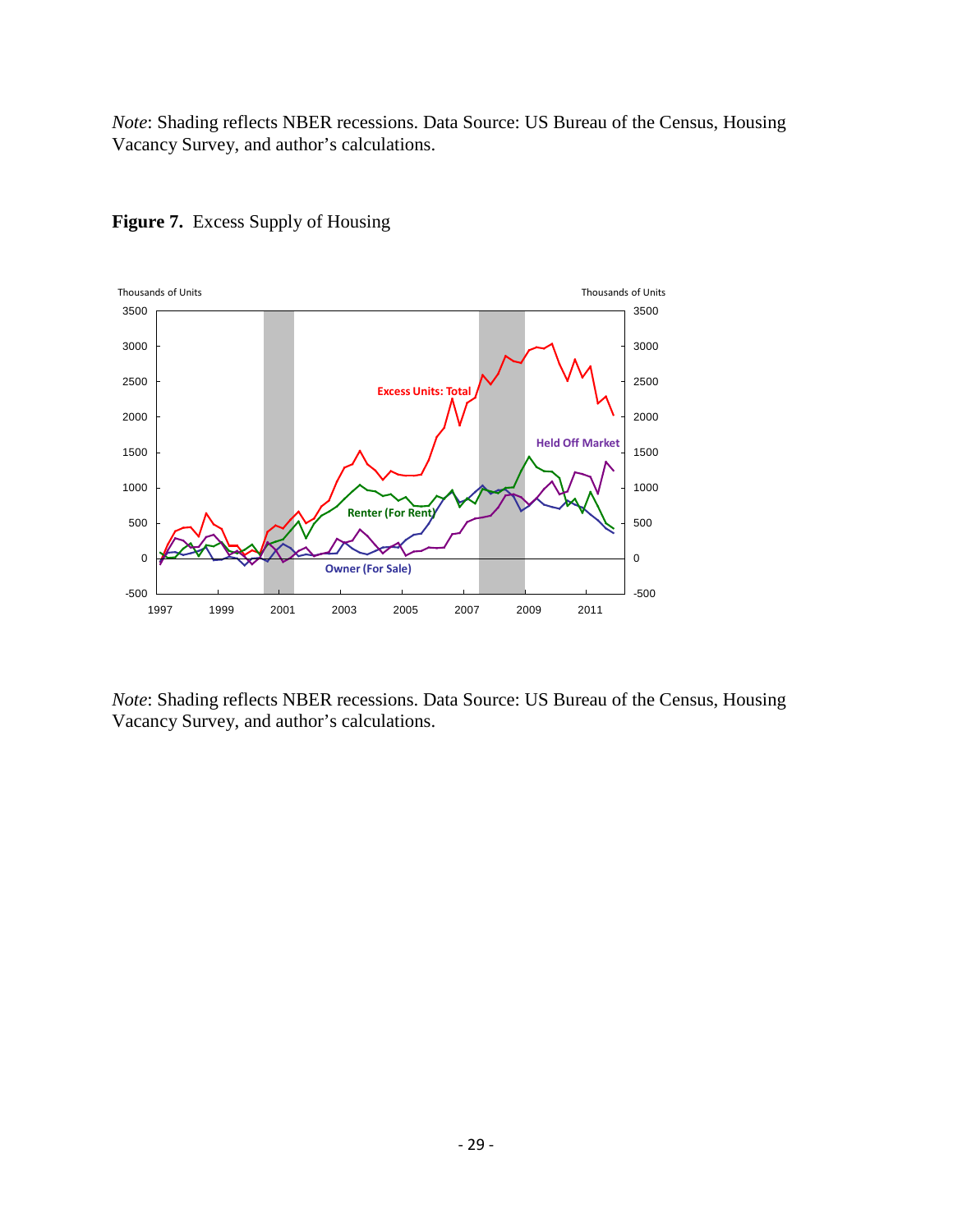

**Figure 8.** Cumulative Housing Production and Household Formations Relative to Trend

*Note*: Shading reflects NBER recessions. Data Source: US Bureau of the Census and author's calculations.

**Figure 9.** Household Formations by Type



*Note*: Shading reflects NBER recessions. Data Source: US Bureau of the Census and author's calculations.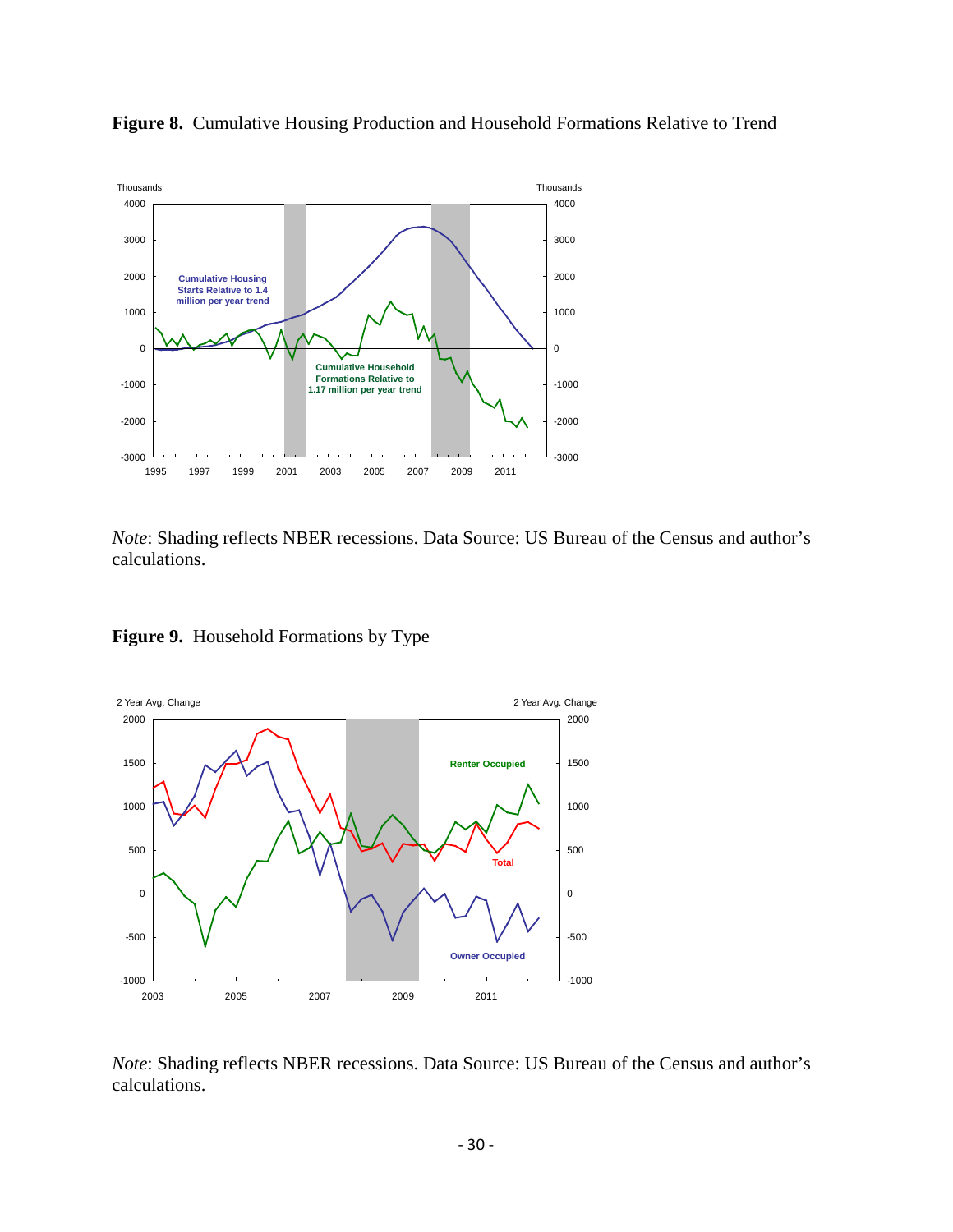| <b>Figure 10: Shares of Excess Housing</b><br><b>Vacancies by Region</b> |       |                                         |       |                                         |  |  |
|--------------------------------------------------------------------------|-------|-----------------------------------------|-------|-----------------------------------------|--|--|
|                                                                          |       | 2009                                    |       | 2011                                    |  |  |
|                                                                          |       | Share of Share of<br>Stock Excess Units |       | Share of Share of<br>Stock Excess Units |  |  |
| <b>Northeast</b>                                                         | 18.0  | 9.4                                     | 17.9  | 13.3                                    |  |  |
| <b>Midwest</b>                                                           | 22.4  | 26.1                                    | 22.3  | 31.5                                    |  |  |
| South                                                                    | 37.9  | 43.9                                    | 38.0  | 42.0                                    |  |  |
| West                                                                     | 21.7  | 20.6                                    | 21.7  | 13.2                                    |  |  |
| Total                                                                    | 100.0 | 100.0                                   | 100.0 | 100.0                                   |  |  |
| Source: Authors' calculations based on Housing Vacancy Survey data.      |       |                                         |       |                                         |  |  |

**Figure 11.** Population Growth Versus Housing Starts

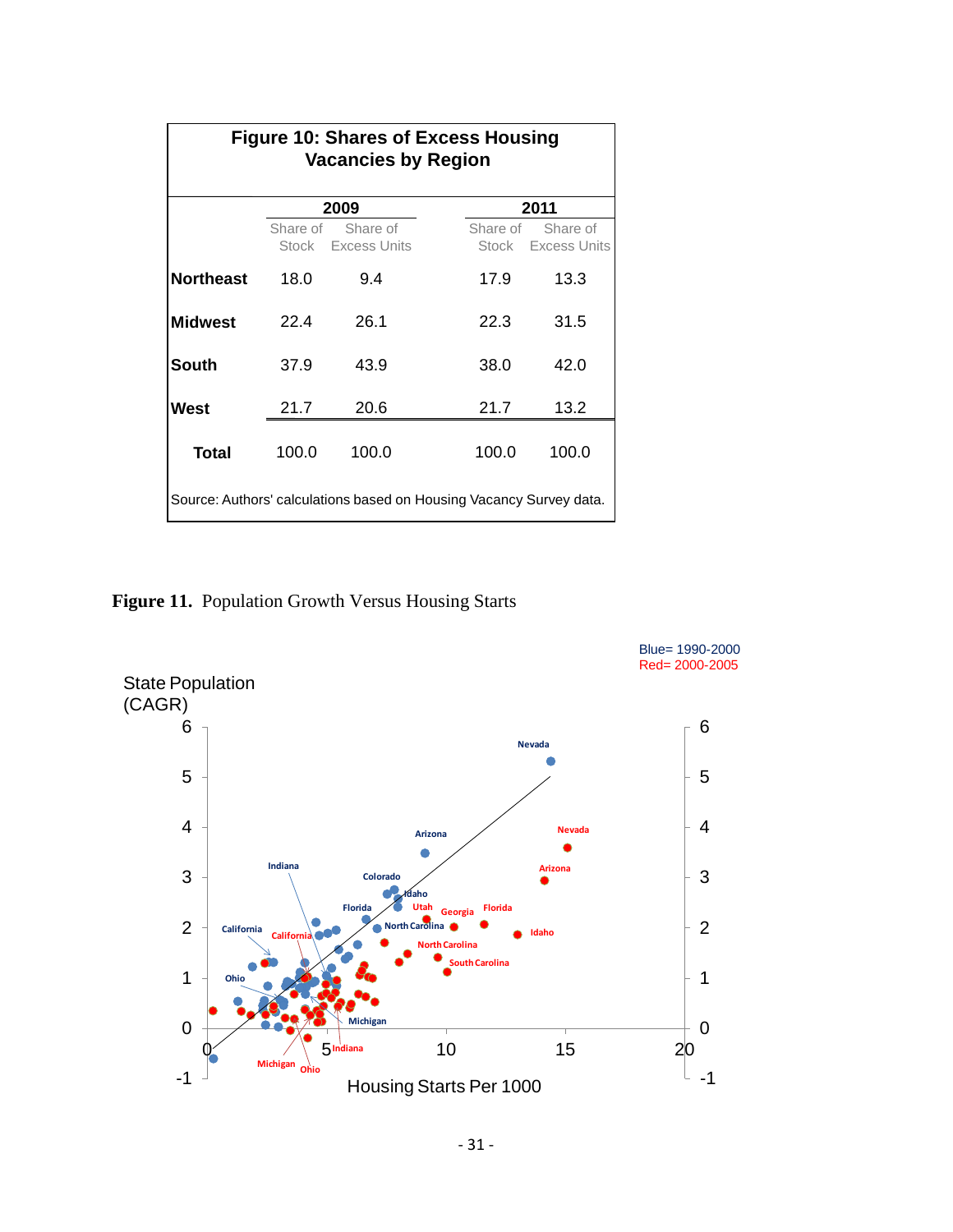

**Figure 12.** Elasticity vs. Percent Distance from 1990-200 Trend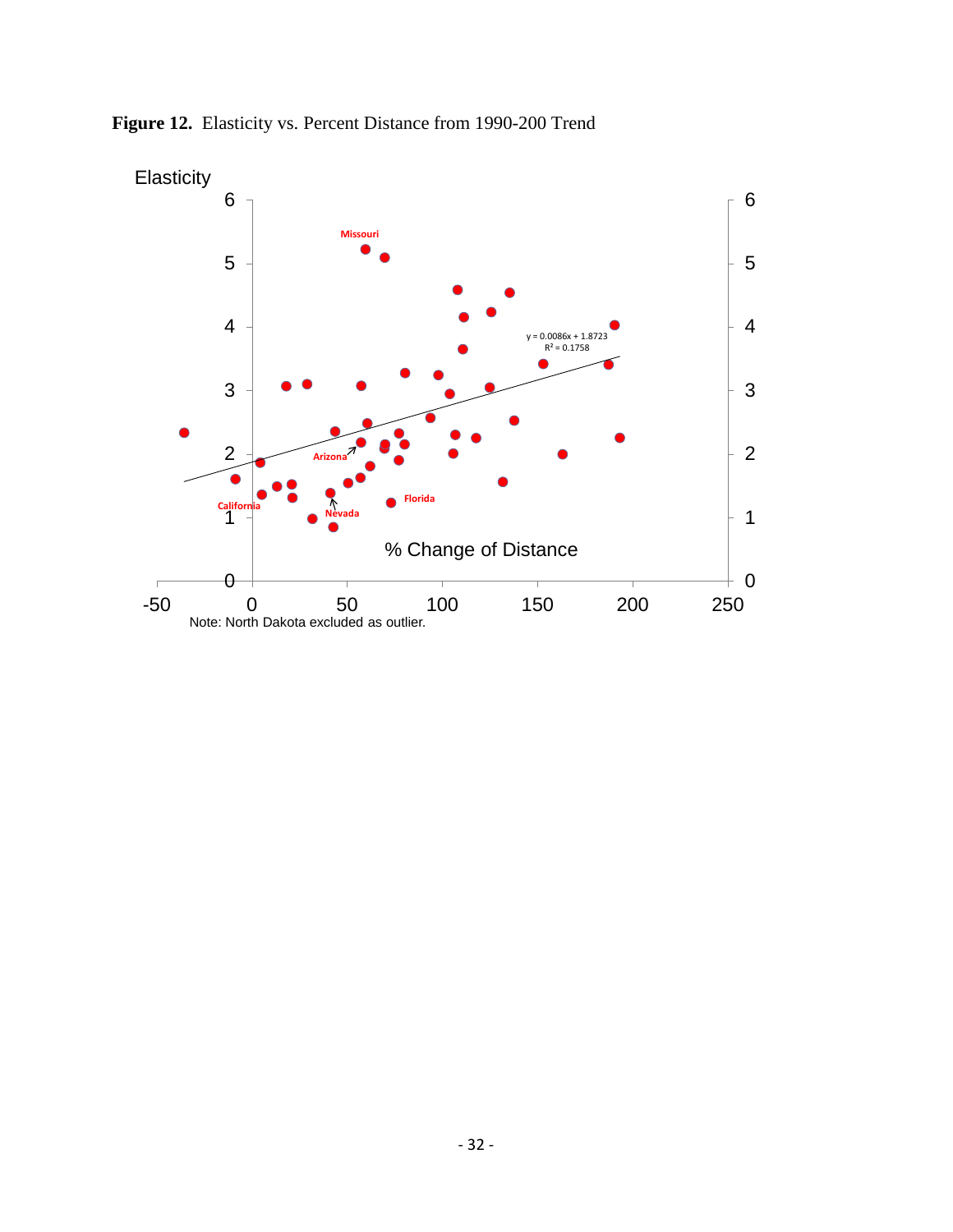

**Figure 13.** Elasticity vs. Change in Home Prices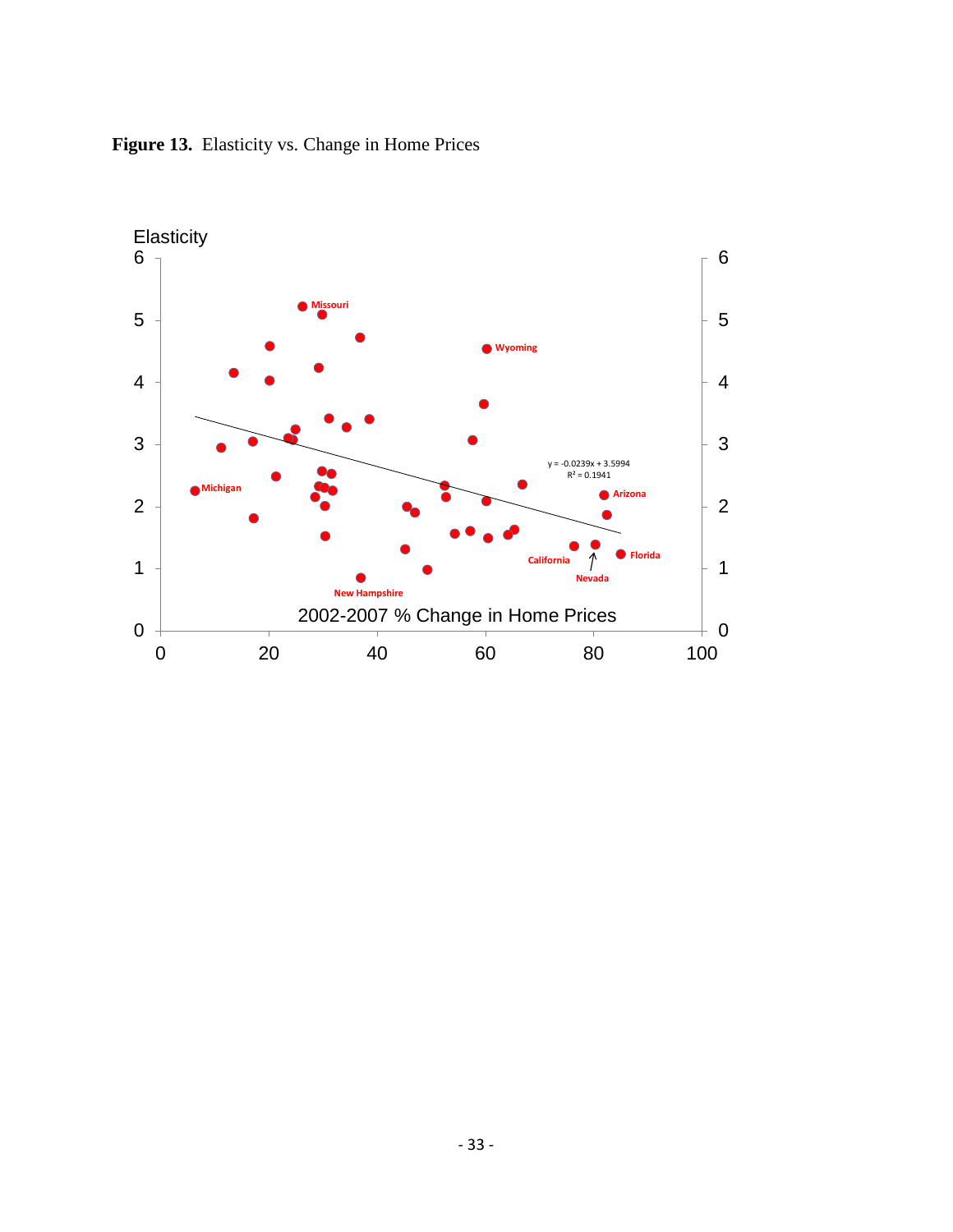

**Figure 14.** Median Square Footage of New Homes Sold

*Note*: Shading reflects NBER recessions. Data source: Census Bureau



**Figure 15.** Median Lot Size

Source: Census Bureau

*Note*: Data source: Census Bureau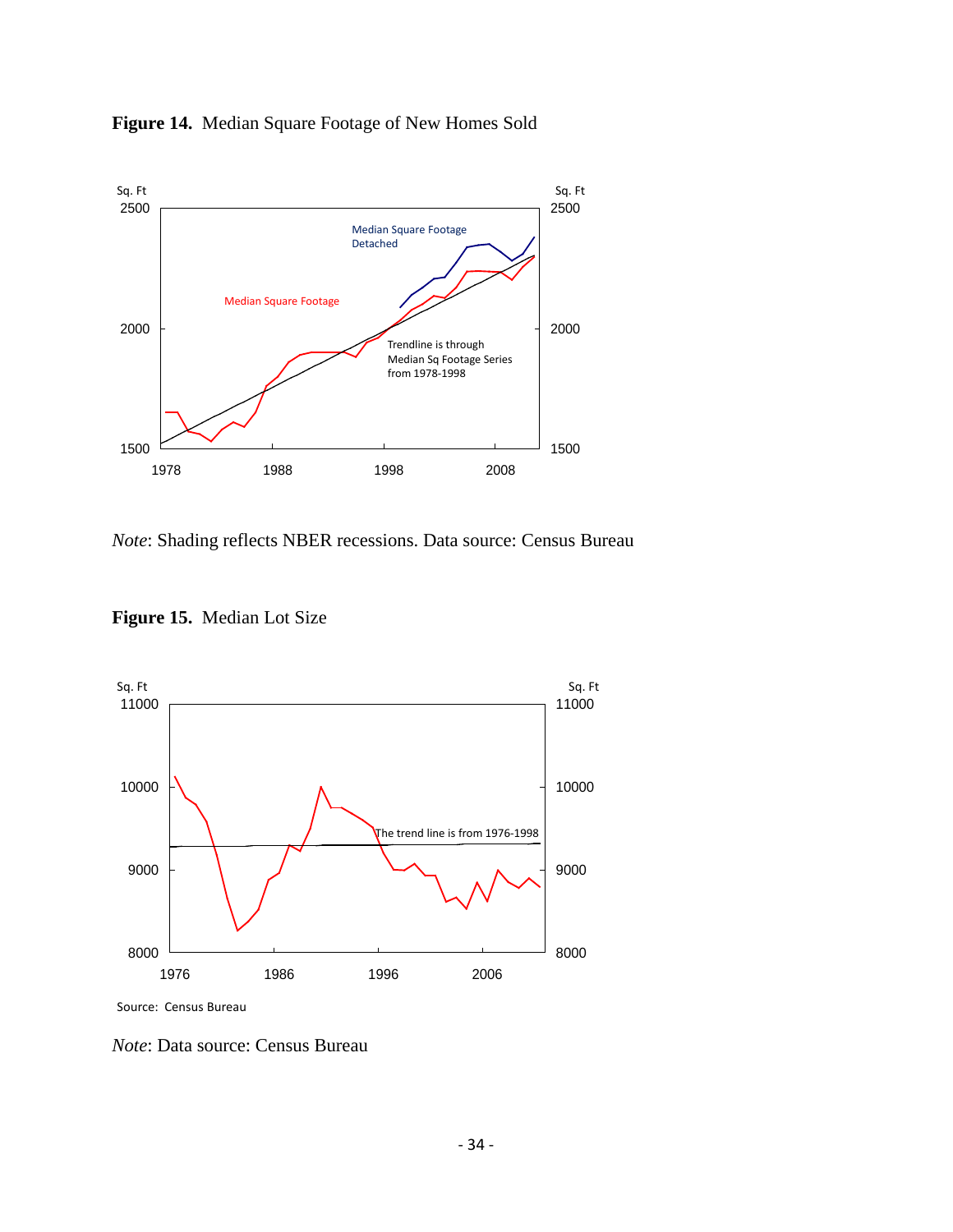**Figure 16.** The Percent Premium for a New Home



*Note*: Data sources: AHS

**Figure 17.** Share of New Home Sales by Size of Homebuilder



*Note*: Data source: Builder Magazine, Census Bureau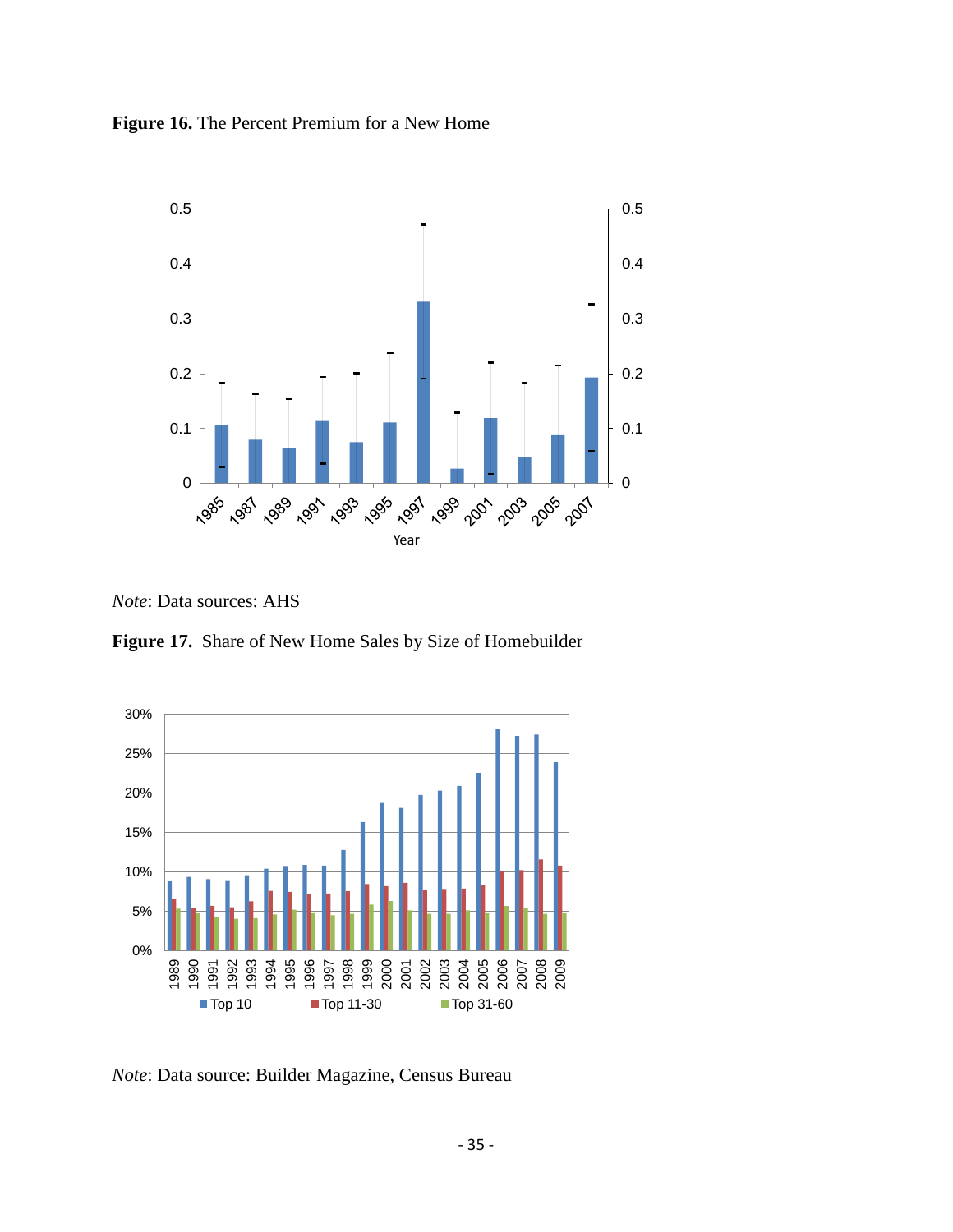# **Figure 18.** Large Homebuilder Balance Sheet

| Toll Brothers, Inc. and Subsidiaries as of April 30, 2005 |           |                                     |  |  |  |  |
|-----------------------------------------------------------|-----------|-------------------------------------|--|--|--|--|
| <b>Assets</b>                                             |           | (\$ in Thousands) % of Total Assets |  |  |  |  |
| Cash and Cash Equivalents                                 | 566,668   | 11%                                 |  |  |  |  |
| Inventory                                                 | 4,299,587 | 80%                                 |  |  |  |  |
| Property, Construction and office equipment, net          | 63,649    | 1%                                  |  |  |  |  |
| Receivables, prepaid expenses and other assets            | 152,009   | 3%                                  |  |  |  |  |
| Mortgage loans held for sale                              | 78,663    | 1%                                  |  |  |  |  |
| Customer deposits held in escrow                          | 76.681    | 1%                                  |  |  |  |  |
| Investments in and advances to unconsolidated             |           |                                     |  |  |  |  |
| entities                                                  | 114,196   | 2%                                  |  |  |  |  |
| <b>Total Assets</b>                                       | 5.351.453 | 100%                                |  |  |  |  |
|                                                           |           |                                     |  |  |  |  |
| <b>Liabilities</b>                                        |           | % of Total Liabilities              |  |  |  |  |
| Loans Payable                                             | 358,922   | 12%                                 |  |  |  |  |
| <b>Senior Notes</b>                                       | 845,914   | 28%                                 |  |  |  |  |
| <b>Senior Subordinated Notes</b>                          | 450,000   | 15%                                 |  |  |  |  |
| Mortgage Company Warehouse Loan                           | 69,108    | 2%                                  |  |  |  |  |
| <b>Customer Deposits</b>                                  | 389,265   | 13%                                 |  |  |  |  |
| <b>Accounts Payable</b>                                   | 202.918   | 7%                                  |  |  |  |  |
| <b>Accrued Expenses</b>                                   | 611,340   | 20%                                 |  |  |  |  |
| Income Taxes Payable                                      | 147.964   | 5%                                  |  |  |  |  |
| <b>Total Liabilities</b>                                  | 3.075.431 | 100%                                |  |  |  |  |
|                                                           |           |                                     |  |  |  |  |
| <b>Equity</b>                                             |           |                                     |  |  |  |  |
| Common Stock                                              | 776       |                                     |  |  |  |  |
| <b>Additional Paid In Capital</b>                         | 251,646   |                                     |  |  |  |  |
| <b>Retained Earnings</b>                                  | 2,051,056 |                                     |  |  |  |  |
| <b>Unearned Compensation</b>                              | (834)     |                                     |  |  |  |  |
| <b>Treasury Stock</b>                                     | (26.622)  |                                     |  |  |  |  |
| <b>Total Equity</b>                                       | 2,276,022 |                                     |  |  |  |  |

**Figure 19.** Share of New Single –Family Homes Completed Built for Sale



*Note*: Data source: Census Bureau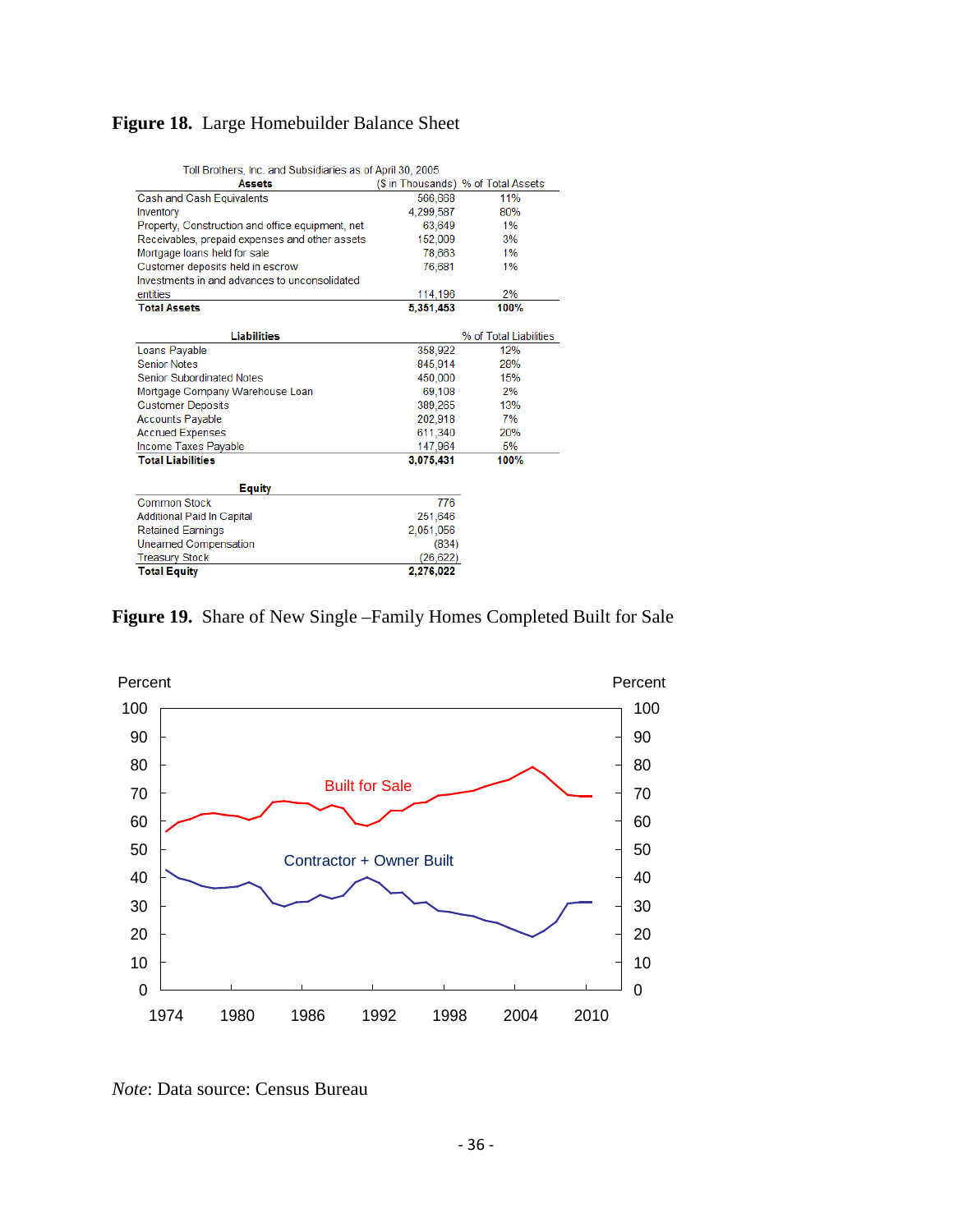

**Figure 20.** New Single – Family Homes Sold Per 1,000 People

*Note*: Data source: Census Bureau

**Figure 21.** New Single – Family Homes for Sale by Stage of Completion



*Note*: Shading reflects NBER recessions. Data Source: US Bureau of the Census.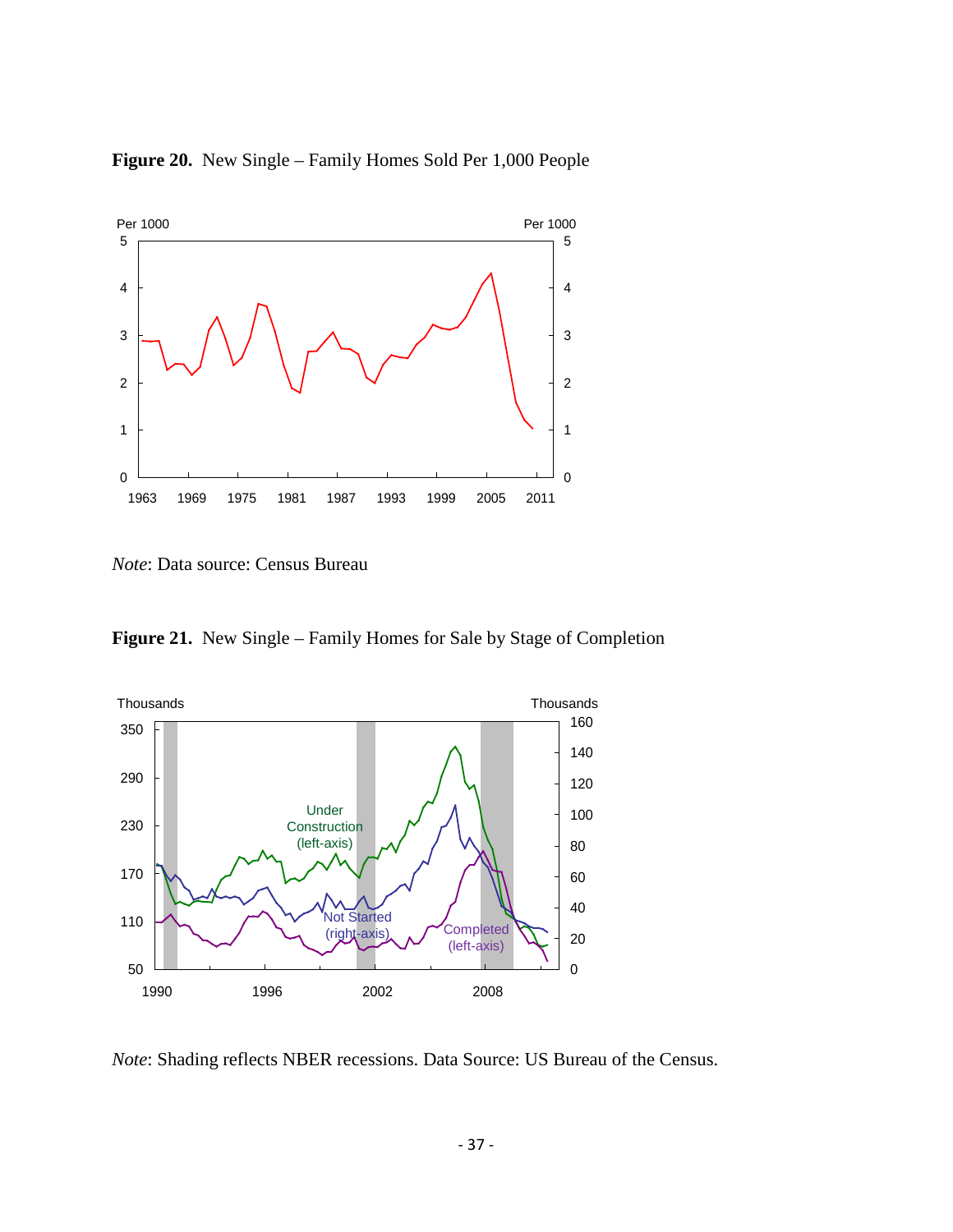

**Figure 22.** Equity Price Index and Various Measures of the SLOOS

*Note*: Shading reflects NBER recessions. The weight used in the equity price index is the market capitalization at the peak of the housing starts series for each security in the index. Data Source: WRDS, Bloomberg, and author's calculations.



**Figure 23.** Equally Weighted Analyst Equity Recommendations

*Note*: Data Source: WRDS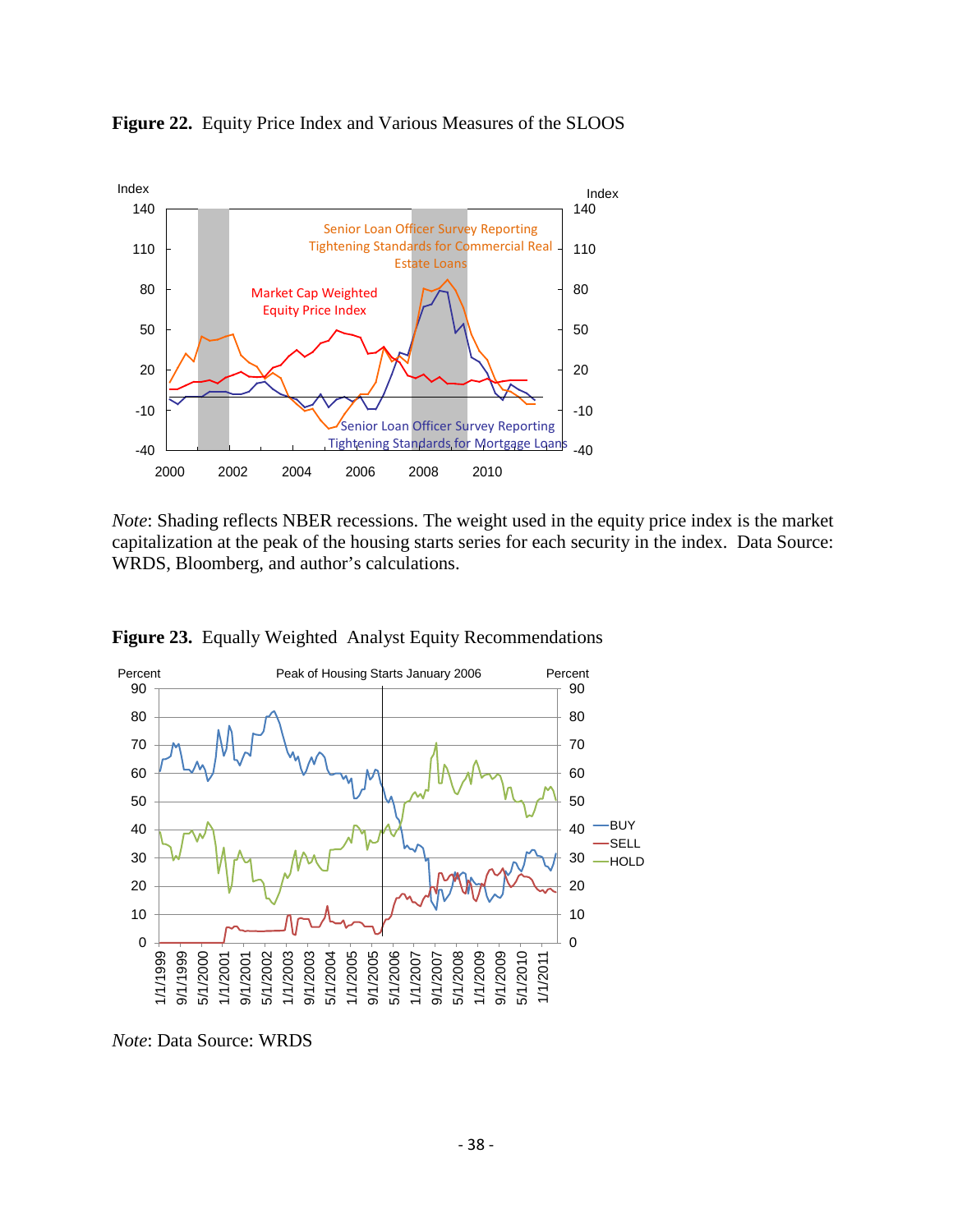# **Figure 24.** Market Capitalization Weighted Homebuilder Short Interest



Figure 25: Market Capitalization Weighted Homebuilder Short Interest Index = 100 at the peak of housing starts  $(Q12006)$ 

*Note*: Index=100 at the peak of housing starts Q1 2006. Market capitalizations are contemporaneous to the short interest data. Data Source: Bloomberg, and author's calculations.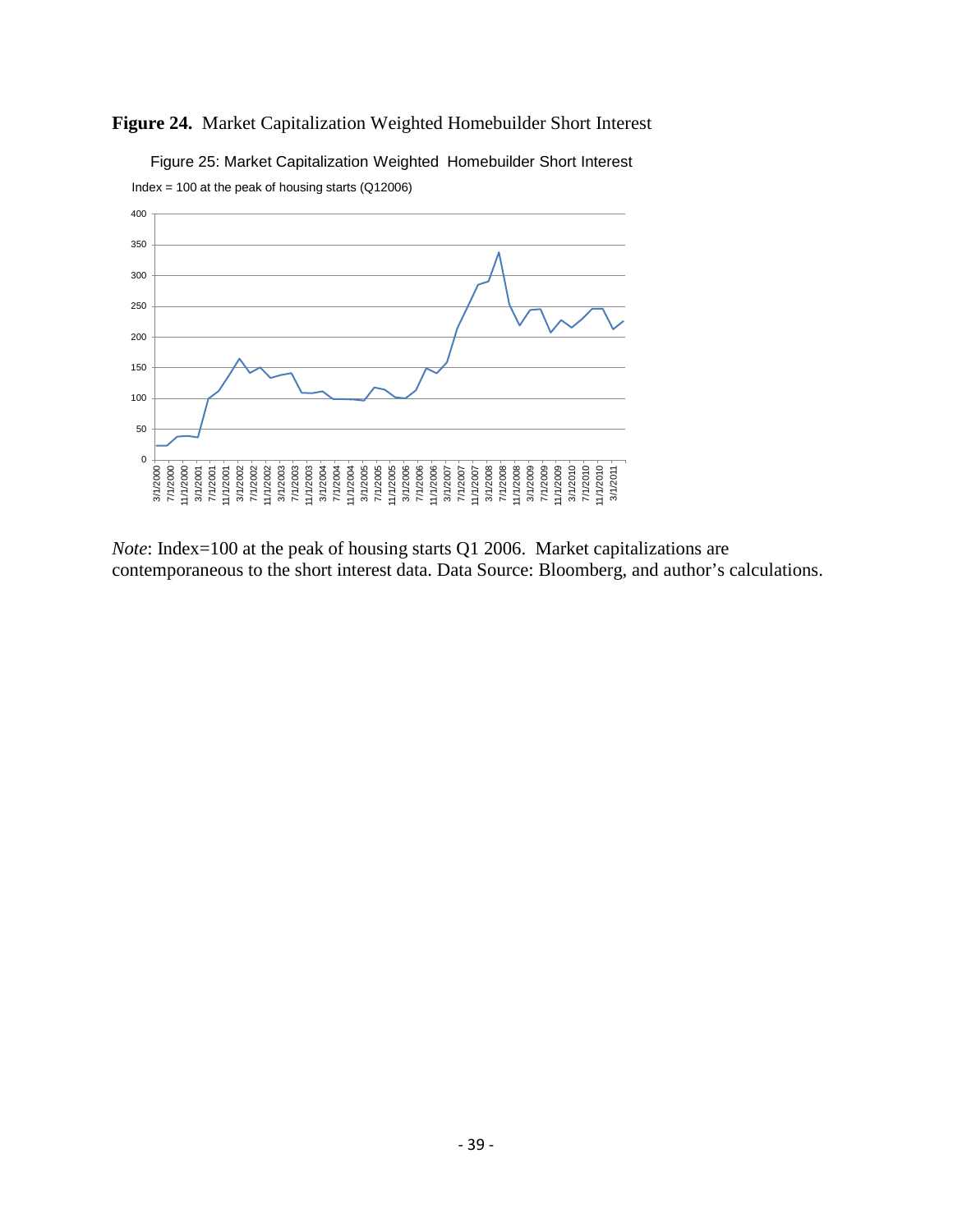

# **Figure 25: Land Prices in Select Markets with Relatively Inelastic Supply**

Notes: Acreage: right scale; land and house price indexes left. Data Sources: CoreLogic, CoStar, authors' calculations. Elasticity estimates from Saiz 2010). South Florida comprises the Miami, Fort Lauderdale and West Palm Beach MSAs.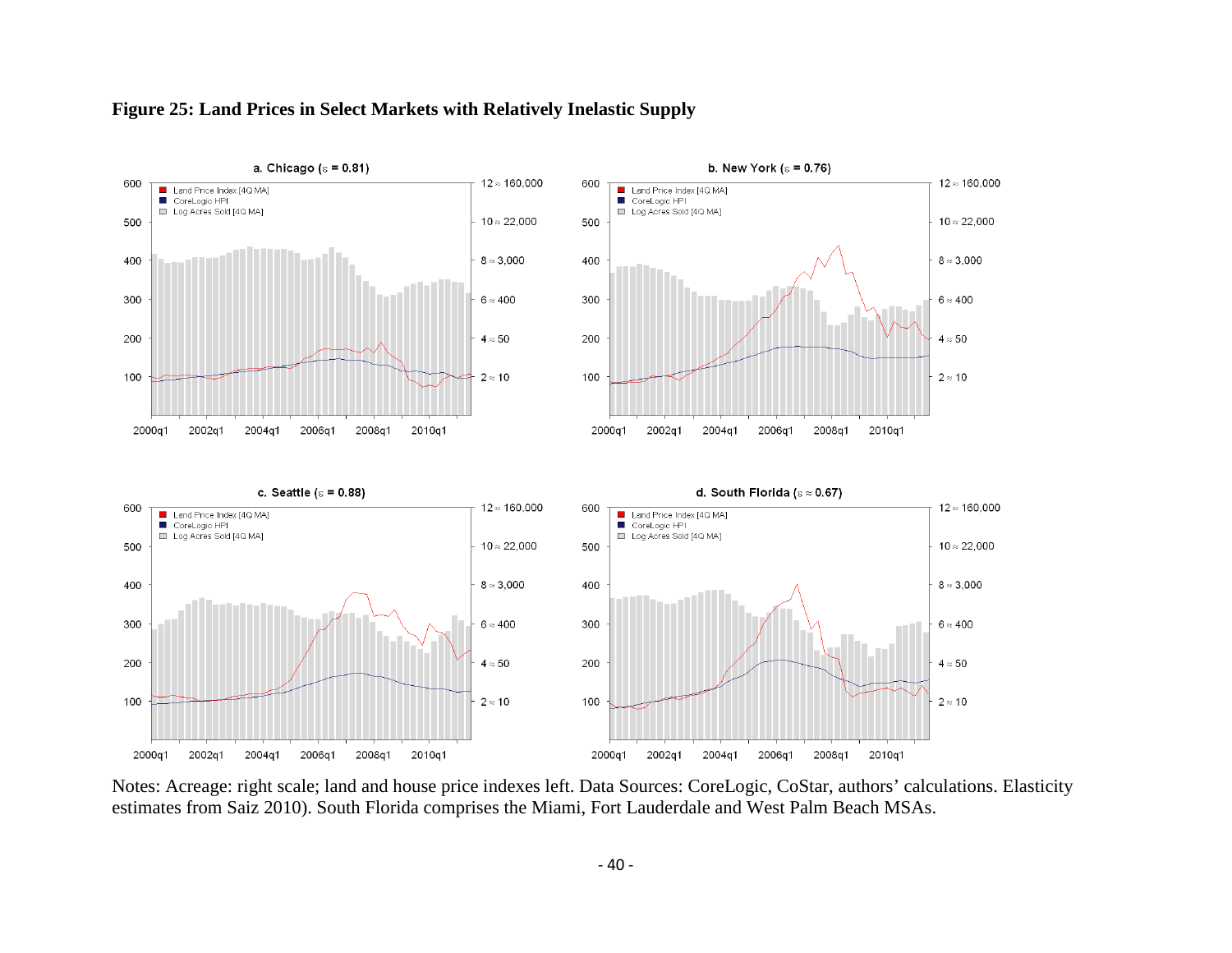



Notes: Acreage: right scale; land and house price indexes left. Data Sources: CoreLogic, CoStar, authors' calculations. Elasticity estimates from Saiz 2010).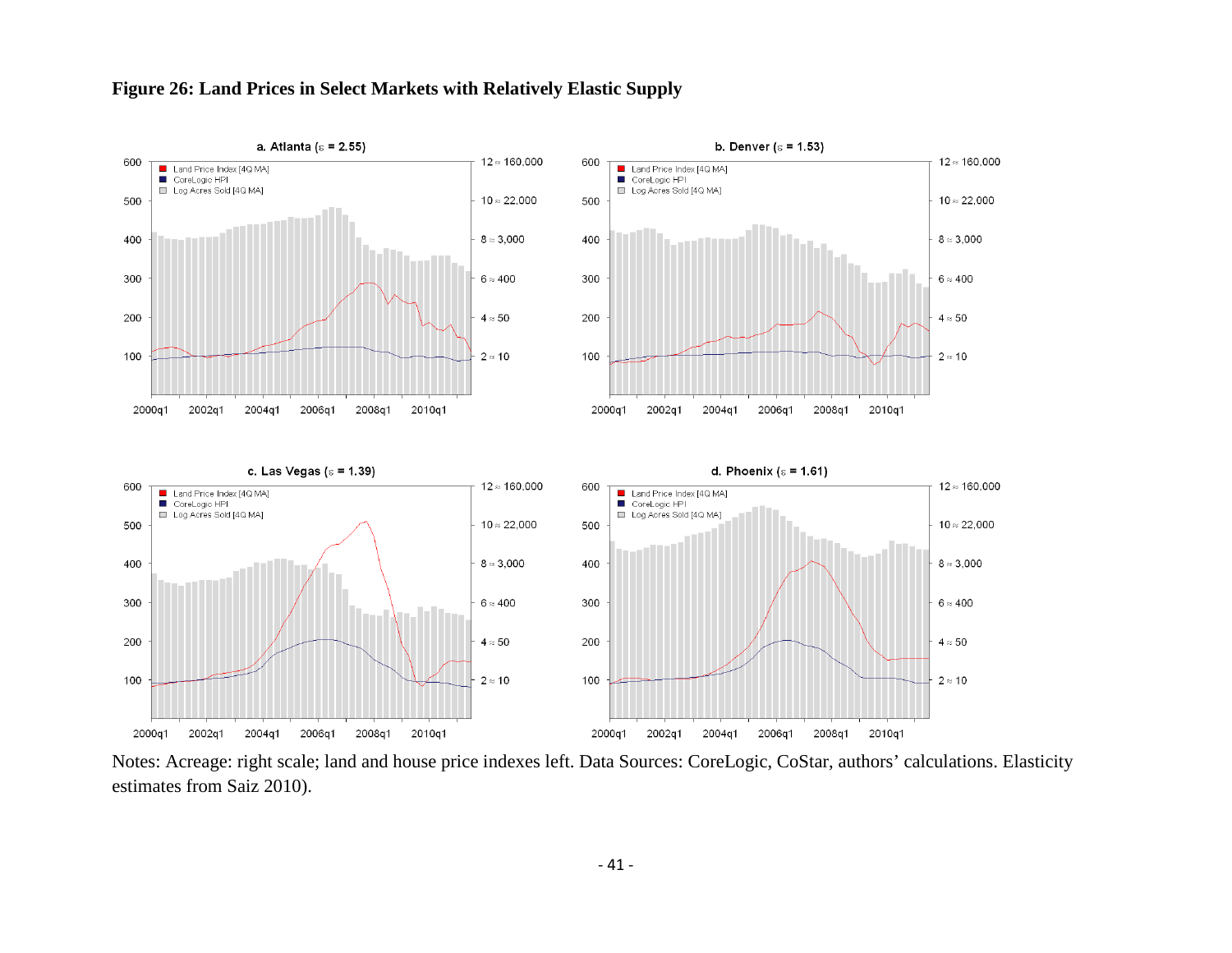# *Appendix: Sources and Definitions of Data*

The US Census Bureau is the primary source of data on both the stock of existing housing and the production of new housing. The information presented in this paper is derived from several different Census housing data programs. The following summarizes those sources and some key definitions.

# *Housing Units Authorized (Building Permits)*:

Monthly data on building permits for single- and multi-family housing units are released as part of the "New Residential Construction" release. The building permits data are derived from the "Building Permits Survey" (BPC) which is a representative sample of permit-issuing authorities.

# *New Privately-Owned Housing Units Started (Housing Starts)*:

Monthly data on single- and multi-family housing starts, units under construction, and units completed are also released as part of the "New Residential Construction" release. A housing unit is considered to be started "…when excavation begins for the footings or foundation of a building." A housing unit is considered to be completed "…when all finished flooring has been installed." These data are generated by the "Survey of Construction" (SOC) which begins with a sample of individual building permits. On a monthly basis, census field representatives contact the individual or firm to whom the permit was issued to determine dates of starts and completions as well as physical characteristics of the units. If the unit is for sale, the eventual sales date and price are obtained while if the unit is for rent the eventual date of occupancy (absorption) and rent are obtained.

#### *New Residential Sales (New Home Sales)*:

Monthly data on new single-family homes sold, for sale, and median and average sales prices are released in the "New Residential Sales" release, the information for which is also derived from the SOC. In this data set, new single-family homes sold or for sale are defined as units "built for sale", sometimes referred to as a "spec" or speculative sale, in which the land and structure are sold in one transaction. In contrast, contractor- or owner-built units are cases in which an individual or firm already owns the land and either hires a general contractor or acts as their own general contractor. Thus, new single-family homes sold are a subset of single-family housing starts and permits. A new single-family home is defined as sold "... with the signing of